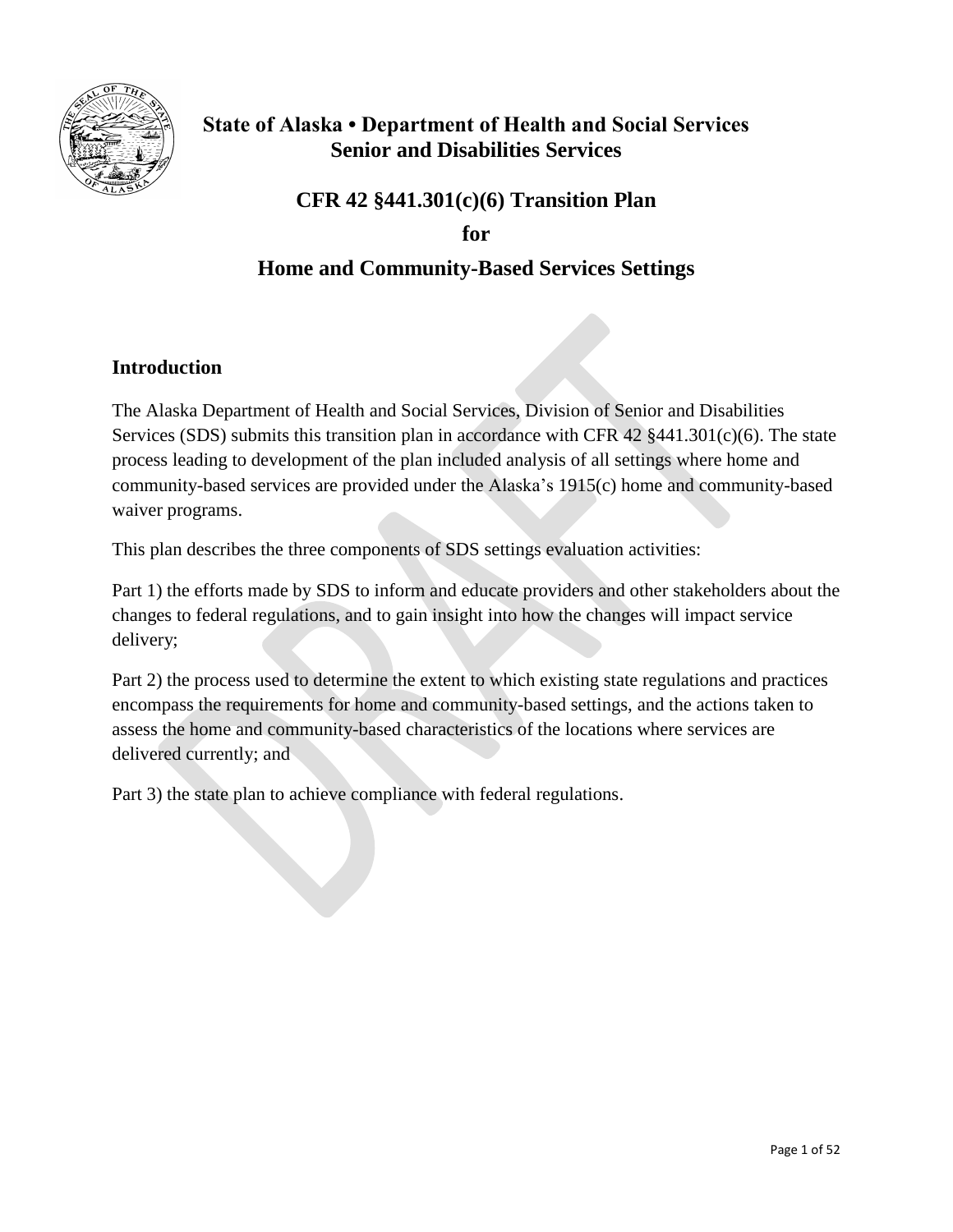## **Part 1**

## **STATE EDUCATIONAL ACTIVITIES FOR PROVIDERS**

SDS decided that working with the stakeholder community to understand the scope of the new federal regulations and their potential impact on service delivery, was the best approach to assessing the Alaska home and community-based services program. As SDS began a review of its regulations and policies, it implemented concurrently a process of sharing information about the new regulations and of gaining feedback from shareholders through series of contacts that included on-line webinars, interactive community forums, and informative updates via SDS E-Alerts, the email network used to send notices and other information to providers.

To educate providers regarding the new regulations, and to encourage providers to review the locations where they provide services, SDS created the *Provider Self-Assessment of Settings* survey for provider use in conducting self-assessments. The survey was posted online for the purpose of gaining feedback on providers' perceptions of their own compliance with settings requirements and of discovering the settings issues that could benefit from technical assistance.

A copy of the *Provider Self-Assessment of Settings* survey is included as Attachment A.

The educational activities and learning opportunities offered to providers regarding home and community-based services settings are shown in the following table.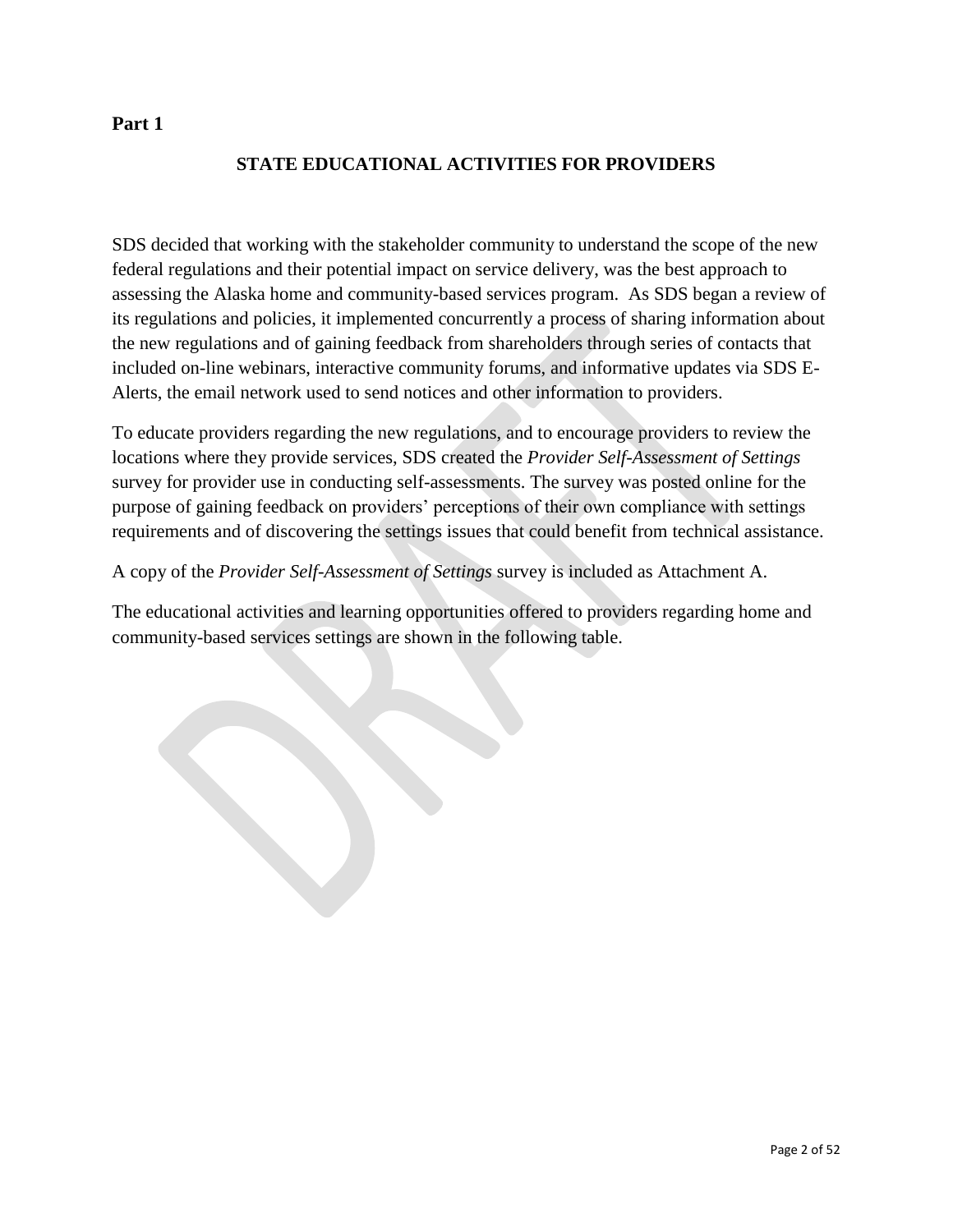| Home and community-based services settings<br><b>Educational activities offered by SDS to providers</b> |                |                            |                                                                                                                       |  |
|---------------------------------------------------------------------------------------------------------|----------------|----------------------------|-----------------------------------------------------------------------------------------------------------------------|--|
| <b>Date</b>                                                                                             |                | <b>Communication/Event</b> | <b>Purpose/Outcome</b>                                                                                                |  |
| March                                                                                                   | 19             | <b>SDS E-Alert</b>         | Announced finalization of new CMS<br>regulations and key areas of change                                              |  |
| April                                                                                                   | 1              | Webinar                    | First Information-Sharing Webinar: Overview<br>of new CMS regulations                                                 |  |
|                                                                                                         | $\overline{4}$ | <b>SDS E-Alert</b>         | April 1 Webinar materials made available                                                                              |  |
|                                                                                                         | 10             | Webinar                    | Second Information-Sharing Webinar and<br>announcement of community forums                                            |  |
| June                                                                                                    | 27             | <b>SDS E-Alert</b>         | Invitation to community forums in Fairbanks,<br>Kenai, Anchorage, Juneau, and statewide by<br>teleconference          |  |
|                                                                                                         |                | Community forum            |                                                                                                                       |  |
|                                                                                                         | 18             | Fairbanks                  |                                                                                                                       |  |
| August                                                                                                  | 19             | Kenai                      | Interactive forum for information on new                                                                              |  |
|                                                                                                         | 20             | Anchorage                  | regulations, ideas from stakeholders, Q&A                                                                             |  |
|                                                                                                         | 21             | Juneau                     |                                                                                                                       |  |
|                                                                                                         | 22             | Statewide teleconference   |                                                                                                                       |  |
| September                                                                                               | 15             | <b>SDS E-Alert</b>         | Updates/ clarifications of CMS regulations;<br>evaluation using Provider Self-Assessment of<br><b>Settings Survey</b> |  |
|                                                                                                         | $\overline{2}$ | <b>SDS E-Alert</b>         | Provider Self-Assessment of Settings Survey<br>and FAQs released with October 31 due date                             |  |
|                                                                                                         | 15             | Webinar                    | Q & A on Provider Self-Assessment of<br><b>Settings Survey</b>                                                        |  |
| October                                                                                                 | 16             | <b>SDS E-Alert</b>         | Provider Self-Assessment of Settings Survey<br>due date extended to November 14                                       |  |
|                                                                                                         | 21             | Webinar                    | Q & A on Provider Self-Assessment of<br><b>Settings Survey</b>                                                        |  |
|                                                                                                         | 27             | <b>SDS E-Alert</b>         | Additional FAQs on CMS regulations<br>released                                                                        |  |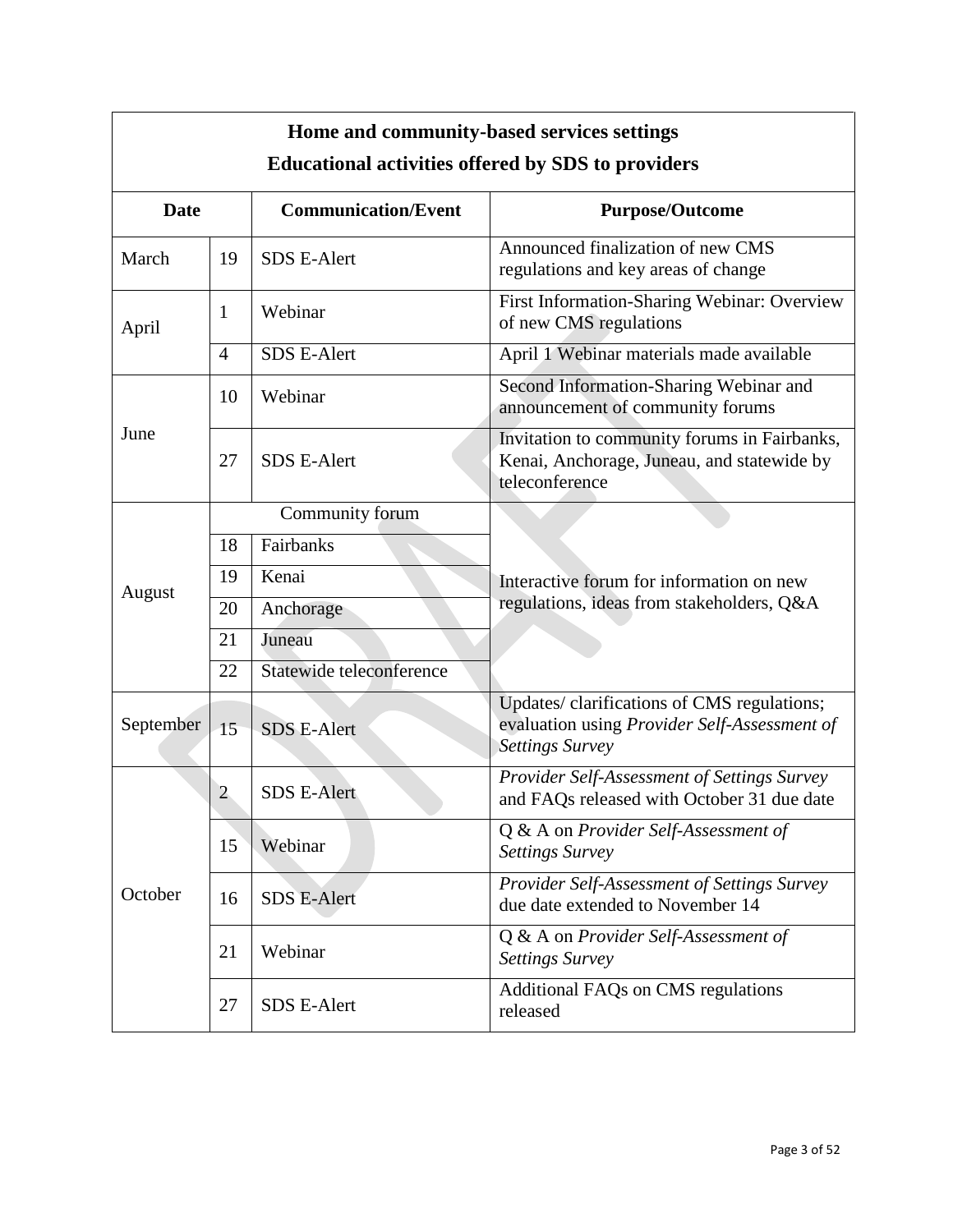## **Part 2**

## **EVALUATION OF STATE COMPLIANCE WITH NEW FEDERAL REGULATIONS**

To evaluate compliance with federal requirements for home and community-based settings, SDS undertook a comprehensive review of its service philosophy and state regulations, and a project to assess the characteristics of settings in Alaska. The project sought to identify non-compliant settings through an internal review of certified providers and a review performed by the providers themselves. SDS made in-person site visits to review providers with possibly isolating settings and to review supported employment workplaces.

## **Review of the SDS Mission, Vision, and Principles**

The State has long embraced the concepts of choice, inclusion, and independence embodied in the Social Security Act, and joined the national movement toward deinstitutionalization by developing community alternatives to institutionalization. Based on these concepts, SDS formalized its philosophy in the SDS *Mission, Vision and Service Principles*. Periodically, as new materials such as the Americans with Disabilities Act and the *Olmstead* decision inform the home and community-based service system, SDS reviews its philosophy and enriches statewide advocacy for recipients by incorporating the values advanced in those materials.

The assessment of state compliance with the new regulations began with a review of SDS philosophy embedded in its *Mission, Vision and Service Principles*. This philosophy guides the development of regulations and policies and, as a result, is incorporated in the practices of both the State and the service providers. Because Alaska providers share this philosophy, SDS and the providers are able to work in concert to maintain a well-balanced and responsive home and community-based system.

SDS concludes that its philosophy reflects the values promoted by the new requirements for home and community-based settings.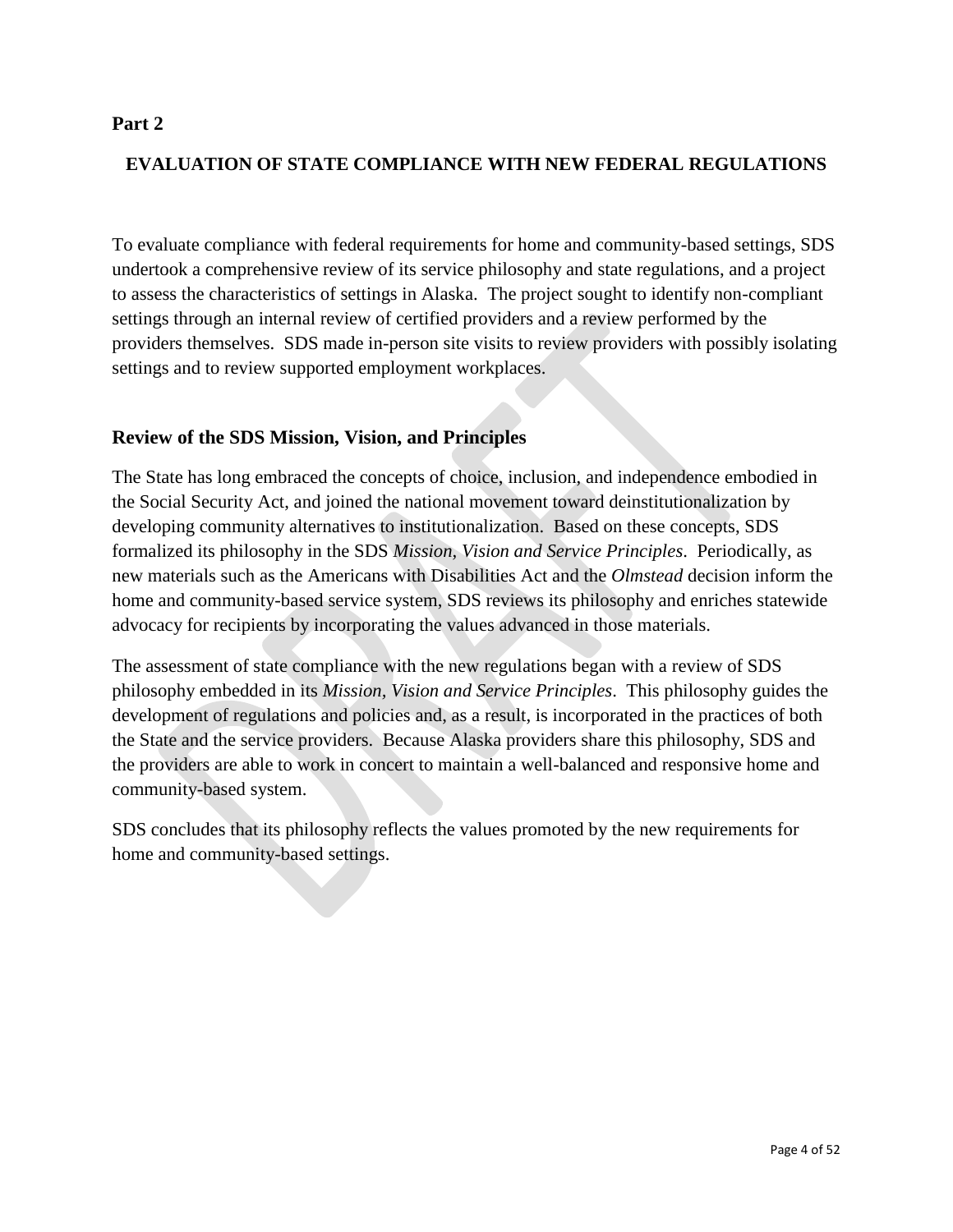

## **State of Alaska • Department of Health and Social Services Senior and Disabilities Services**

## **Mission, Vision, and Principles**

*MISSION***:** *Senior and Disabilities Services promotes health, well-being and safety for individuals with disabilities, seniors and vulnerable adults by facilitating access to quality services and supports that foster independence, personal choice and dignity.*

*VISION: Choice, safety, independence and dignity in home and community-based living*

*SERVICE PRINCIPLES: Senior and Disabilities Services is person-centered and incorporates this value into the following service principles:*

- *We and our partners are responsible and accountable for the efficient and effective management of services.*
- *We and our partners foster an environment of fairness, equality, integrity and honesty.*
- *Individuals have a right to choice and self-determination and are treated with respect, dignity and compassion.*
- *Individuals have knowledge of and access to community services.*
- *Individuals are safe and served in the least restrictive manner.*
- *Quality services promote independence and incorporate each individual's culture and value system.*
- *Quality services are designed and delivered to build communities where all members are included, respected and valued.*
- *Quality services are delivered through collaboration and community partnerships.*
- *Quality services are provided by competent, trained caregivers who are chosen by individuals and their families.*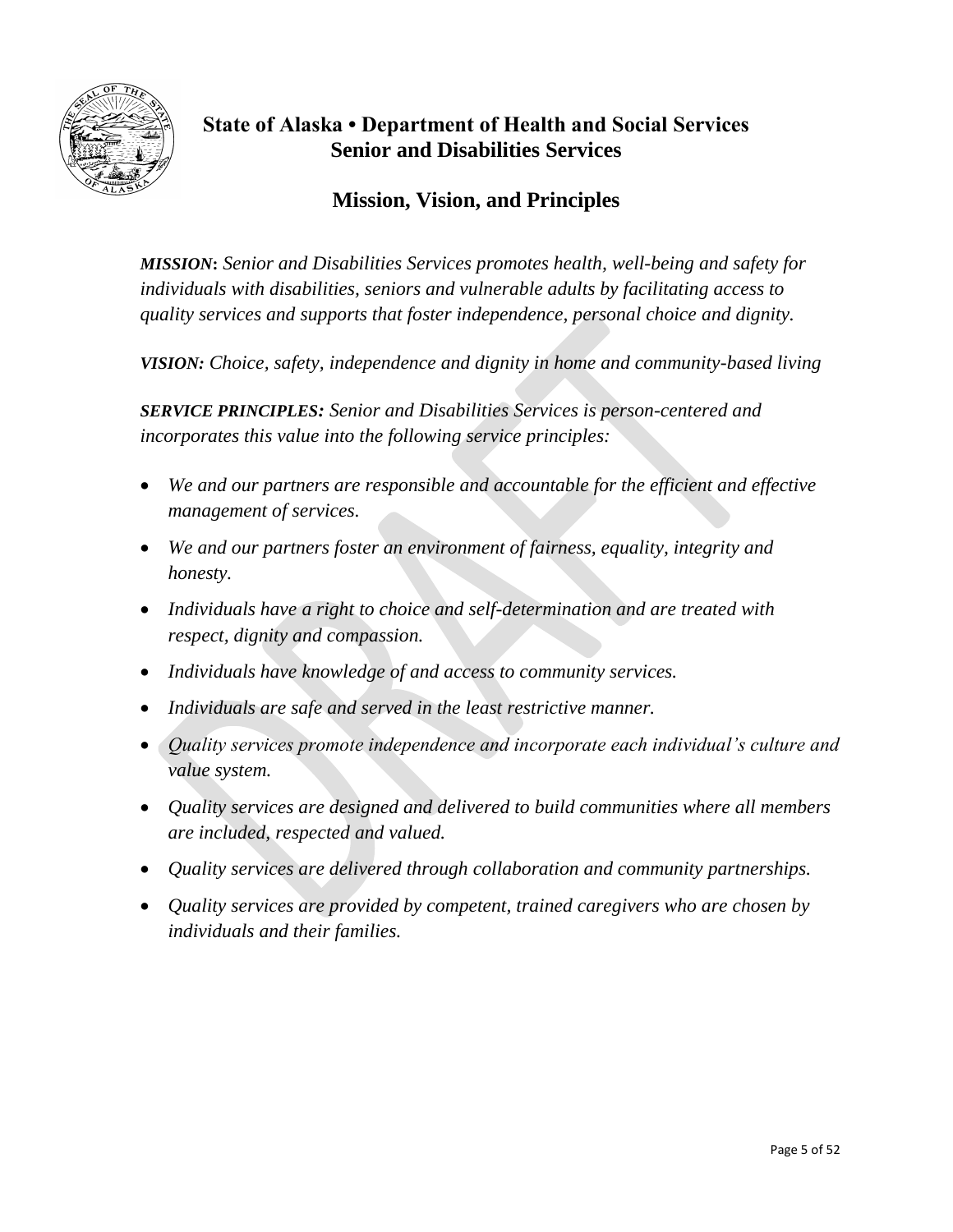## **Review of State Regulations**

To gauge the extent to which current state regulations ensure compliance with federal setting requirements, SDS reviewed state statutes and regulations governing Medicaid waiver services, assisted living home licensing, foster care licensing, and the home and community-based services provider standards in the SDS *[Conditions of Participation.](http://dhss.alaska.gov/dsds/Pages/regulationpackage.aspx)*

Because SDS refined its philosophy and practices, including updated its regulations and policies, as new directives were issued, SDS concludes that the state regulations and policies applicable to waiver services are consistent with the new federal regulations, and support integrated settings, full access to the community, and recipient initiative, autonomy, and independence; nonetheless, SDS finds that the requirements regarding settings can be clarified through additional language in SDS regulations and *[Conditions of Participation](http://dhss.alaska.gov/dsds/Pages/regulationpackage.aspx)*, as outlined in the State Plan for Achieving Compliance section that follows.

The full review of State statutes and regulations relevant to settings is attached as Attachment B.

## **Assessment of Home and Community-Based Service Settings in Alaska**

SDS implemented a two–part approach to assessing the home and community-based characteristics of the locations where services are delivered currently: 1) an internal review of SDS certification and compliance activities and 2) a provider review using the *Provider Self-Assessment of Settings* survey developed for use by providers to evaluate their compliance with settings requirements.

SDS conducted an internal review of its certification and compliance activities to determine which providers might not meet federal settings requirements. Through this review, SDS identified some locations that required additional scrutiny regarding their settings, and made inperson site visits to those locations. In addition, providers indicated through the review of their own settings that they did not meet the settings requirements.

SDS concluded that, although a number of settings have the appearance of isolating recipients from the broader community, some of these settings require only minimal changes to bring them into compliance; other settings have home and community-based characteristics despite seemingly isolating locations, but offer experiences chosen by the recipients in preference to other setting.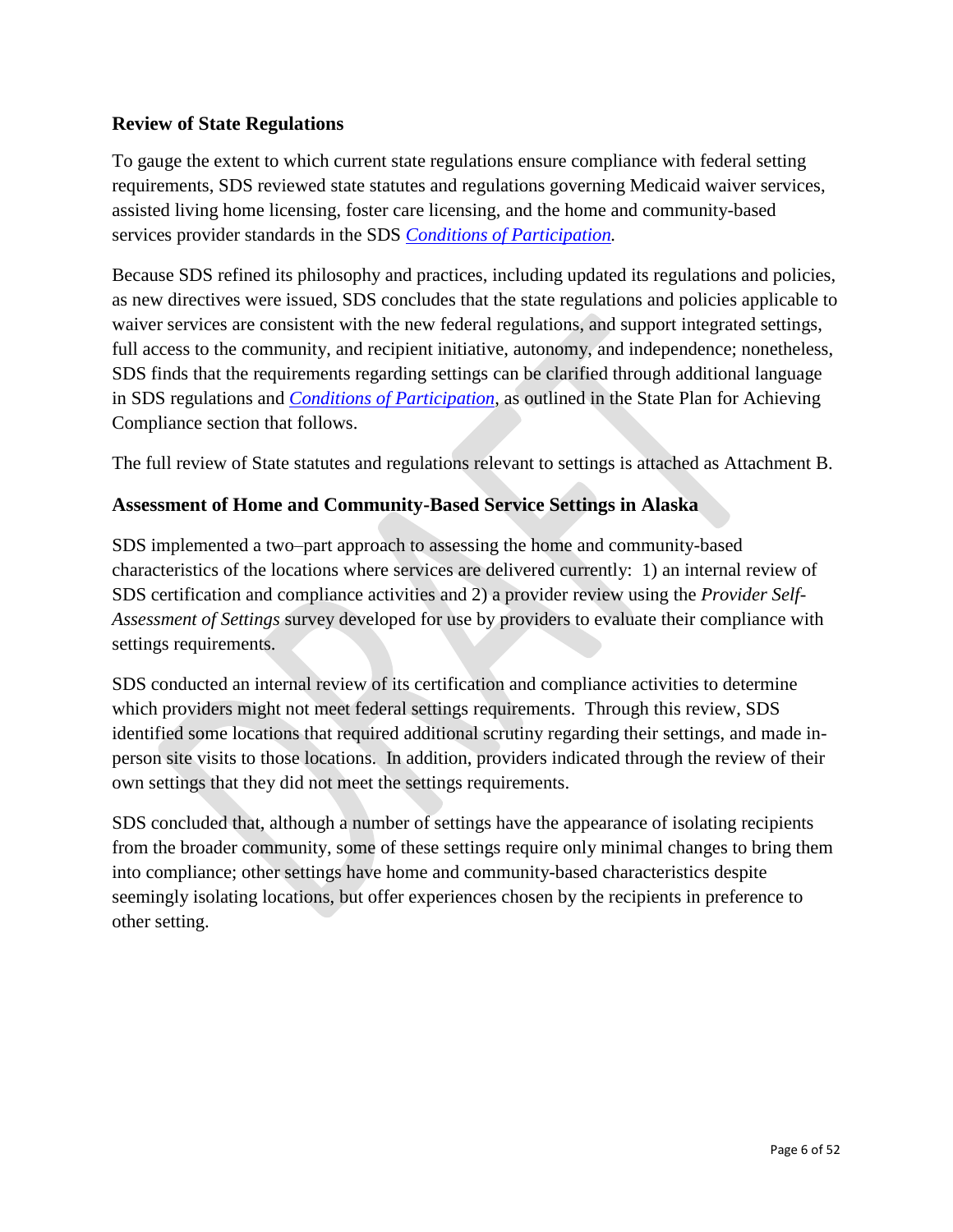## 1. SDS Internal Review: Identification of Non-Compliant Settings and Site Visits

## *Review of institutional settings*

Because there were no intermediate care facilities for Alaskans with intellectual and developmental disabilities, residents needing services were relocated outside of Alaska prior to 1961. Thereafter, the opening of Harborview Developmental Center, a state-owned and operated residential facility in Valdez Alaska, made it possible for 175 Alaskan residents to receive services in-state. Following amendment of the Social Security Act in 1981, the State developed a home and community-based services program that included the certification of provider-owned or controlled intermediate care facilities. As more families found community supports, the number of Harborview residents dropped to 80 individuals making the cost of maintaining the facility unsustainable. The State was able to transition the remaining residents into their communities because the necessary home and community-based services infrastructure was in place. Harborview Developmental Center was closed in 1997; at the same time, the state decertified all provider owned or controlled intermediate care facilities for individuals with intellectual and developmental disabilities, making Alaska free of institutional facilities.

On the basis of a review of this history and certification policies, SDS finds that there are no institutional settings, and no service settings located in a building on the grounds of, or immediately adjacent to, a public institution in Alaska.

## *Review of possibly isolating settings*

The SDS Provider Certification and Compliance unit identified a small number of home and community-based service settings that, according to CMS guidance, might have the effect of isolating recipients from the broader community. These settings included locations that fit the description of a residential rural "farmstead" model; day habilitation service sites that might tend to isolate recipients from the community; and supported-employment sites that did not appear to qualify as competitive integrated workplaces. Applying the concept of "heightened scrutiny," SDS conducted on-site reviews of two rural farmsteads, three day habilitation sites, and two supported employment sites, using a checklist, based on materials provided in the *CMS Toolkit*, as a guide for reviewing provider policy and practice in light of the new regulations. The checklist is included as Attachment C.

SDS discussed, with farmstead administrative personnel, whether there are opportunities for recipient inclusion in the very small communities where the settings are located. The discussions focused on concerns regarding the availability of transportation and employment in competitive settings, as well as protection of recipient rights to privacy, dignity and respect.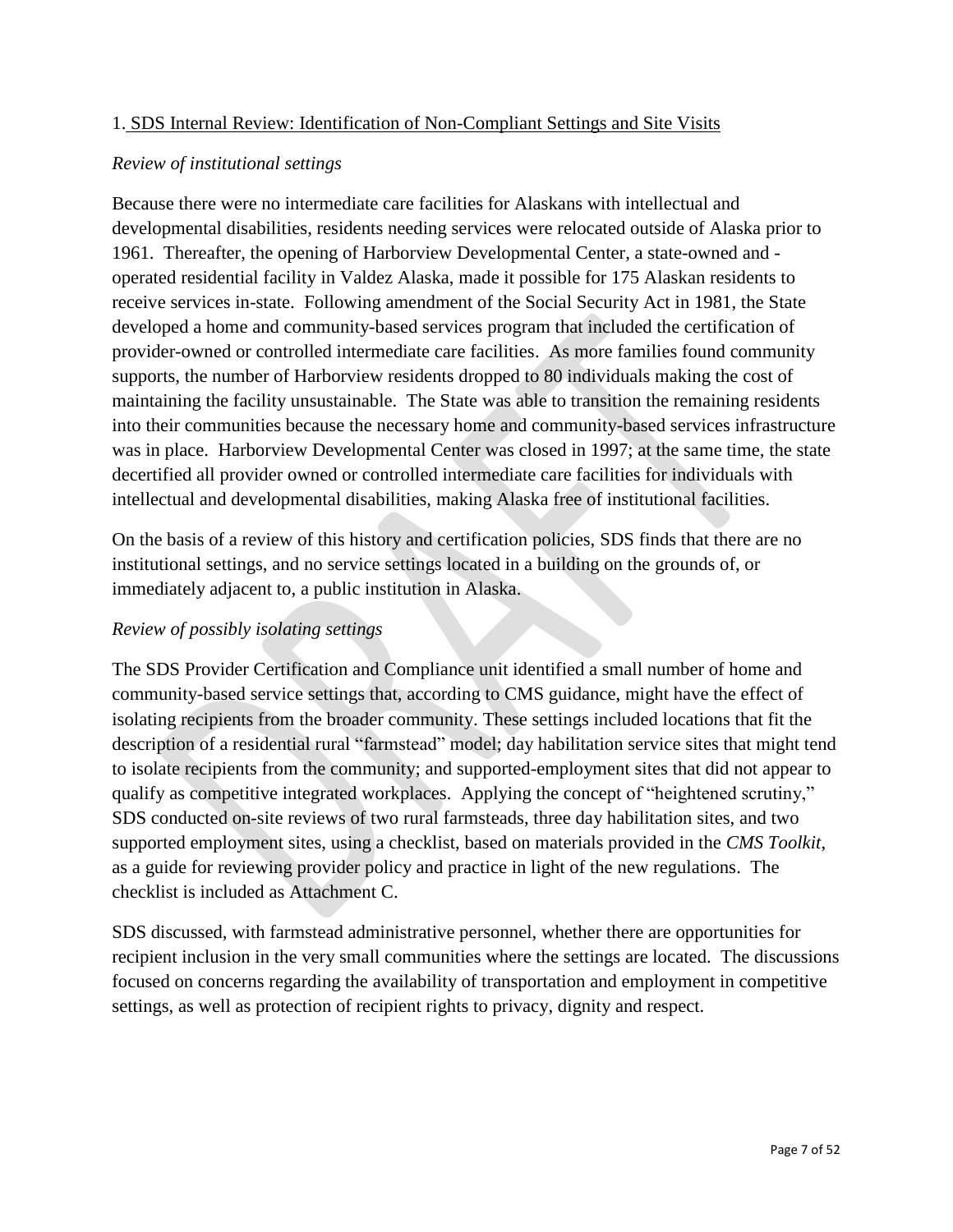SDS found that both rural sites afforded as much access to the community as the recipients wanted by providing regular opportunities to participate in meaningful community activities and transportation upon request, in addition to scheduled transportation. The recipients appear to have community access similar to that of peers who do not receive home and community-based services and who live in rural settings throughout Alaska.

SDS concludes that the farmstead settings have the required home and community-based characteristics despite their location, and suit a range of individuals seeking the slower pace of rural life.

SDS discussed with the day habilitation administrative personnel its concerns that, because these sites serve only people with disabilities, they appear to isolate recipients from others in the community. SDS found that both day habilitation service sites offer scheduled activities, such as art classes for recipients or community dinners that recipients can attend accompanied by their families.

SDS concludes that the day habilitation sites do not fully exhibit the expected characteristics of home and community-based settings. SDS explained the requirements of the federal regulations, and discussed possible strategies to promote greater participation by the community such as active outreach and development of a policy and procedure for welcoming members of the community who do not receive waiver services.

## *Review of supported employment settings*

SDS recognizes that supported employment site issues are a system-wide concern in Alaska. Currently, the State, supported-employment providers, and other stakeholders are involved in coordinated systems-change efforts to improve employment outcomes for recipients.

During visits to the supported employment sites identified as needing additional scrutiny, SDS advised administrative personnel that, because only recipients of waiver services work in nonadministrative positions sites that do not have the characteristics of home and community-based settings. SDS and the administrators discussed modifications that would ensure recipients are employed in integrated community settings.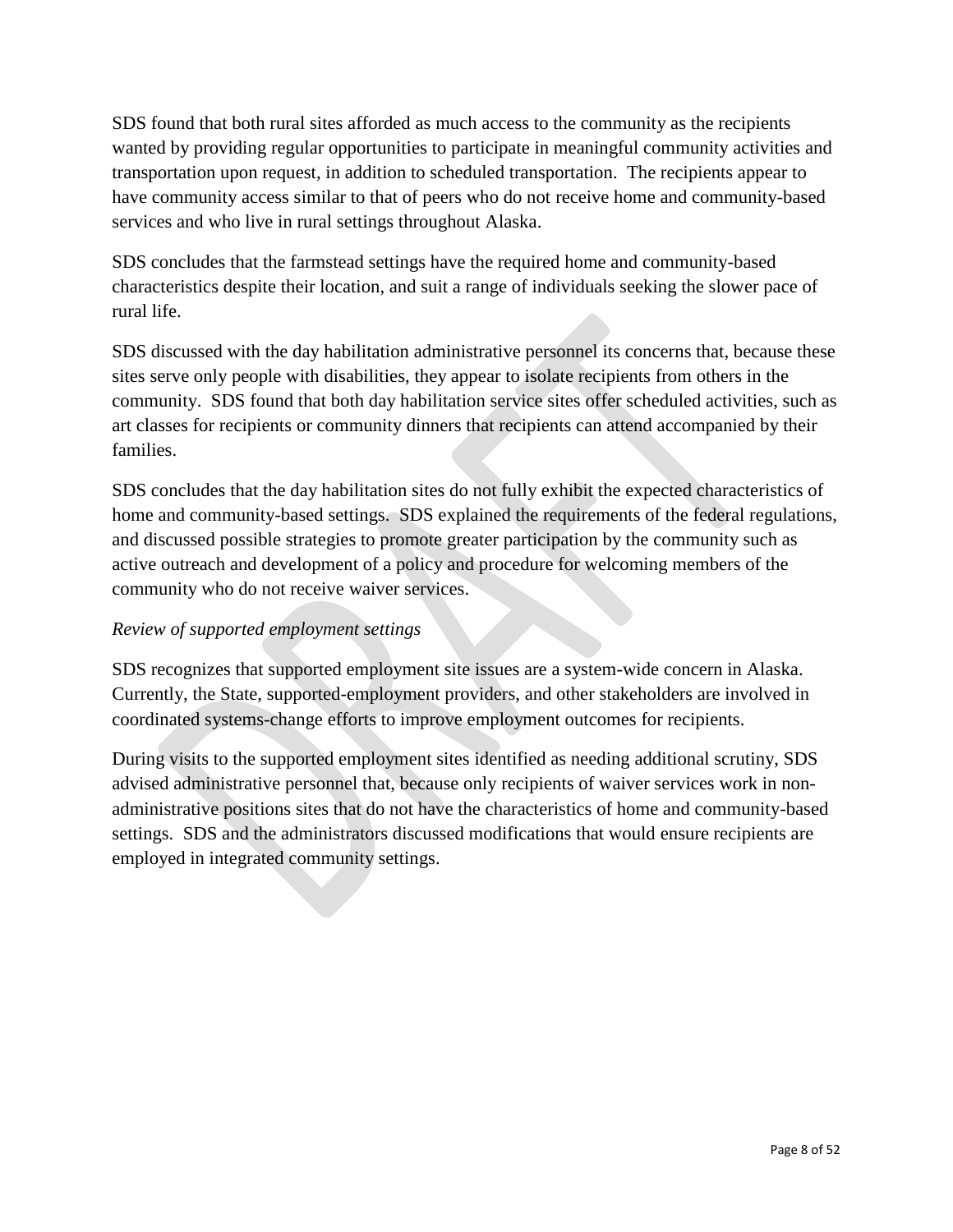## 2) Provider review: Provider Self-Assessment of Settings

SDS created the *Provider Self-Assessment of Settings* survey for providers for two purposes: 1) to serve as a teaching tool to inform providers of the new federal regulations, and 2) to be used as a tool to evaluate the extent to which the provider meets the new settings requirements. The survey could be printed for the provider's self-assessment, or alternatively, providers could participate in an online survey. SDS conducted two statewide webinars to train providers on how to complete the survey. The online survey was made available on the SDS website, and was open for participation October 1 through November 14, 2014.

The online survey was structured so that a provider of services need only fill out the survey once, while taking into consideration every setting where home and community-based services were provided when formulating a response. The survey consisted of two parts: the first set of questions pertained to all home and community-based settings; the second set of questions were applicable only to provider-owned or controlled residential settings. All questions used a Yes/No format, followed by a text box for the respondent to provide additional information in narrative form.

All providers, except for those providing care coordination services only, were strongly encouraged to participate in the survey. The survey responses came from providers that represent locations statewide and offer services in all types of settings.

Ninety (21%) of the 439 certified home and community-based services providers responded. Of these 90 responses, 11 (12%) were considered to be incomplete because the provider did not answer all the questions. The remaining 88% responses were split evenly between two categories: those that were deemed complete and needing no further action (44%), and those that were complete but, based on the responses, need follow-up.

SDS concludes from its assessment of settings that day habilitation providers, supportedemployment providers, and others identified through the provider self-assessment are not fully in compliance with settings requirements. SDS will work with these providers to bring them into compliance.

A copy of the *Provider Self-Assessment of Settings* survey is available at the [SDS website,](http://dhss.alaska.gov/dsds/Pages/default.aspx) as are links to a variety of home and community-based settings training materials, including a *Settings Checklist and Exploratory Questions*, *Frequently Asked Questions*, a PDF version of the survey itself, and copies of the training webinar PowerPoint presentation.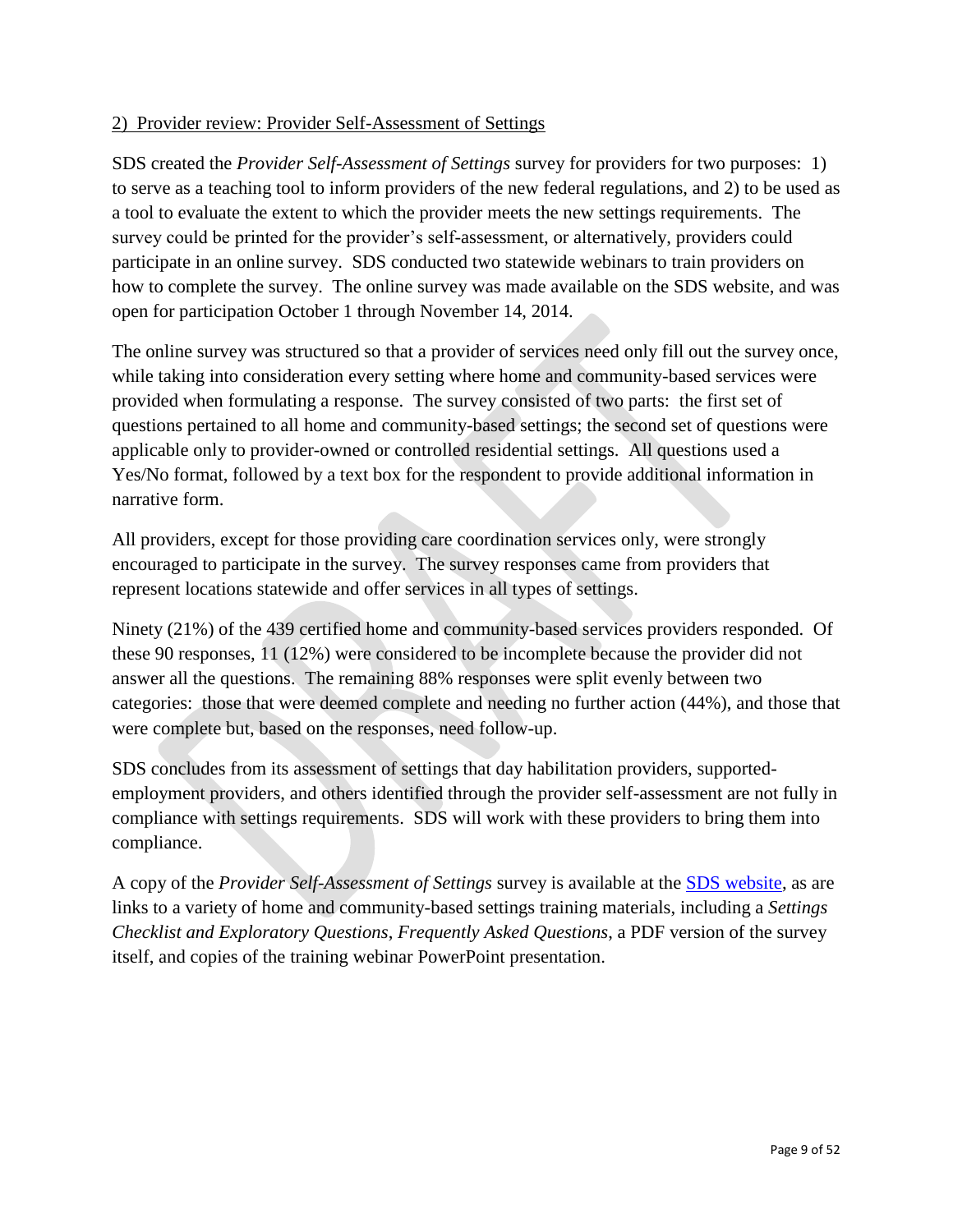## **Part 3**

## **STATE PLAN FOR ACHIEVING COMPLIANCE WITH FEDERAL REGULATIONS**

## **Amendment of state regulations and** *Conditions of Participation*

Through its internal review of regulations and evaluation of home and community-based service settings, SDS has determined that amendments to regulations governing the waiver program and to provider standards in the SDS *Conditions of Participation* will bring the state into full compliance with federal regulations*.* In addition, SDS will require providers to implement remedial strategies for full compliance. SDS plans for the amendments to regulations and *Conditions of Participation*, as well as provider implementation of remedial strategies, to be complete by July 1, 2016, the date of reauthorization for Alaska's four waiver programs.

Beginning in January, 2015, in collaboration with the Alaska Department of Law and with input from stakeholders, SDS will initiate a project to amend regulations and the *Conditions of Participation* governing the waiver programs.

### Regulation changes: Additional requirements regarding development of the Plan of Care (POC)

- Clarify that the care coordinator must document service and settings options presented to the recipient, as well as specific providers considered for those services, during development of the POC
- Renew emphasis on non-disability specific settings among service options discussed and offered
- Specify that any discussion of residential options must include consideration of the recipient resources for room and board, and whether those resources would cover the cost of a private unit
- Specify that any modifications in a recipient's living conditions in a provider-owned or controlled residential setting must be supported by a specific assessed need and justified in the POC

## Conditions of Participation: Revisions to provider standards

- Specify that residential services providers must support recipient control of personal resources
- Clarify that the settings where services are to be provided must be physically accessible for the individual recipient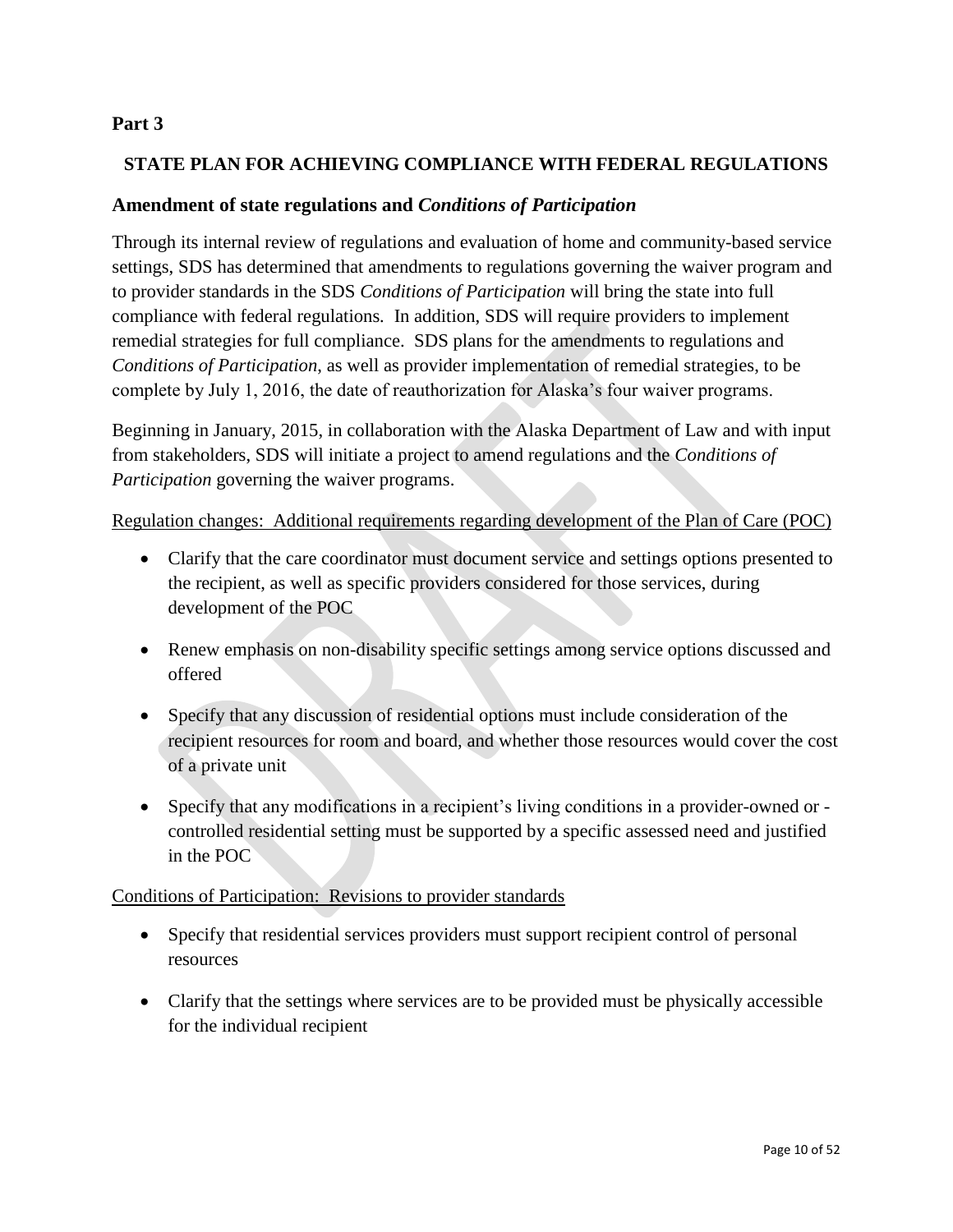## **Activities to Achieve Provider Compliance**

## Provider training

SDS offers in-depth information regarding the home and community-based services program, certification requirements, and state regulations and policies. SDS will revise its Provider Certification Information webpage to emphasize the required characteristics of home and community-based settings. In addition, SDS will develop a provider orientation class that will include settings requirements as a topic, and will make it a requirement for certification.

SDS requires individuals who seek certification to provide care coordination services to enroll in a basic training course, and demonstrate comprehension of course content through examination. SDS will enhance this training to emphasize the characteristics of home and community-based settings so that care coordinators will be better able to evaluate the quality of care provided to recipients.

## Provider certification process

SDS will broaden the scope of its certification activities by including a review of home and community-based settings characteristics. Questions similar to those suggested in the *CMS Toolkit* will be added to the certification checklist that is used to evaluate a provider's capacity to offer services to recipients.

## Provider remediation

Although a number of Alaska provider agencies that do not appear to be in full compliance were identified through settings assessment activities, SDS found that the majority of services locations in Alaska have the required qualities of home and community-based settings. SDS will provide technical assistance to bring those agencies lacking the full range of settings qualities to ensure services are provided to recipients in settings with the required home and communitybased characteristics.

As part of the State on-going certification cycle, SDS will follow-up the technical assistance process with on-site visits to providers as needed. If providers are found during on-site visits to lack settings qualities, SDS will act in accordance with 7 AAC 130.220, which authorizes a formal remediation process and a decertification path for providers unable or unwilling to comply with regulations.

While the State's assessment found that the majority of waiver service settings have the qualities of home and community-based settings, a small number of provider agencies will need to implement remedial strategies to become fully compliant. SDS will follow-up its informal technical assistance site visits with formal remediation plans.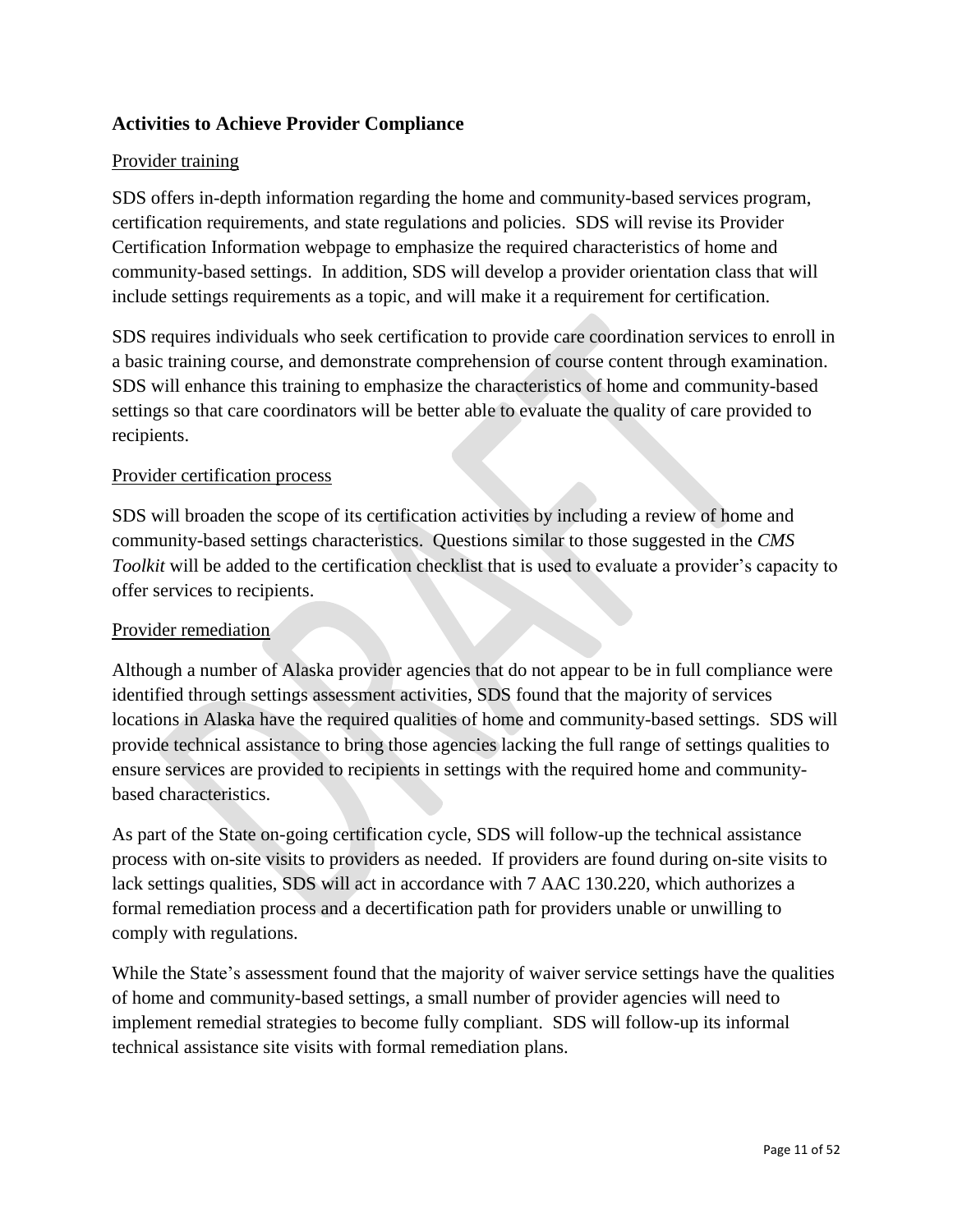## **Transition Plan Timeline**

| Home and community-based services settings |                                                                       |                                                                                    |  |  |  |
|--------------------------------------------|-----------------------------------------------------------------------|------------------------------------------------------------------------------------|--|--|--|
|                                            | <b>Alaska transition plan</b>                                         |                                                                                    |  |  |  |
| <b>Time</b>                                | <b>Activity</b>                                                       | Outcome                                                                            |  |  |  |
| 2015                                       | SDS internal review and revision of the                               | Internal comment incorporated                                                      |  |  |  |
| January 6 - 23                             | transition plan                                                       |                                                                                    |  |  |  |
| January 26 -<br>February 28                | Public comment period for the transition<br>plan                      | Stakeholder input gathered,<br>documented and incorporated<br>into transition plan |  |  |  |
| January 30                                 | Stakeholder workshop on transition plan<br>and regulation changes     | Stakeholder input<br>gathered/documented;<br>incorporated in transition plan       |  |  |  |
| March 1 - 15                               | Transition plan finalized; submitted to<br>CMS for approval           | State in full compliance with<br>CMS transition plan<br>requirements               |  |  |  |
| June - July                                | Public comment period for proposed<br>regulation amendments           | Stakeholder input gathered/<br>incorporated in proposed<br>regulations             |  |  |  |
| August -<br>September                      | SDS internal review of revised regulations                            | SDS input incorporated in<br>revised regulations                                   |  |  |  |
| October -<br>November                      | Revised regulations forwarded to<br>Department of Law                 | Review and revisions by<br><b>Regulation Attorney</b>                              |  |  |  |
| December                                   | Revised regulations forwarded to Office<br>of the Lieutenant Governor | Review by final authority                                                          |  |  |  |
| 2016<br>January                            | Lieutenant Governor certifies regulations                             | State regulations in full<br>compliance with federal<br>regulations                |  |  |  |

[Provider comment section here after public comment period]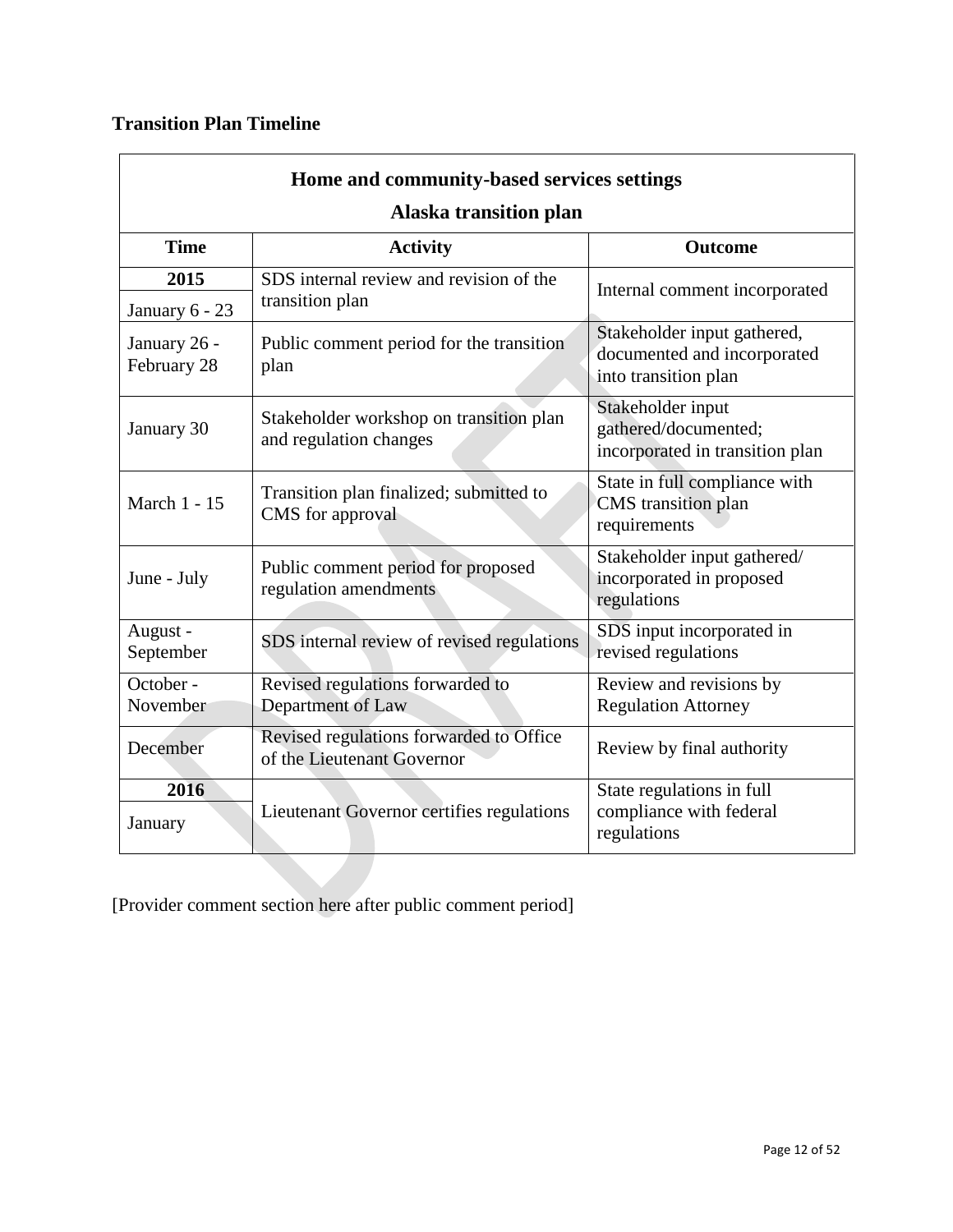## **Attachment A**

## **Provider Self-Assessment of Settings in which**

## **Home and Community-Based Services are Provided**

1. Provider agency name:

Provider number:

Individual completing survey

Telephone number of individual completing survey

Email address of individual completing survey

### Background

The Centers for Medicare and Medicaid (CMS) has amended Medicaid regulations to include home and community-based setting requirements, 42 CFR 441.300 – 441.304. The purpose of these regulations is to ensure recipients receive services in integrated community settings that are appropriate to their needs and that provide full access to the benefits of community living. CMS has directed the states that receive Medicaid funding to verify that services are provided in settings that have the qualities required for home and community-based services.

To meet the requirements of the mandatory setting verification process, Senior and Disabilities Services (SDS) has developed this self-assessment survey for SDS-certified home and community-based services providers

- to guide provider agencies through the new federal regulations with clarification of what is, and is not, a home and community-based setting
- to provide an opportunity for provider agencies to analyze the qualities of their service settings
- to alert provider agencies of the need to identify and make any improvements to policies, procedures, or the physical environment that would make the setting consistent with the CMS-defined qualities of a home and community-based setting.

### Survey information

Your agency should submit only one online survey, whether home and community-based services are provided in one setting or in multiple settings. Please evaluate each setting in which home and community-based services are provided as a separate entity when considering the survey questions. If all settings have the quality under consideration, indicate this on the survey. If, however, even one of multiple settings does not have the quality, indicate the name and address of the setting, and what the agency will do to make the setting consistent with the regulation.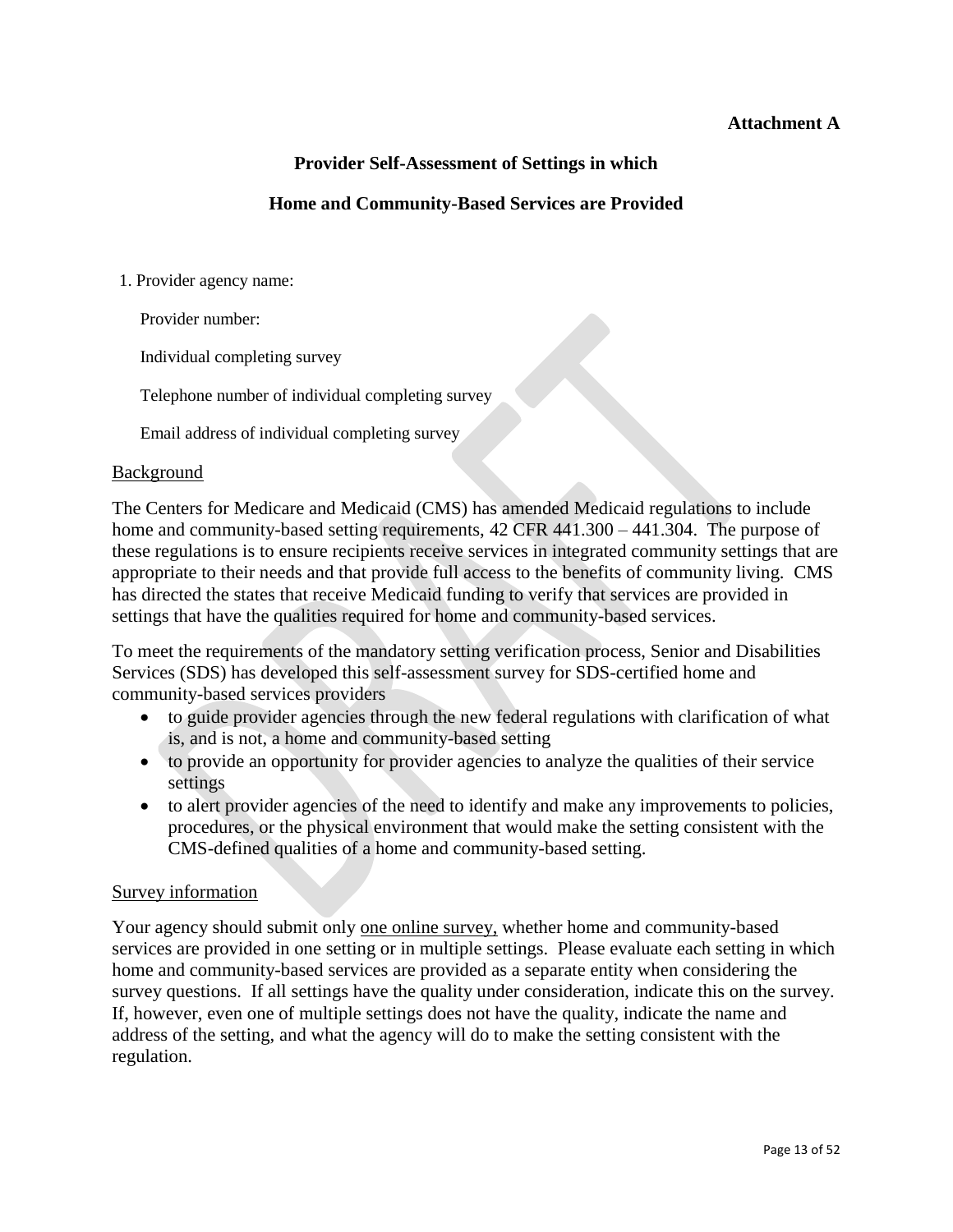The survey has two parts: Part One is applicable to all settings, including provider-owned or controlled residential settings; Part Two is applicable only to residential settings.

- Review all non-residential settings using the questions in Part One only.
- Review all provider-owned or controlled residential settings using Part One and Part Two

Thank you for your cooperation and assistance in this endeavor as together we work to enhance the quality of Medicaid home and community-based services.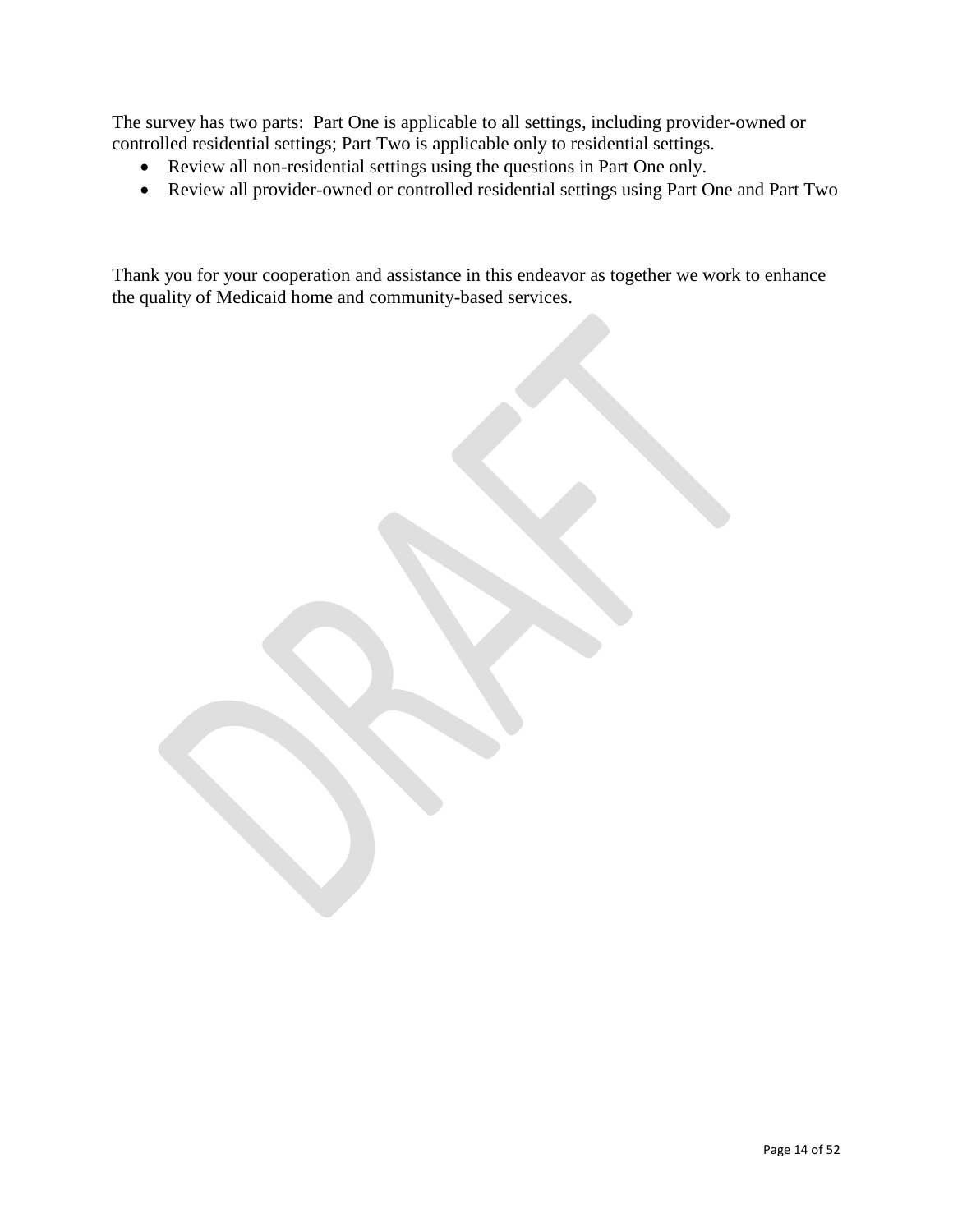## **PART ONE**

## **Home and community-based services settings**

The questions in Part One apply to all settings, including provider-owned or controlled residential settings.

### **Instructions**

Consider each setting in which home and community-based services are provided as a separate entity when answering questions.

For each setting where waiver services are provided to recipients

- review the setting quality, the federal regulation, and statement program impact
- answer the questions related to the regulation
- for each setting that does not meet the CMS-defined quality addressed by the question, list the name and address of the setting and describe what the agency will do to make that setting consistent with the regulation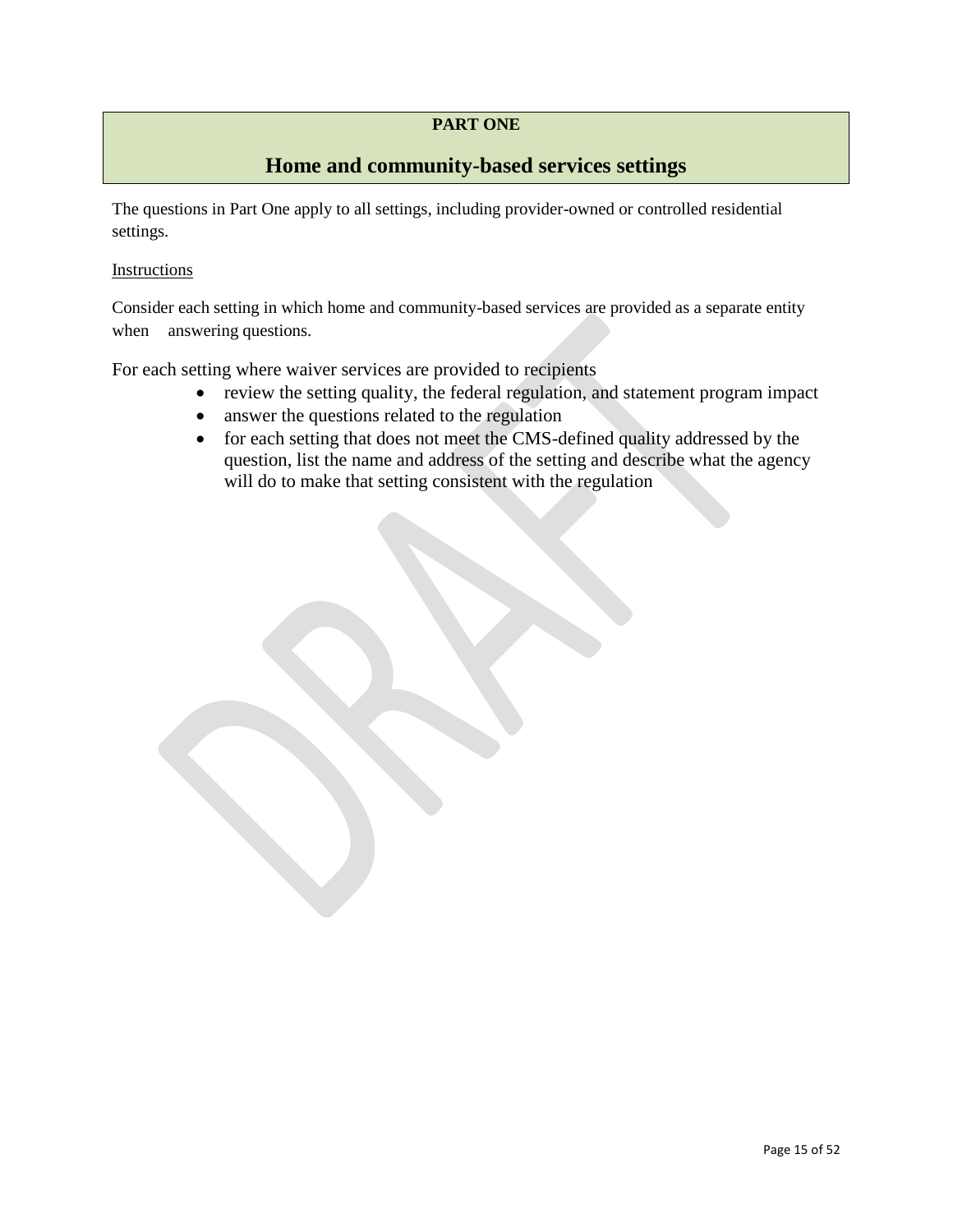## **Setting quality: NON-INSTITUTIONAL CHARACTERISTICS**

### Federal regulation

*42 CFR 441.301 (c)(5) A location that has the qualities of an institutional setting is presumed to lack the qualities of a home and community based (HCB) setting, including the following:*

- *A setting that is located in a building that is a publicly or privately operated facility that provides inpatient institutional treatment*
- *A setting that is located in a building on the grounds of, or immediately adjacent to a public institution*
- *A setting that isolates recipients from the broader community of individuals who do not receive waiver services*

### Program impact

Waiver services may be provided only in locations that have the qualities of a home and communitybased setting. Some locations, defined in the regulation, are presumed to lack such qualities because they isolate recipients from the community.

#### Self-assessment questions

- **2. Is any setting in which the agency provides waiver services located in a building that is**
	- **a publicly or privately operated facility that provides inpatient institutional treatment, or**
	- **on the grounds of, or immediately adjacent to a public institution?**

☐ **Yes**. For each setting that does not meet this requirement, list the name and address of the setting, and

what the agency will do to bring it into compliance

☐ **No**

## **3. Does any setting in which the agency provides waiver services isolate recipients from the broader community of individuals who do not receive waiver services?**

*CMS Guidance When assessing settings to answer these question, consider this list of characteristics that may indicate a setting that isolates:*

- *The setting is designed specifically for people with disabilities*
- *The setting is designed to provide people with disabilities multiple types of services and activities on-site*
- *Individuals in the setting are primarily or exclusively people with disabilities*
- *Individuals in the setting have little, if any, interaction with other others in the broader community*

In addition, consider whether any setting could be one of the following types of *settings that have the effect of isolating recipients:*

*Farmstead or disability-specific farm/ranch community*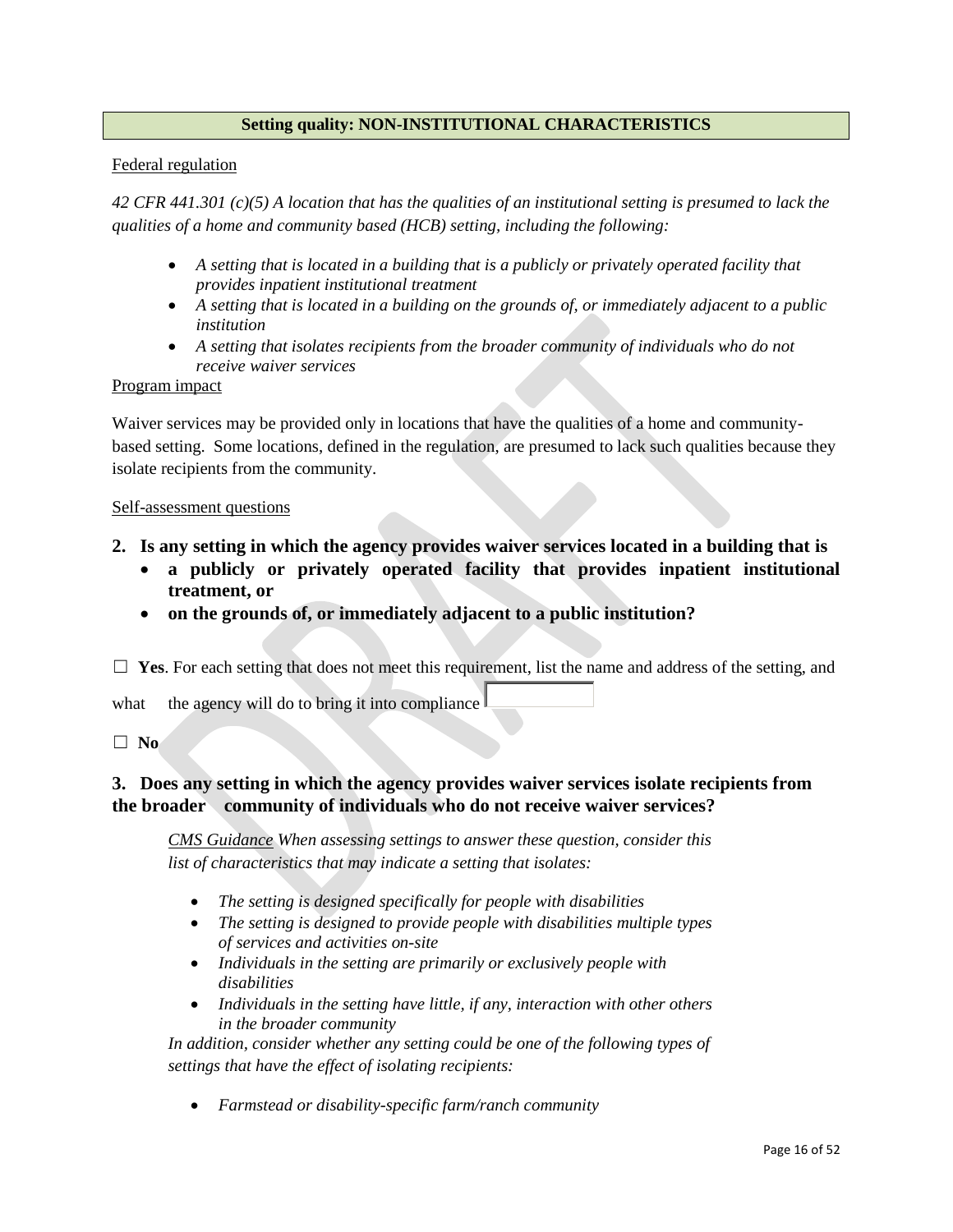- *Gated or secured community specifically for persons with disabilities*
- *Residential schools*
- *Multiple settings operationally related and near each other (for example, group homes in close proximity)*

□ Yes. For each setting that does not meet this requirement, list the name and address of the setting, and

what the agency will do to bring it into compliance.

☐ **No**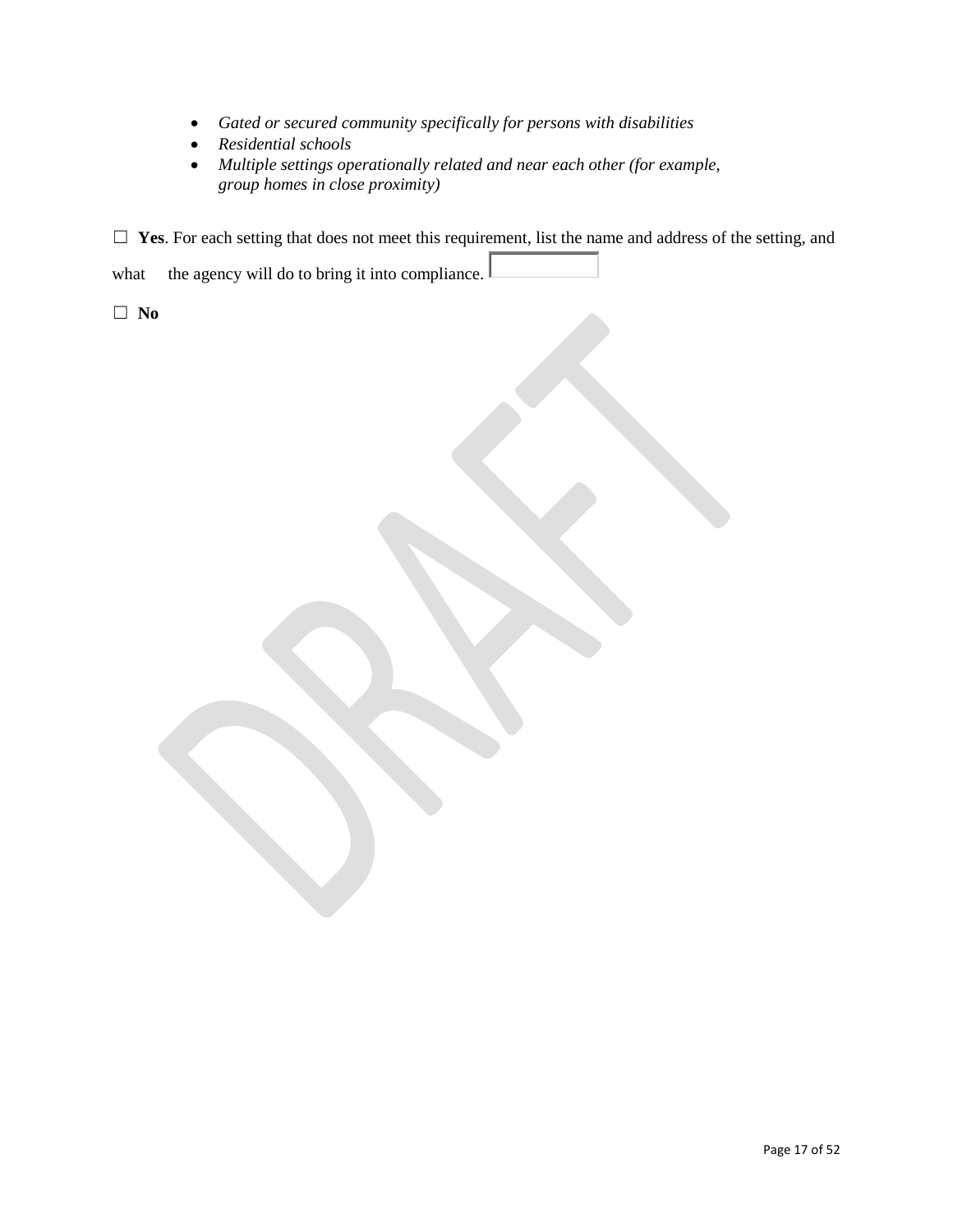## **Setting quality: COMMUNITY INTEGRATION AND SUPPORT FOR RECIPIENT PARTICIPATION**

### Federal regulation

*42 CFR 441.301 (c)(4)(i) Home and community-based settings must be integrated in and support full access by recipients to the greater community, including opportunities to seek employment and work in competitive integrated settings, engage in community life, control personal resources, and receive services in the community, to the same degree of access as individuals not receiving waiver services.* 

### Program impact

Waiver services may be provided only in settings that are integrated in the community and support recipients who choose to participate in community life in the same way non-recipients participate.

### Self-assessment questions

## **4. Do all settings in which the agency provides waiver services provide opportunities and support for recipients who wish to seek employment in competitive, integrated settings?**

*CMS guidance The purpose of this regulation is to ensure provider support for recipients who choose to work. When assessing settings to answer the following question, evaluate whether recipients (including those who do not receive supported employment services) have the freedom, and support from provider staff, to seek employment in the community.*

☐ **Yes**

□ **No**. For each setting that does not meet this requirement, list the name and address of the setting, and

what the agency will do to bring it into compliance

## **5. Do all settings in which the agency provides waiver services provide opportunities for recipients to participate in community life and to receive services in the community?**

☐ **Yes**

□ **No.** For each setting that does not meet this requirement, list the name and address of the setting, and what the agency will do to bring it into compliance

## **6. Do all settings in which the agency provides waiver services provide opportunities for recipient control of personal resources?**

☐ **Yes**

□ **No**. For each setting that does not meet this requirement, list the name and address of the setting, and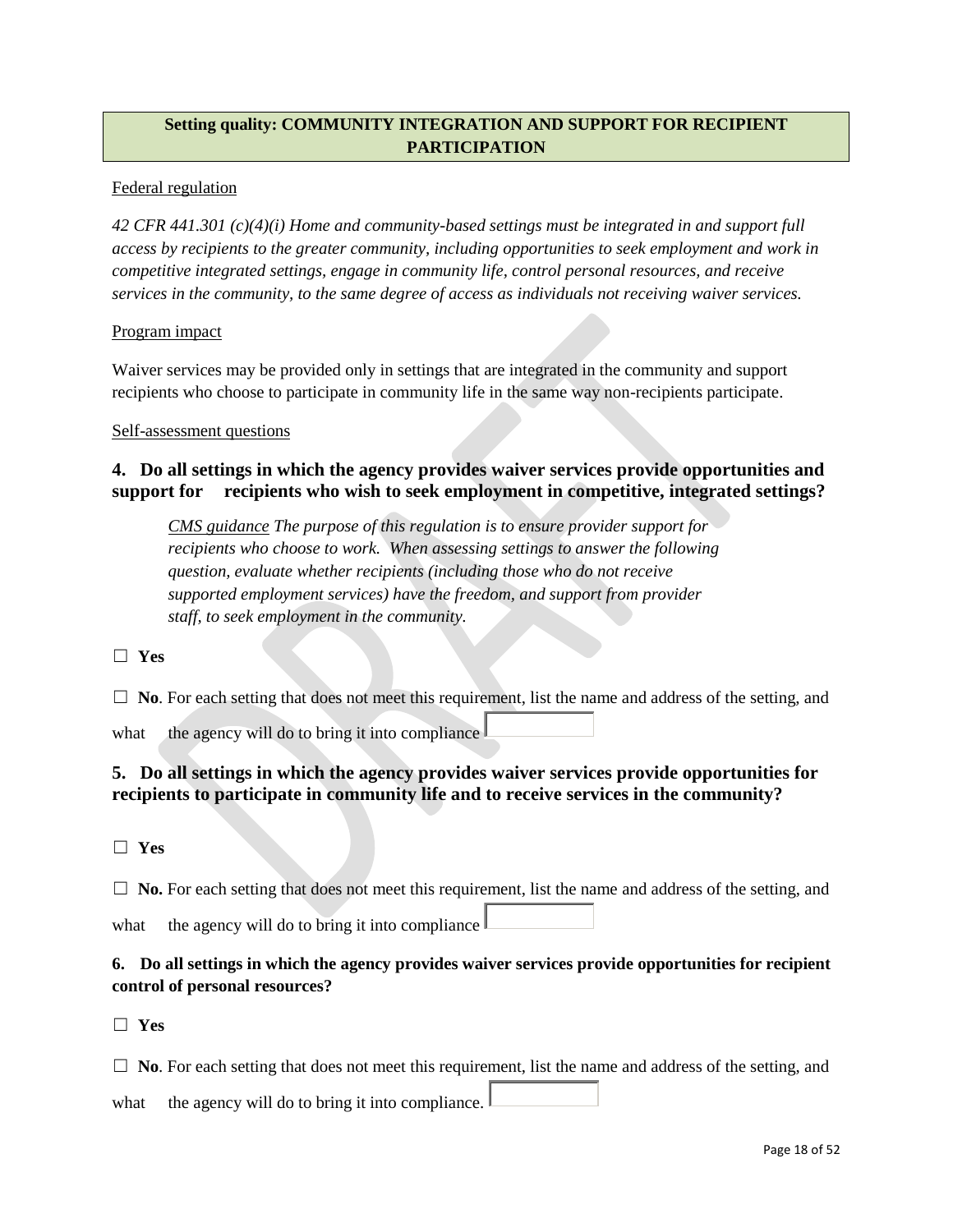## **Setting quality: SELECTION OF SETTING BY THE RECIPIENT**

### Federal regulation

*42 CFR 441.301 (c)(4)(ii) The setting is selected by the recipient from among setting options including non-disability specific settings and an option for a private unit in a residential setting. The settings options are identified and documented in the person-centered service plan and are based on the recipient's needs, preferences, and, for residential settings, resources for room and board.*

### Program impact

Waiver services may be provided only in settings that are selected by the recipient from among settings that are not designed for or limited to people with disabilities.

### Self-assessment questions

## **7. Are the needs and preferences of recipients taken into consideration when they are offered options for settings in which the agency provides waiver services?**

☐ **Yes**

□ **No**. For each setting that does not meet this requirement, list the name and address of the setting, and

what the agency will do to bring it into compliance

## **8. Are any settings in which waiver services are provided designed for or used primarily by people with disabilities?**

☐ **Yes**

□ No. For each setting that does not meet this requirement, list the name and address of the setting, and

what the agency will do to bring it into compliance  $\parallel$ 

## **9. Are recipients offered the choice of receiving waiver services in non-disability specific settings?**

### ☐ **Yes**

□ **No**. For each setting that does not meet this requirement, list the name and address of the setting, and what the agency will do to bring it into compliance.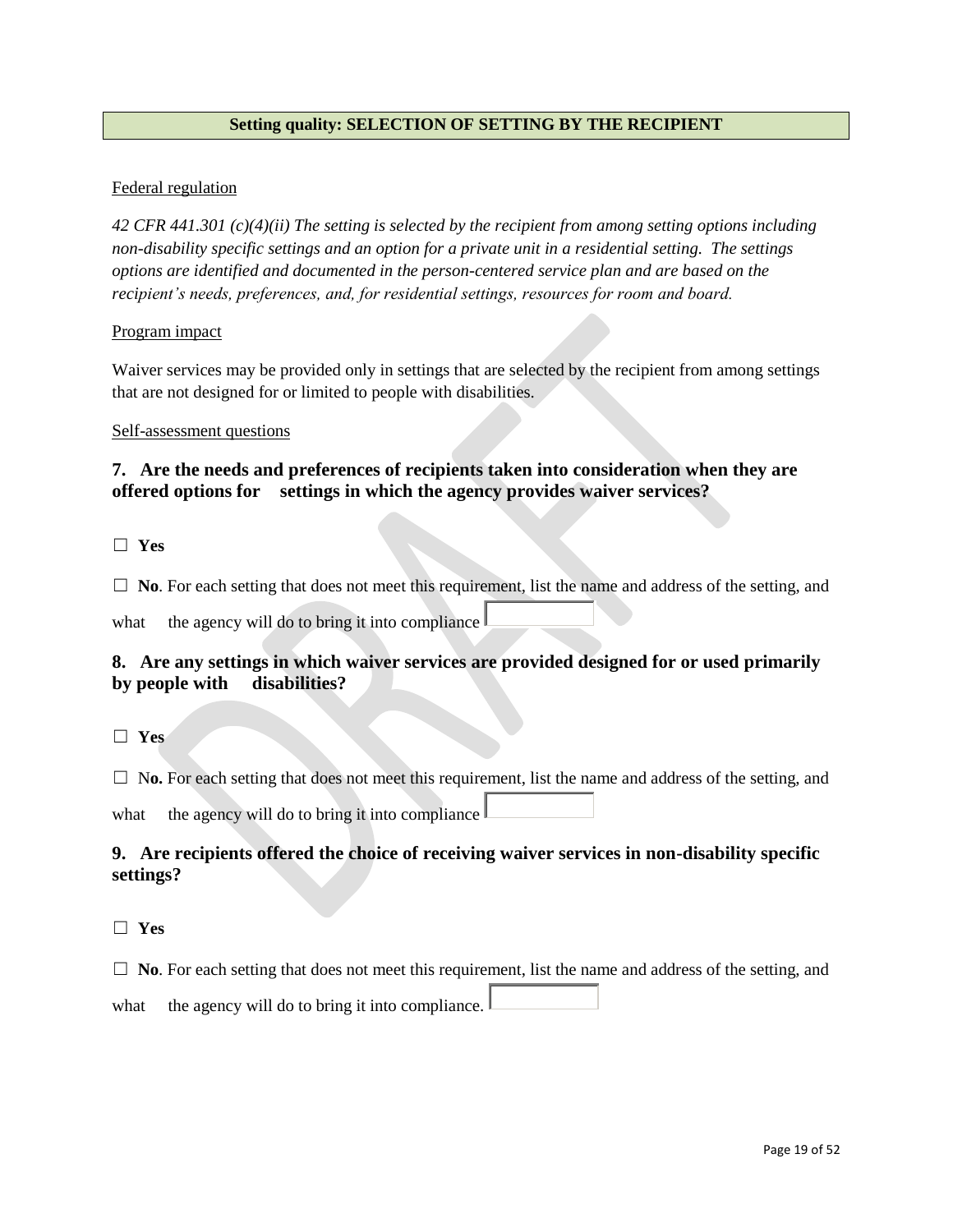## **Setting quality: SUPPORT OF RECIPIENT RIGHTS AND**

### **FREEDOM FROM COERCION AND RESTRAINT**

#### Federal regulation

*42 CFR 441.301 (c)(4)(iii) The setting ensures the recipient's rights of privacy, dignity, and respect, and freedom from coercion and restraint in settings where waiver services are provided.*

#### Program impact

Waiver services may be provided only in settings that ensure recipient rights of privacy, dignity, and respect, and freedom from coercion and restraint.

### Self-assessment questions

## **10. Do all settings in which the agency provides waiver services have a process for protecting the privacy, dignity, and respect of recipients?**

### ☐ **Yes**

□ **No**. For each setting that does not meet this requirement, list the name and address of the setting, and

what the agency will do to bring it into compliance

## **11. Do all settings in which the agency provides waiver services have a process for protecting recipients from coercion and restraint?**

☐ **Yes**

□ **No**. For each setting that does not meet this requirement, list the name and address of the setting, and what the agency will do to bring it into compliance.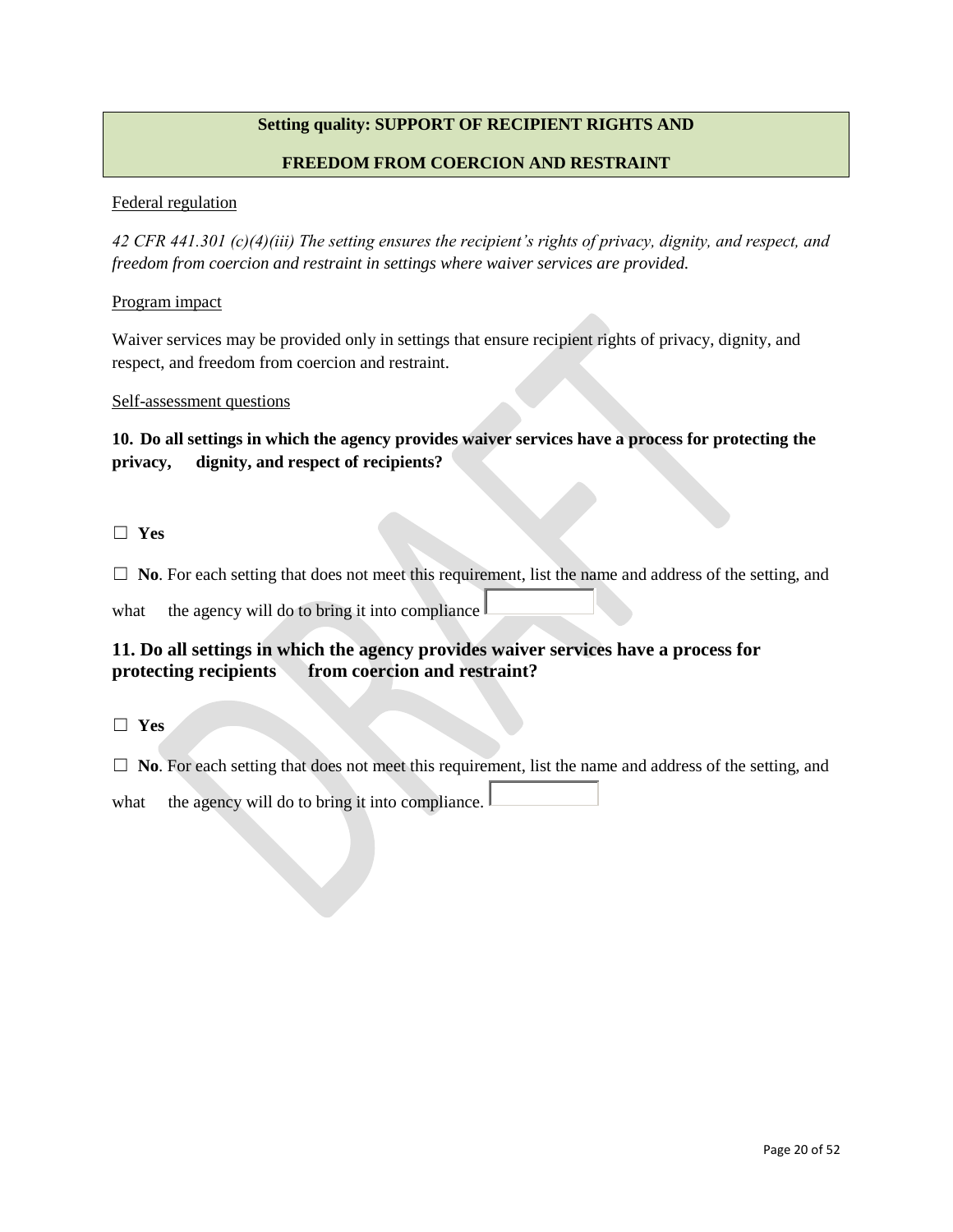## **Setting quality: PROMOTION OF RECIPIENT INITIATIVE, AUTONOMY, AND INDEPENDENCE**

## **IN MAKING LIFE CHOICES**

### Federal regulation

*42 CFR 441.301 (c)(4)(iv) The setting optimizes, but does not regiment, recipient initiative, autonomy, and independence in making life choices, including but not limited to daily activities, physical environment, and with whom to interact in settings where HCB services are provided.*

### Program impact

Waiver services may be provided only in settings that optimize recipient initiative, autonomy and independence in making life choices.

### Self-assessment questions

**12. Do all settings in which the agency provides waiver services provide opportunities and support for recipients to use their initiative, autonomy, and independence in making life choices?** 

☐ **Yes**

□ **No**. For each setting that does not meet this requirement, list the name and address of the setting, and

what the agency will do to bring it into compliance

## **13. Do all settings in which the agency provides waiver services optimize opportunities for recipients to make choices regarding daily activities?**

*CMS guidance Recipients must have choices regarding activities including whether to participate*

*in a group activity or to engage in other activities that may or may not be pre-planned.*

☐ **Yes**

□ **No**. For each setting that does not meet this requirement, list the name and address of the setting, and

what the agency will do to bring it into compliance  $\mathbb L$ 

## **14. Do all settings in which the agency provides waiver services optimize opportunities for recipients to make choices regarding the physical environment?**

*CMS guidance Physical settings must meet recipient needs by being accessible, and should* 

*not appear to be the same for everyone; for example, recipients must have choices regarding*

*room décor and furnishings so that the setting does not appear to be institutional in nature*.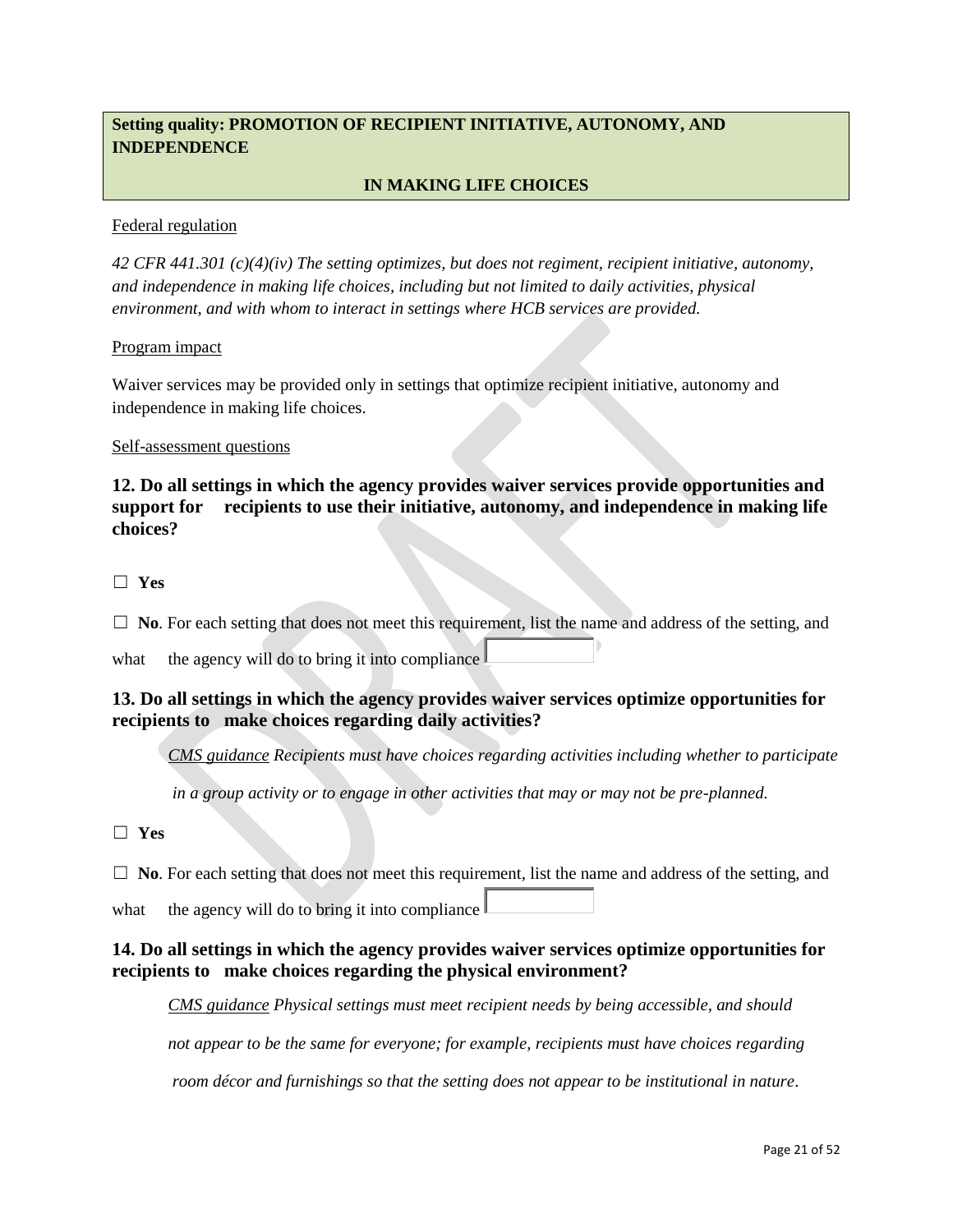### ☐ **Yes**

□ **No**. For each setting that does not meet this requirement, list the name and address of the setting, and what the agency will do to bring it into compliance

## **15. Do all settings in which the agency provides waiver services optimize opportunities for recipients to choose with whom to interact?**

☐ **Yes**

□ **No**. For each setting that does not meet this requirement, list the name and address of the setting, and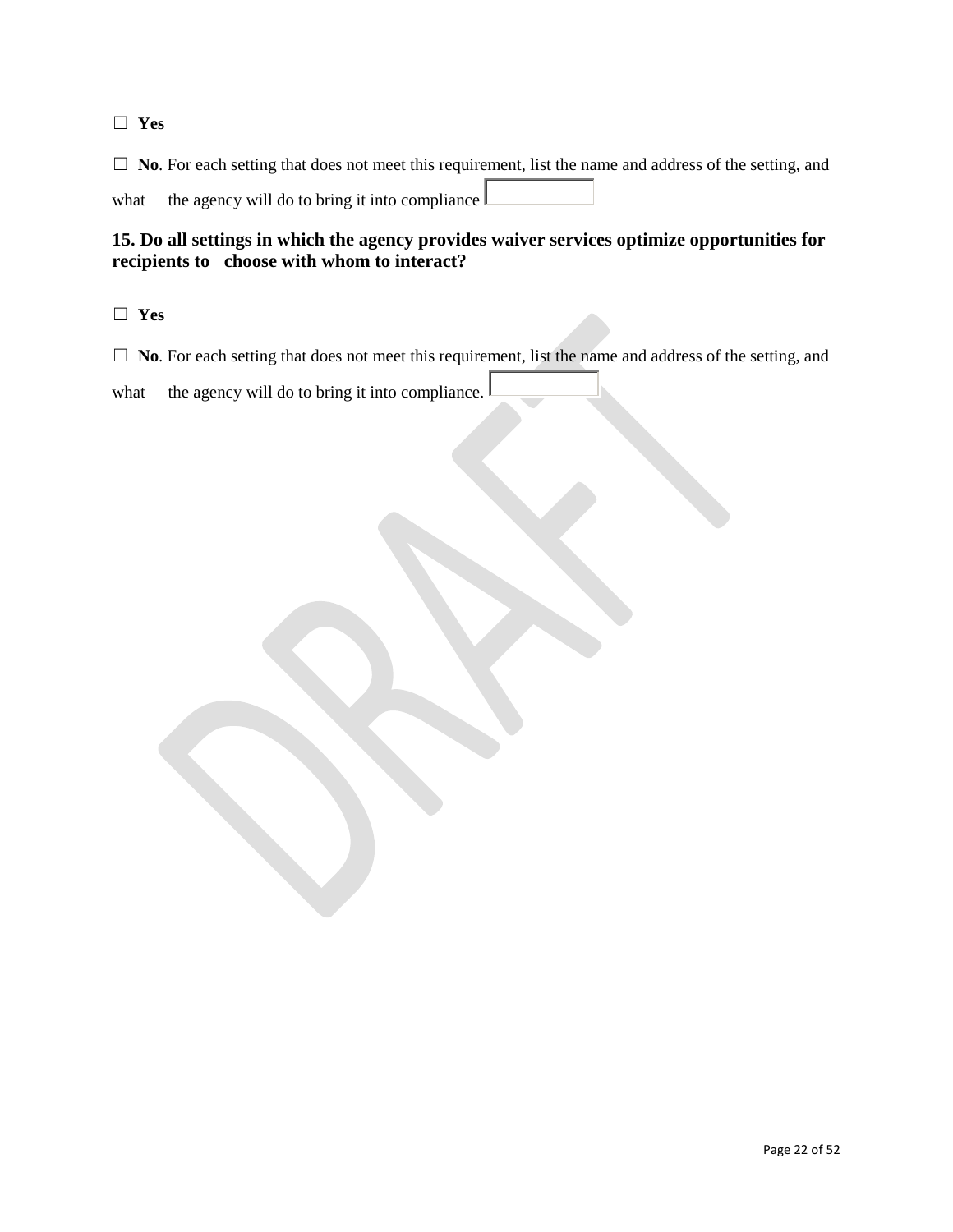## **Setting quality: RECIPIENT CHOICE OF SERVICES AND SUPPORTS**

### **AND OF STAFF WHO RENDER THEM**

#### Federal regulation

*42 CFR 441.301 (c)(4)(v) The setting facilitates recipient choice regarding services and supports, and who provides them in settings where HCB services are provided.*

#### Program impact

Waiver services may be provided only in settings that facilitate recipient choice of services and supports and choice of agency staff that provide those services and supports.

#### Self-assessment questions

**16. Do all settings in which the agency provides waiver services facilitate recipient choice regarding** 

- **services and supports, and**
- **agency staff that provide those services and supports?**

### ☐ **Yes**

□ **No**. For each setting that does not meet this requirement, list the name and address of the setting, and

what the agency will do to bring it into compliance.

## **END OF PART ONE**

Complete Part Two if the agency owns or controls residential settings in which waiver services are provided.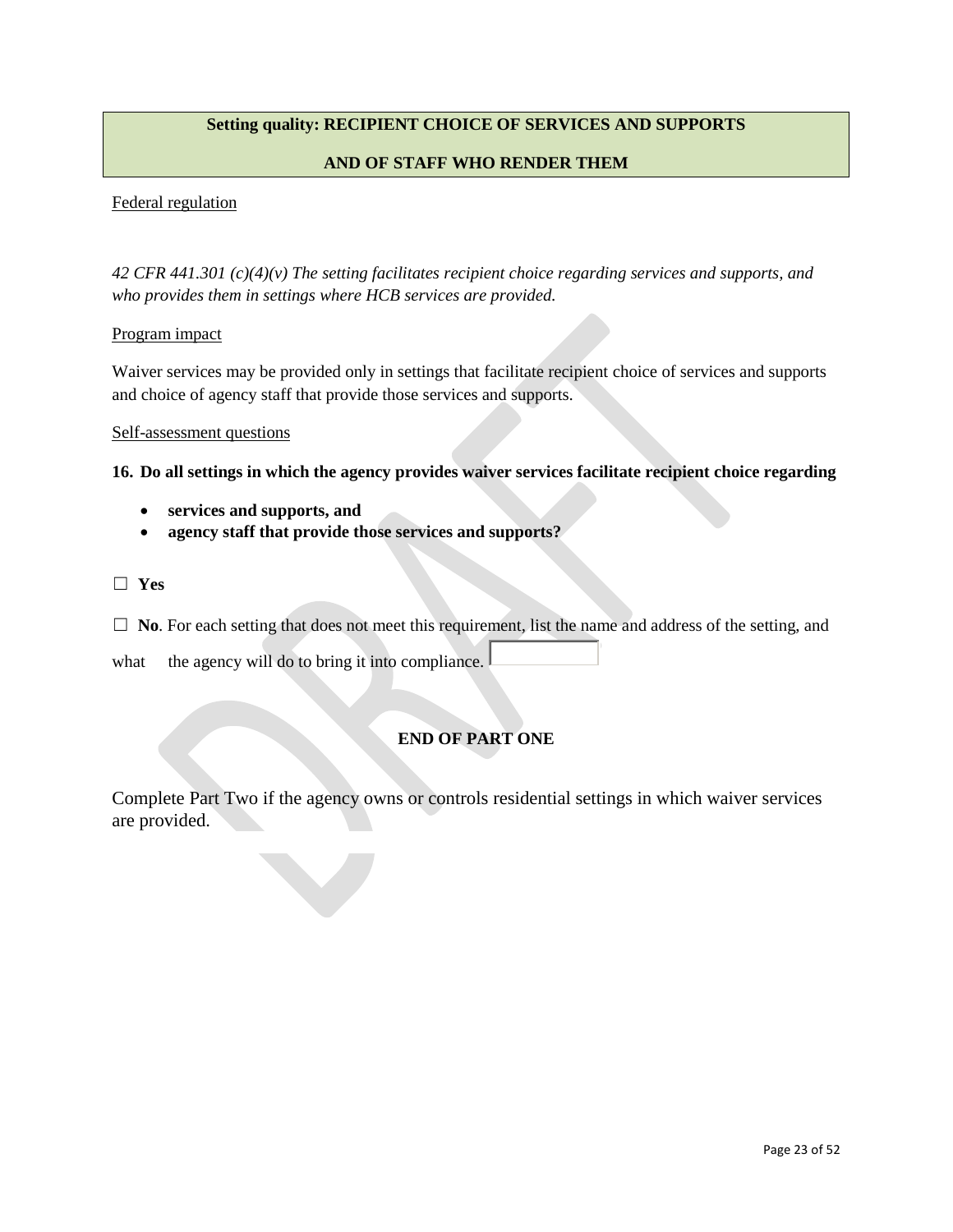## **PART TWO**

## **Provider-owned or -controlled residential settings: additional conditions**

The questions in Part Two apply to provider-owned or controlled residential settings only.

### Instructions

Consider each setting in which home and community-based services are provided as a separate entity when answering questions.

For each setting where waiver services are provided to recipients

- review the setting quality, the federal regulation, and statement program impact
- answer the questions related to the regulation
- for each setting that does not meet the CMS-defined quality addressed by the question, list the name and address of the setting and describe what the agency will do to make that setting consistent with the regulation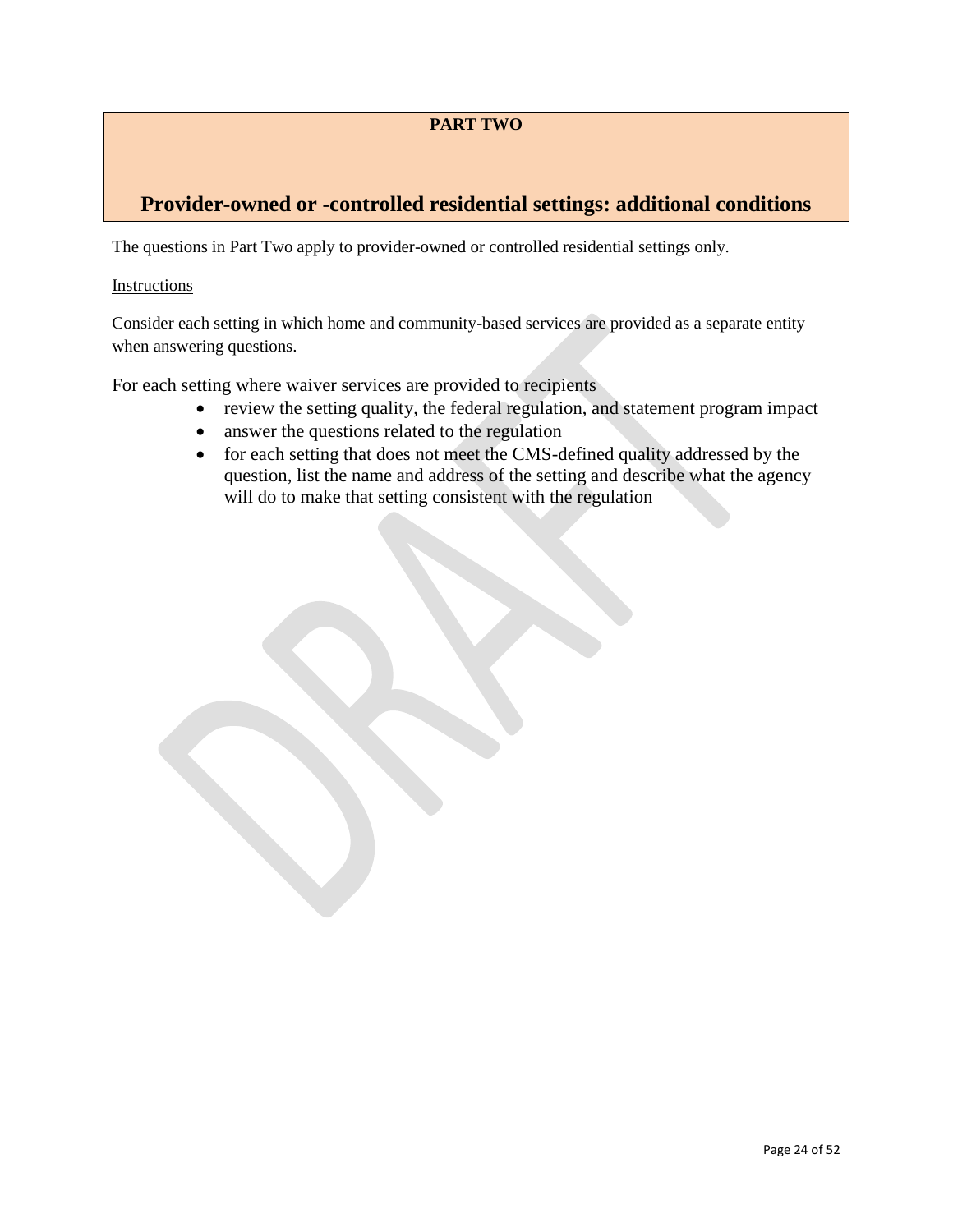### **Setting quality: SELECTION OF SETTING BY THE RECIPIENT**

### Federal regulation

*42 CFR 441.301 (c)(4)(ii) The setting is selected by the recipient from among setting options including non-disability specific settings and an option for a private unit in a residential setting. The settings options are identified and documented in the person-centered service plan and are based on the recipient's needs, preferences, and, for residential settings, resources for room and board.*

### Program impact

Waiver services may be provided only in settings that are selected by the recipient from among settings that are not designed for or limited to people with disabilities. For residential services, the options must take into consideration recipient resources for room and board, and whether those resources would cover the cost of a private unit in the chosen residential setting.

### Self-assessment questions

## **17. Does each provider-owned or controlled residential setting offer recipients the choice of a private unit?**

☐ **Yes**

□ **No**. For each setting that does not meet this requirement, list the name and address of the setting, and

what the agency will do to bring it into compliance  $\parallel$ 

## **18. Are recipients offered residential setting options on the basis of their resources for room and board?**

☐ **Yes**

□ **No**. For each setting that does not meet this requirement, list the name and address of the setting, and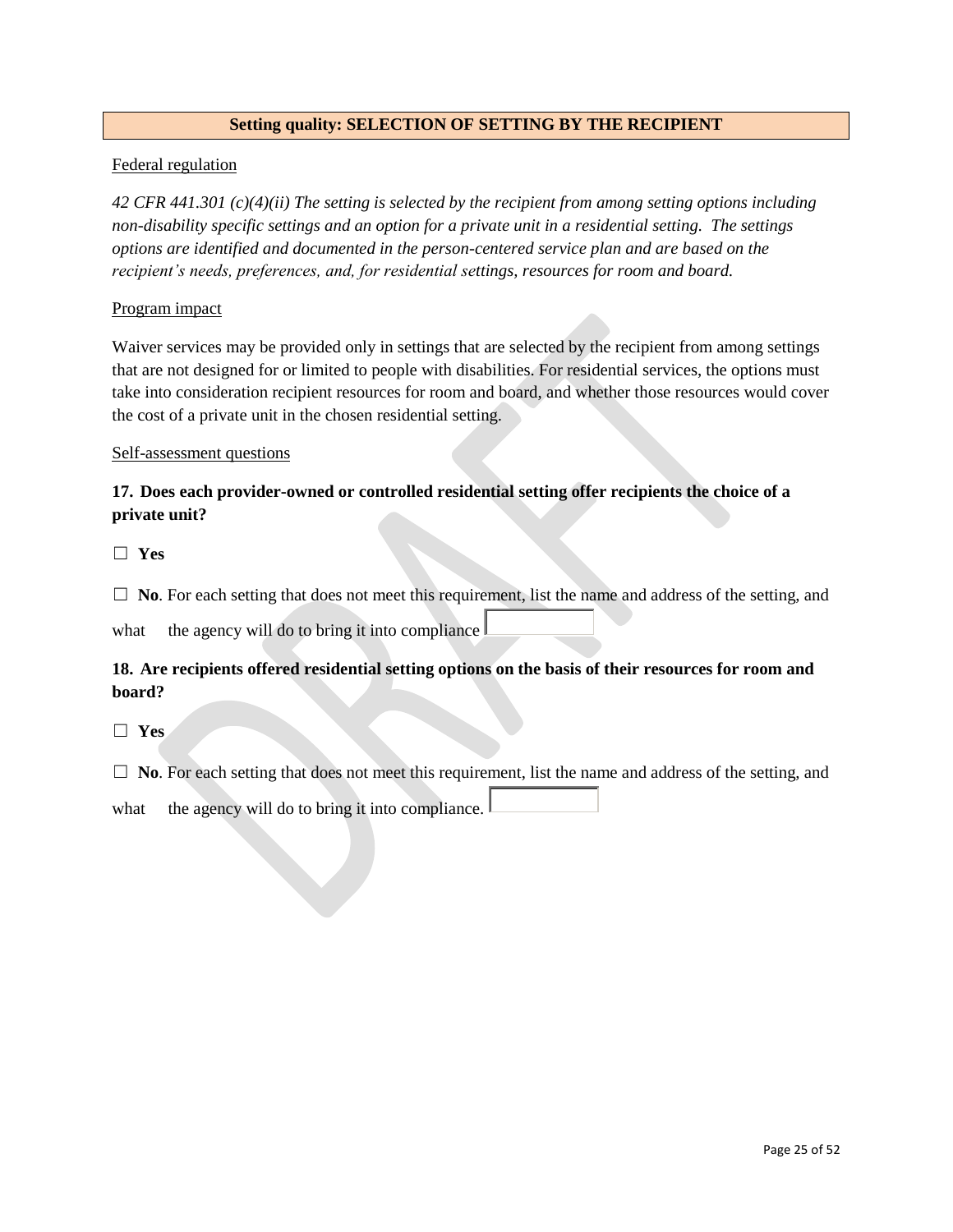## **Setting quality: RECIPIENT LEGAL RIGHT TO A SPECIFIC PHYSICAL PLACE**

### **AND PROTECTION FROM EVICTION**

### Federal regulation

*42 CFR 441.301 (c)(4)(vi)(A) The unit or dwelling is a specific physical place that can be owned, rented, or occupied under a legally enforceable agreement by the recipient, and the recipient has, at a minimum, the same responsibilities and protections from eviction that tenants have under the landlord/tenant law of the State, county, city, or other designated entity.*

#### Program impact

Waiver services in provider-owned or -controlled residential settings must operate under the terms of a legally enforceable agreement that provides the same responsibilities and protections available to nonrecipients in similar rental or ownership arrangements.

#### Self-assessment questions

**19. Do all provider-owned or -controlled residential settings in which waiver services are provided enter into legally enforceable agreements with recipients addressing responsibilities and protections from eviction that are the same as tenants have under the landlord/tenant law of the jurisdiction in which the residential setting is located?**

☐ **Yes**

□ **No**. For each setting that does not meet this requirement, list the name and address of the setting, and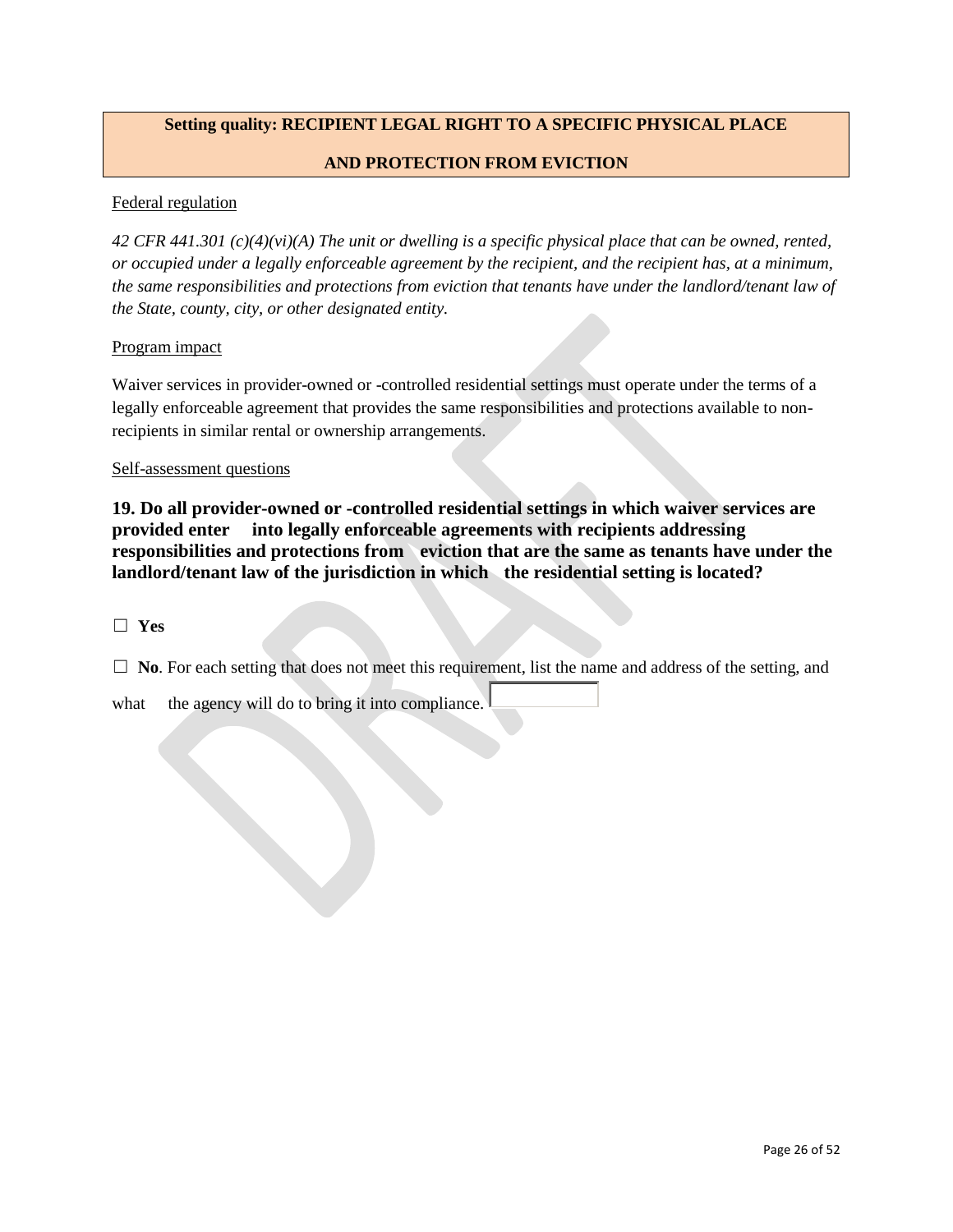## **Setting quality: RECIPIENT RIGHT TO PRIVACY, INCLUDING**

### **LOCKABLE DOORS AND CHOICE OF ROOMMATE**

#### Federal regulation

*42 CFR 441.301 (c)(4)(vi)(B) Each recipient must have privacy in his/her sleeping or living unit in settings where waiver services are provided.*

*(1) Units must have entrance doors lockable by the recipient with only appropriate staff having keys to the doors.*

*(2) Recipients sharing units must have a choice of roommates in the setting.*

*(3) Recipients must have freedom to furnish and decorate their units within the lease or other agreement.*

#### Program impact

Waiver services may be provided only in settings that make privacy in sleeping or living units available for recipients.

### Self-assessment questions

**20. In all provider-owned or -controlled residential settings in which waiver services are provided, are the entrance doors to the sleeping or living units lockable by the recipients who reside in those units?**

☐ **Yes**

□ **No**. For each setting that does not meet this requirement, list the name and address of the setting, and

what the agency will do to bring it into compliance  $\mathbf \mathbf I$ 

## **21. Do all provider-owned or -controlled residential settings in which waiver services are provided limit key availability so that only appropriate staff can enter the sleeping or living units of recipients?**

☐ **Yes**

□ **No**. For each setting that does not meet this requirement, list the name and address of the setting, and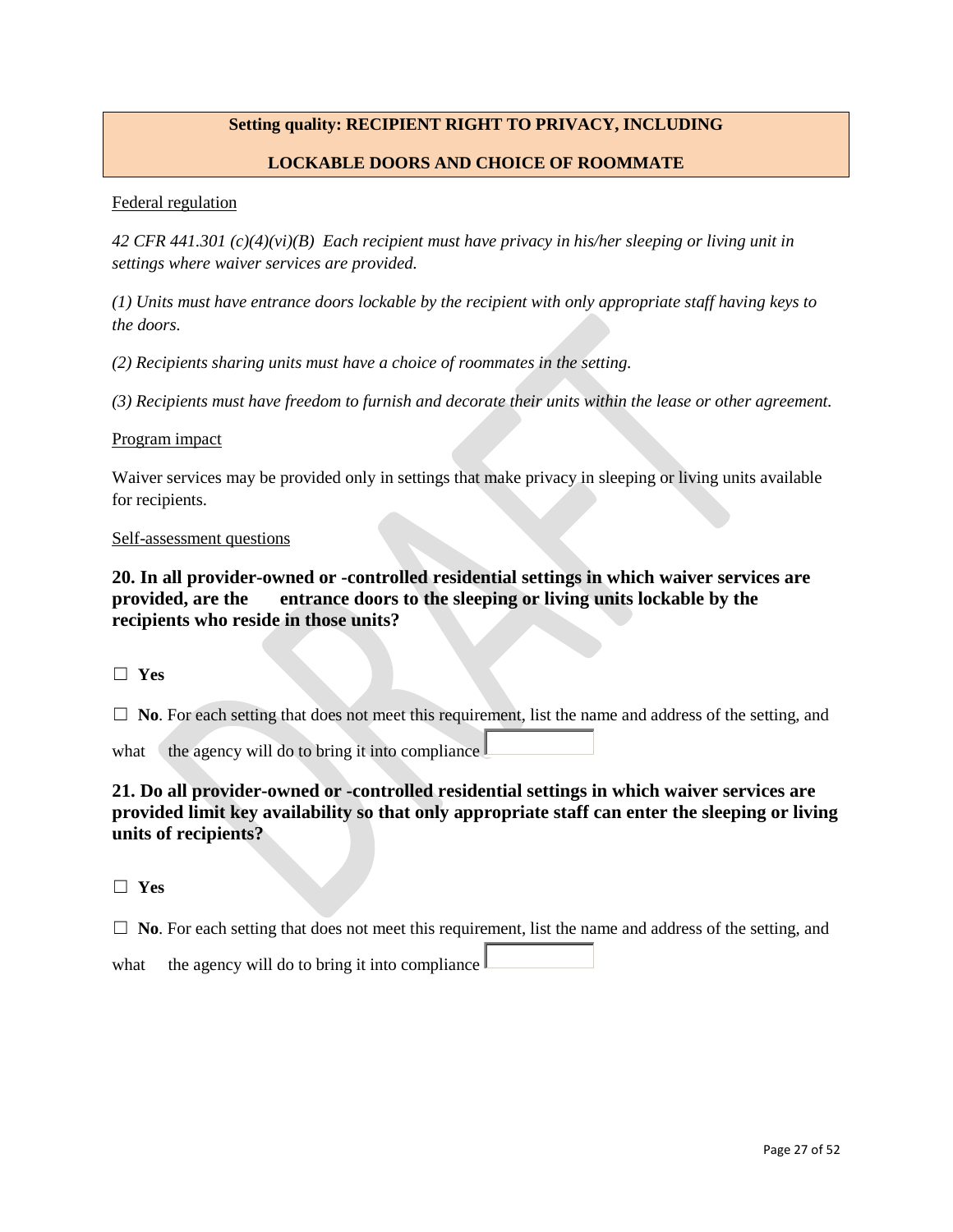**22. Do all provider-owned or -controlled residential settings in which waiver services are provided ensure that recipients have a choice of roommates if sleeping or living units are shared?**

☐ **Yes**

□ **No**. For each setting that does not meet this requirement, list the name and address of the setting, and

what the agency will do to bring it into compliance  $\vert$ 

## **23. Do all provider-owned or -controlled residential settings in which waiver services are provided have a lease or other rental agreement that addresses how recipients may furnish and decorate their units?**

☐ **Yes**

□ **No**. For each setting that does not meet this requirement, list the name and address of the setting, and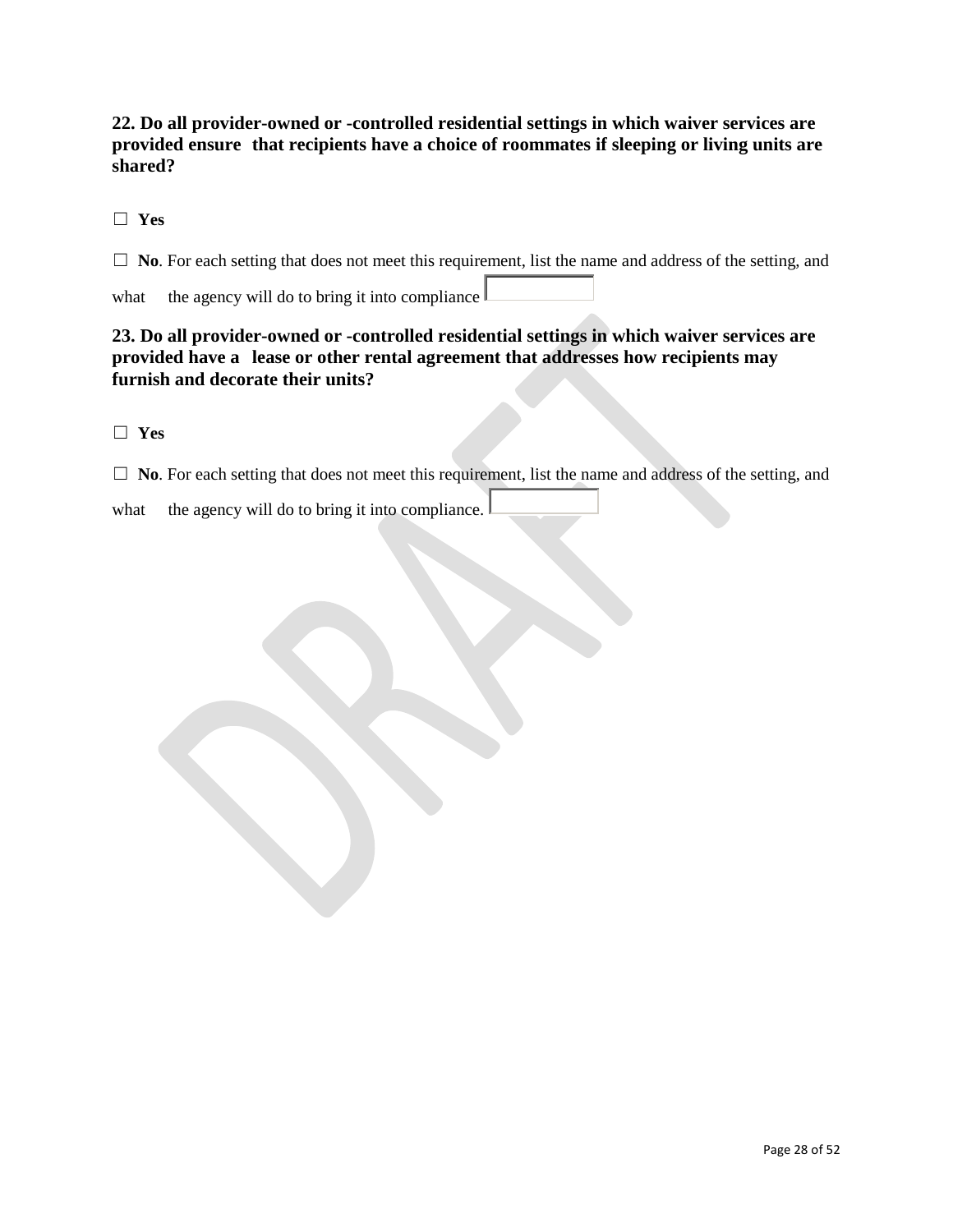## **Setting quality: RECIPIENT CONTROL OF SCHEDULES AND ACTIVITIES, AND ACCESS TO FOOD**

### Federal regulation

*42 CFR 441.301 (c)(4)(vi)(C) Recipients must have the freedom and support to control their own schedules and activities, and to have access to food at all times in settings where waiver services are provided.*

### Program impact

Waiver services may be provided only in settings that support recipient control of their own schedules and activities, and make food available to recipients at all times.

### Self-assessment questions

**24. Do all provider-owned or -controlled residential settings in which waiver services are provided extend to recipients the freedom to control their own schedules and activities, and provide the support to enable them to do so?**

☐ **Yes**

□ **No**. For each setting that does not meet this requirement, list the name and address of the setting, and

what the agency will do to bring it into compliance

## **25. Do all provider-owned or -controlled residential settings in which waiver services are provided make food available to recipients at all times?**

*CMS Guidance If a recipient misses a regularly scheduled meal, the nutritional equivalent must be made available at a time convenient to the recipient. Provision must be made for access to safe storage and heating of food, e.g., microwave and refrigerator, either in the recipient's sleeping area or a common area accessible to the recipient. The recipient must have access to snacks at any time the recipient chooses. Exceptions to this requirement may be made if justified in accordance with 42 CFR 441.301 (c)(4)(vi)(F).*

☐ **Yes**

☐ **No**. For each setting that does not meet this requirement, list the name and address of the setting, and what the agency will do to bring it into compliance.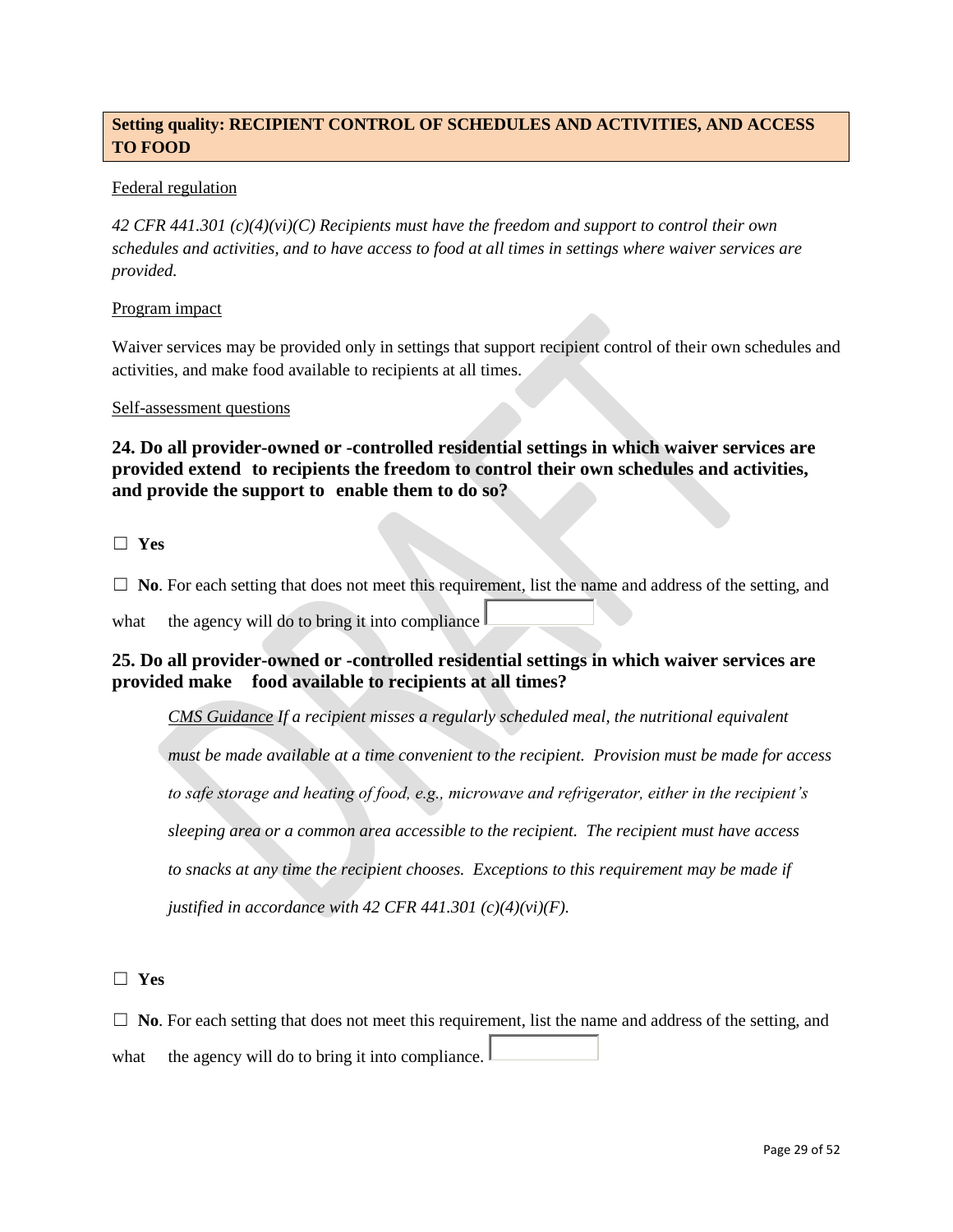### **Setting quality: RECIPIENT RIGHT TO HAVE VISITORS AT ANY TIME**

### Federal regulation

*42 CFR 441.301 (c)(4)(vi)(D) Recipients must be able to have visitors of their choosing at any time in settings where waiver services are provided.*

### Program impact

Waiver services may be provided only in settings that allow recipients to have visitors at any time.

### Self-assessment questions

## **26. Do all provider-owned or -controlled residential settings in which waiver services are provided allow recipients to have visitors of their choosing at any time?**

### ☐ **Yes**

□ **No**. For each setting that does not meet this requirement, list the name and address of the setting, and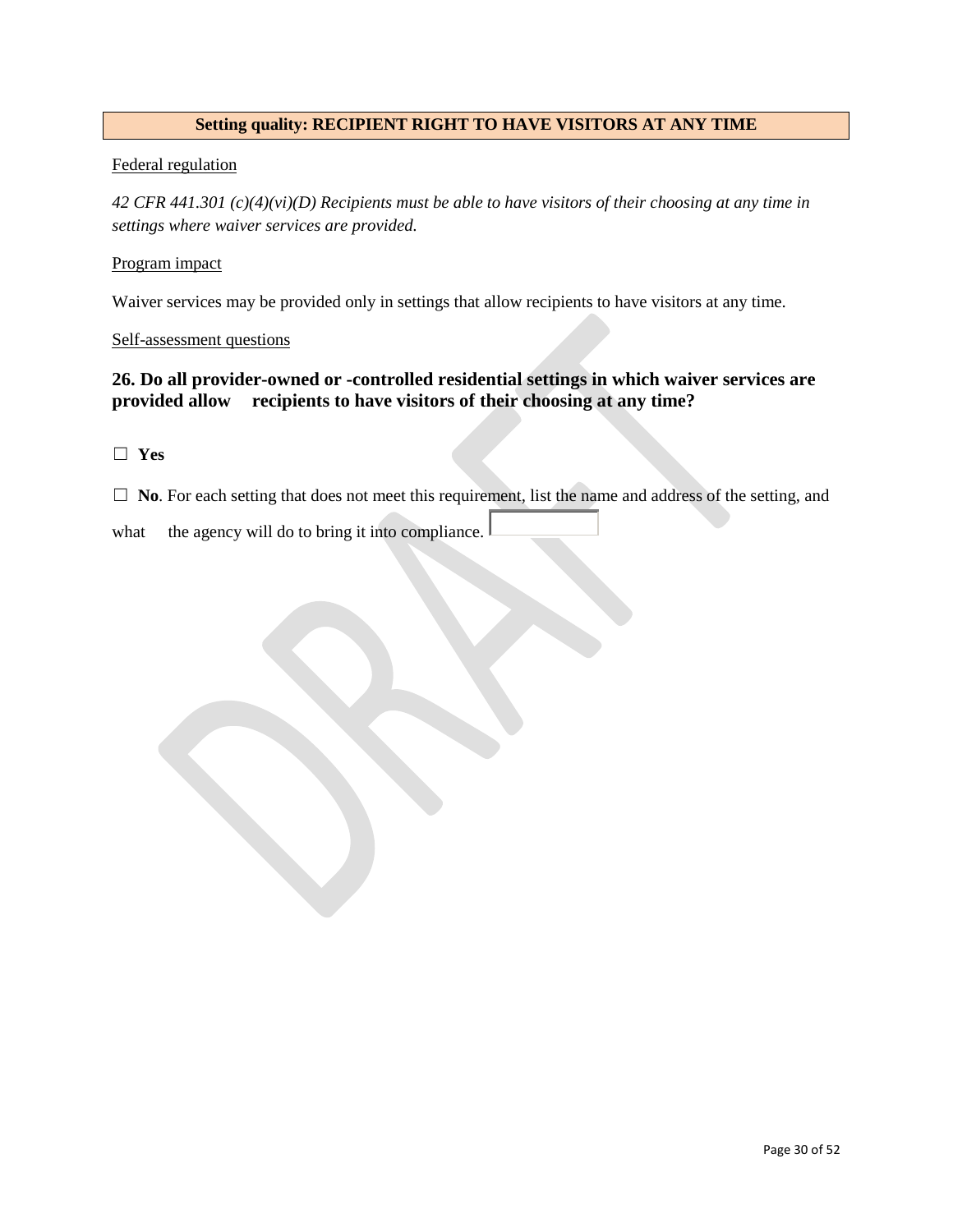### **Setting quality: PHYSICAL ACCESSIBILITY FOR RECIPIENT**

### Federal regulation

*42 CFR 441.301 (c)(4)(vi)(E) The settings where waiver services are provided must be physically accessible for the recipient.*

### Program impact

Waiver services may be provided only in settings that physically accessible for the recipient.

### Self-assessment questions

## **27. Do all provider-owned or -controlled residential settings in which waiver services are provided ensure that the settings are physically accessible for the recipient?**

### ☐ **Yes**

□ **No**. For each setting that does not meet this requirement, list the name and address of the setting, and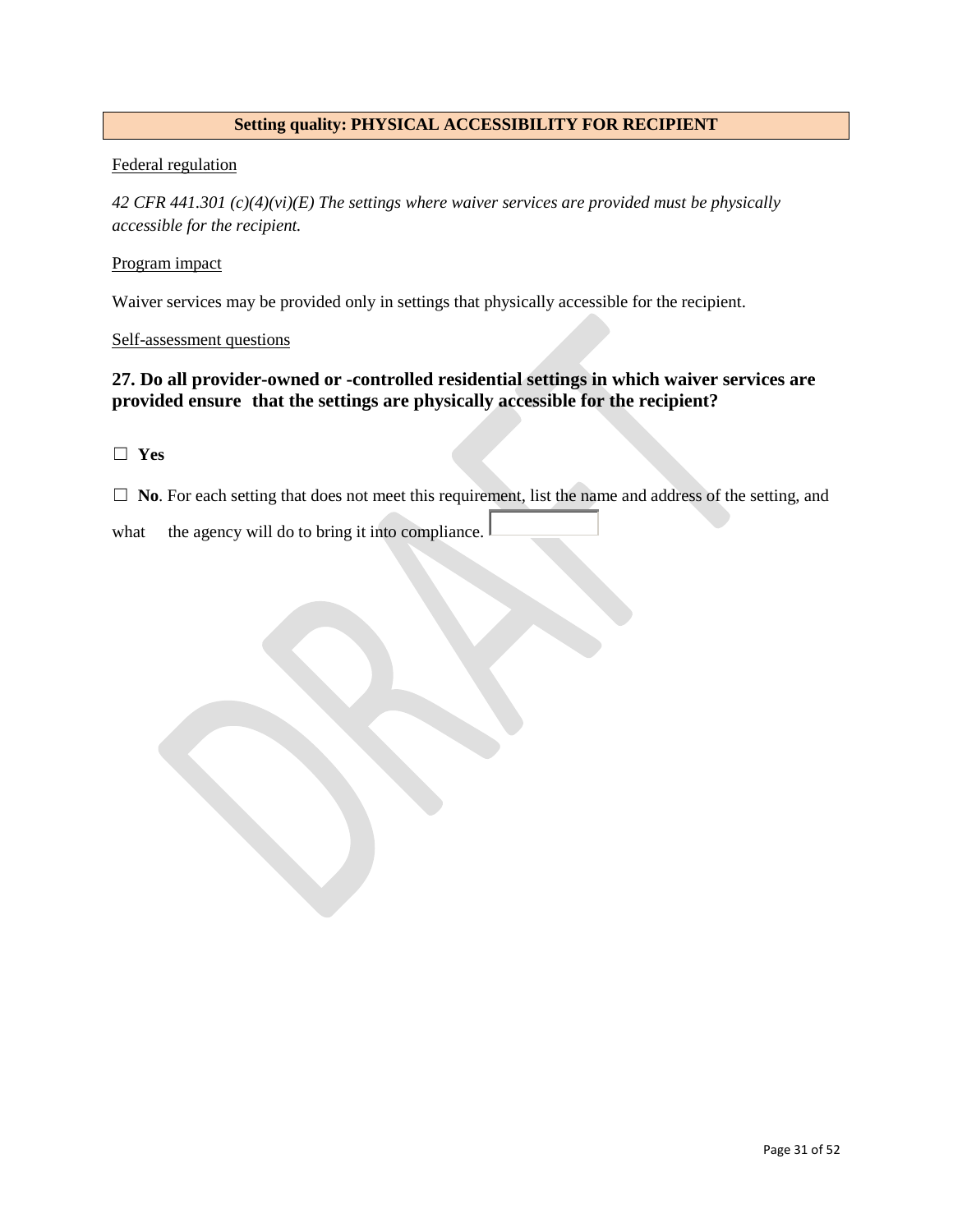## **Setting quality: CHANGES TO REQUIREMENTS MADE ONLY WHEN JUSTIFIED**

### **TO MEET RECIPIENT NEED**

### Federal regulation

*42 CFR 441.301 (c)(4)(vi)(F) Any modification of the conditions, under 42 CFR 441.301 (c)(4)(vi)(A) through (D), must be supported by a specific assessed need and justified in the person-centered service plan. To justify a modification, the following must be documented:*

*A specific and individualized assessed need*

- *The positive interventions and supports used prior to any modifications to the service plan*
- *The less intrusive methods of meeting the need that have been tried, but did not work*
- *A description of the condition that lead to the specific assessed need*
- *A plan for regular collection and review of data to measure the ongoing effectiveness of the modification*
- *Time periods for periodic review to determine if the modification continues to be necessary or can be terminated*
- *The informed consent of the recipient*
- *Assurances that the interventions and supports will cause no harm to the recipient*

### Program impact

Waiver services may be provided only in settings where the additional conditions for provider-owned or controlled residential settings are not changed except to meet the specific, assessed needs of recipients, and all changes are justified and documented.

#### Self-assessment questions

**28. Do all provider-owned or -controlled residential settings in which waiver services are provided have a protocol for modification of the conditions applicable to those settings [specified in 42 CFR 441.301 (c)(4)(vi)(A) through (D)] that addresses all the requirements?**

### ☐ **Yes**

□ **No**. For each setting that does not meet this requirement, list the name and address of the setting, and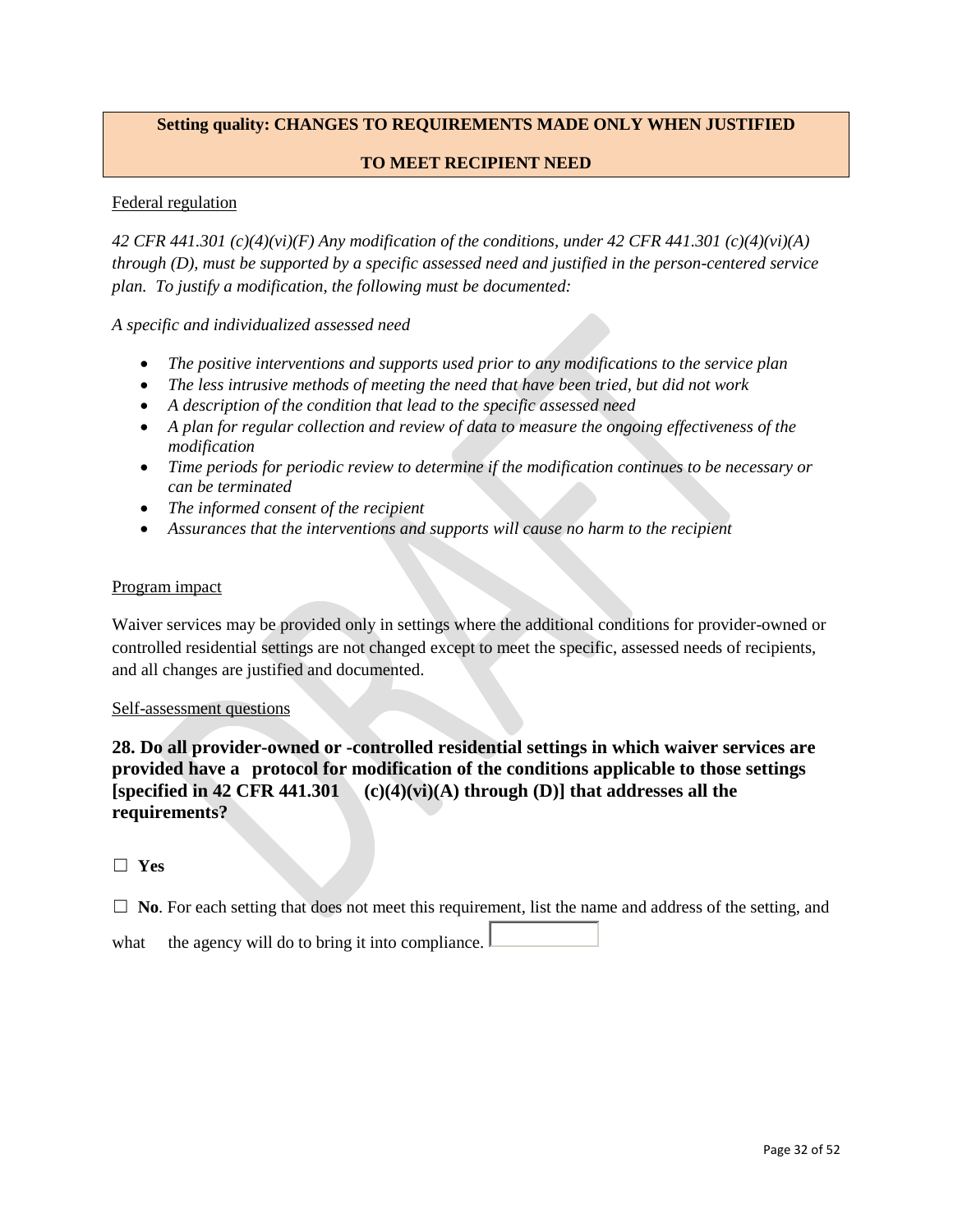| <b>Federal regulations</b>                                                                                                                                                                                    | <b>State regulations/COPs</b>                                                                                                                                                                                                                                                                                                                                                                                                                                                                       | <b>Additions/changes needed</b> | <b>Comment</b>                                                                                                                                                                                                                                                                                  |
|---------------------------------------------------------------------------------------------------------------------------------------------------------------------------------------------------------------|-----------------------------------------------------------------------------------------------------------------------------------------------------------------------------------------------------------------------------------------------------------------------------------------------------------------------------------------------------------------------------------------------------------------------------------------------------------------------------------------------------|---------------------------------|-------------------------------------------------------------------------------------------------------------------------------------------------------------------------------------------------------------------------------------------------------------------------------------------------|
| 42 CFR 441.301 (c)(4)(i) Settings must be integrated in and support full access by recipients [to the greater community to<br>the same degree of access as individuals not receiving HCB services], including | $6/20/14$ CMS clarified that this is a<br>values statement, the purpose of<br>which is to ensure equal treatment<br>for recipient as member of the<br>community.                                                                                                                                                                                                                                                                                                                                    |                                 |                                                                                                                                                                                                                                                                                                 |
| opportunities to seek employment and<br>work in competitive integrated settings                                                                                                                               | 7 AAC 130.270 Supported<br><b>Employment</b> (b)(2) Services<br>available to provide support at<br>worksite where individuals without<br>disabilities are employed<br><b>Supported employment COP:</b><br>"Supported employment services may<br>be offered in a variety of settings, but,<br>because independence and community<br>integration are significant goals for<br>these services, they may not be<br>provided in sheltered workshops or<br>similar specialized vocational<br>facilities." |                                 | 6/20/14 CMS clarified that the aim of<br>this regulation is to support the<br>efforts of recipients who wish to<br>work; recipients must have freedom<br>to, and support from providers to,<br>seek employment in the community,<br>even though not receiving supported<br>employment services. |
| engage in community life                                                                                                                                                                                      | <b>SDS Service Principles:</b><br>Services are designed and delivered to<br>build communities where all members<br>are included, respected, and valued.<br><b>ALH AS 47.33.230 ALH Plan</b><br>(a) [Resident's plan must]<br>(1) promote participation in the<br>community                                                                                                                                                                                                                          |                                 |                                                                                                                                                                                                                                                                                                 |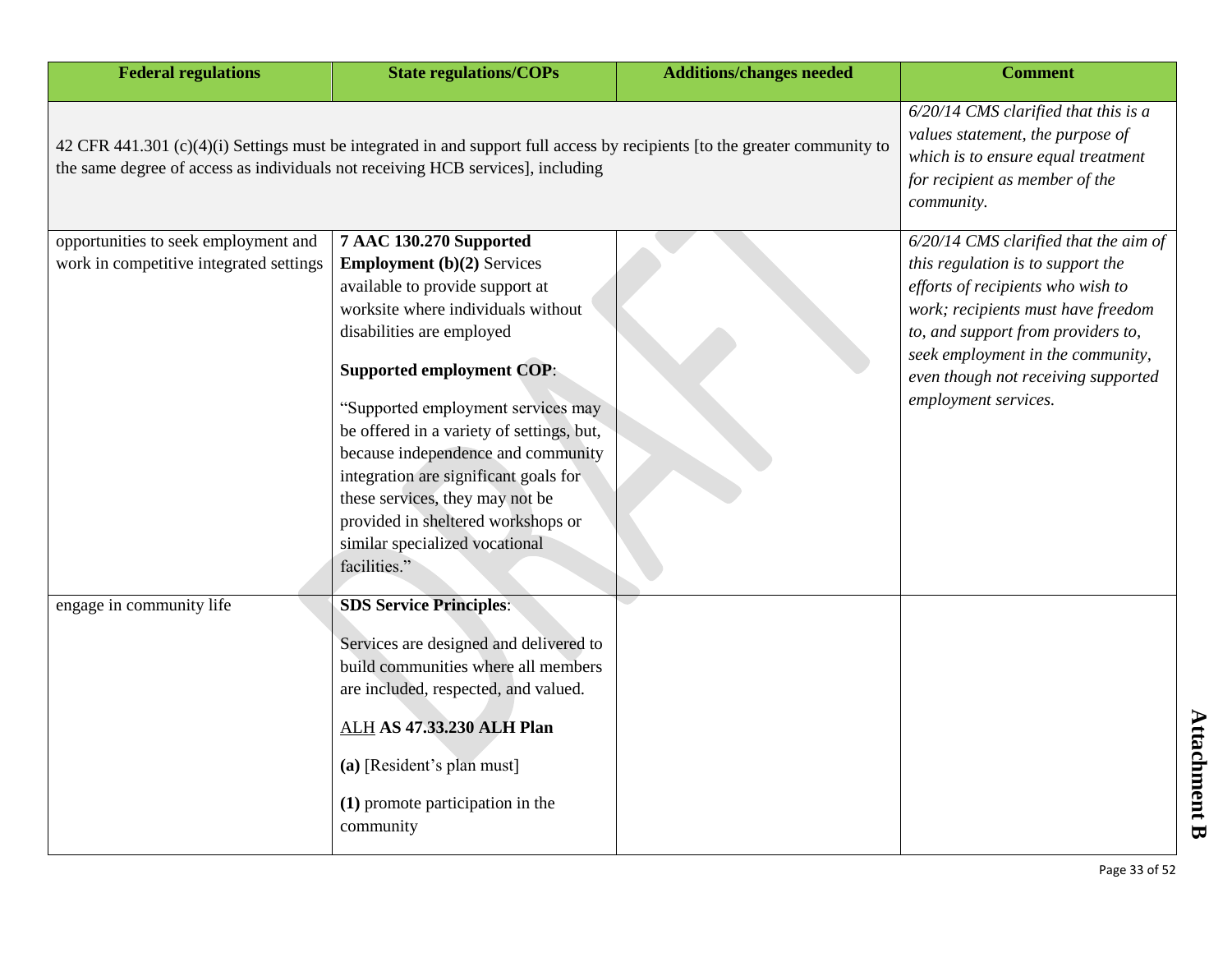| <b>Federal regulations</b>        | <b>State regulations/COPs</b>                                                                                                                                                                                                                                                                                                                                                                                                     | <b>Additions/changes needed</b>                                                                                                                                                                                                                                               | <b>Comment</b> |
|-----------------------------------|-----------------------------------------------------------------------------------------------------------------------------------------------------------------------------------------------------------------------------------------------------------------------------------------------------------------------------------------------------------------------------------------------------------------------------------|-------------------------------------------------------------------------------------------------------------------------------------------------------------------------------------------------------------------------------------------------------------------------------|----------------|
| control personal resources        | FH (Foster home) 7 AAC 56.310<br>Rights and responsibilities $(a)(7)$<br>[Child receiving services has the<br>following right] opportunity to<br>participate in community functions<br>and recreational activities and to have<br>the child's social needs met<br>No reference in SDS regulations                                                                                                                                 | Revise Provider COP III.C. Recipient                                                                                                                                                                                                                                          |                |
|                                   | /COPs to personal resources<br>ALH AS 47.33.300 Res Rights (a)(7)<br>[Res has right to] manage the<br>resident's own money<br>$FH$ 7 AAC 50.430 Program in FH $(f)$<br>[Money earned/received by child is<br>personal property] No member of FH<br>may borrow or spend money acquired<br>by foster child<br>(g) [FH may limit amount of money<br>child may possess or have<br>unencumbered access if in child's best<br>interest] | rights. [Provider must] support<br>recipient control of personal resources<br>[to the extent recommended by the<br>planning team?]<br>Revise CC COP IV.B 2. POC<br>Development to address control of<br>personal resources as an action to be<br>considered by planning team. |                |
| receive services in the community | <b>SDS Service Principles:</b><br>Individuals have knowledge of and<br>access to community services<br><b>ALH AS 47.33.300 Res Rights (a)</b><br>[Res has right to]<br>(12) [access health care providers of                                                                                                                                                                                                                      |                                                                                                                                                                                                                                                                               |                |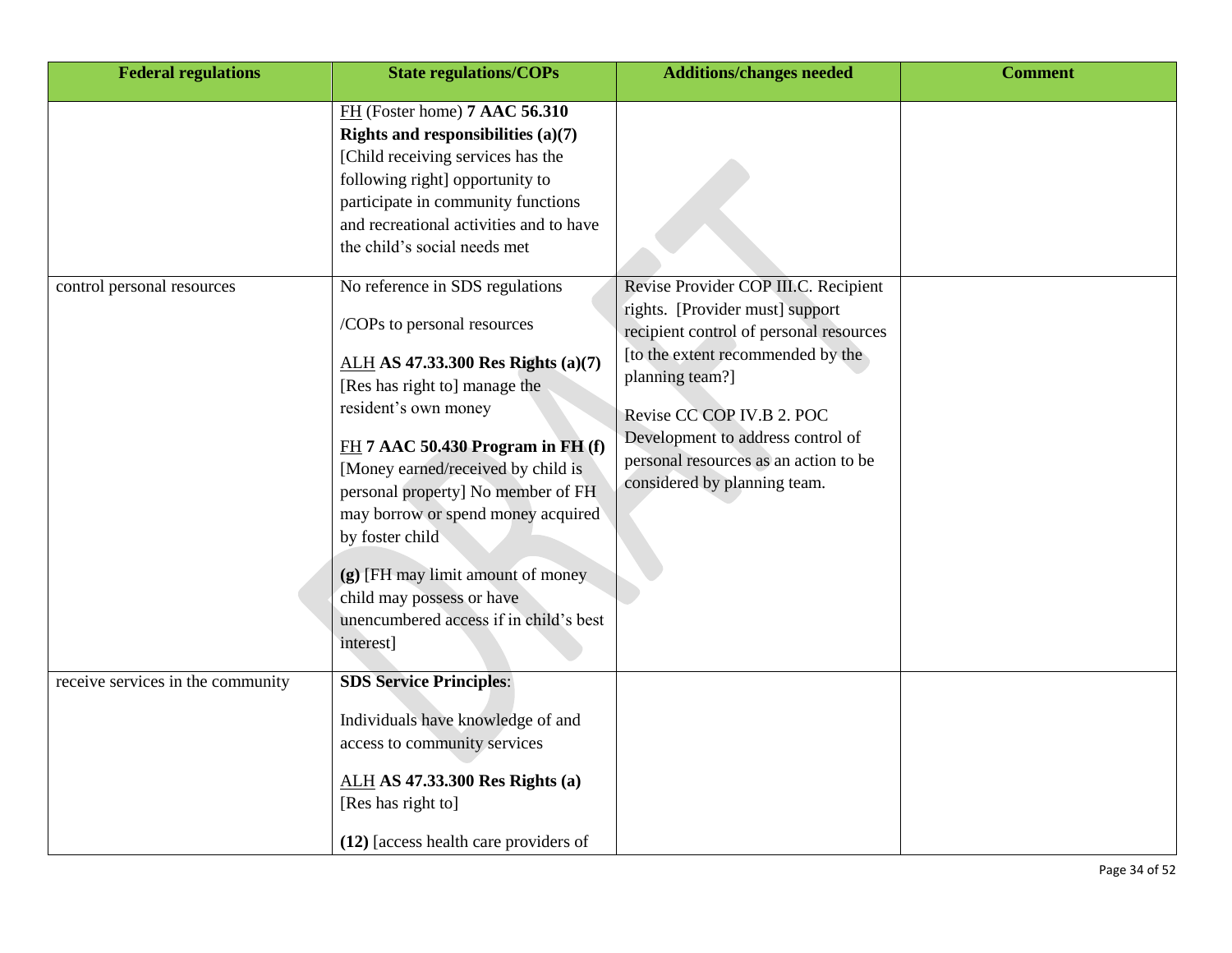| <b>Federal regulations</b>                            | <b>State regulations/COPs</b>                                                                                                                                                                                                                                           | <b>Additions/changes needed</b>                                                                                                                                                                                                                                                                                                                                                                                                                                                                                                                                 | <b>Comment</b> |
|-------------------------------------------------------|-------------------------------------------------------------------------------------------------------------------------------------------------------------------------------------------------------------------------------------------------------------------------|-----------------------------------------------------------------------------------------------------------------------------------------------------------------------------------------------------------------------------------------------------------------------------------------------------------------------------------------------------------------------------------------------------------------------------------------------------------------------------------------------------------------------------------------------------------------|----------------|
|                                                       | resident's choosing in community]<br>FH 7 AAC 56.310 Rights and<br>responsibilities (a) $(6)$ [Child<br>receiving services has the following<br>right] appropriate health care                                                                                          |                                                                                                                                                                                                                                                                                                                                                                                                                                                                                                                                                                 |                |
|                                                       | 42 CFR 441.301 (c)(4)(ii) The setting is selected by the recipient from among setting options including                                                                                                                                                                 |                                                                                                                                                                                                                                                                                                                                                                                                                                                                                                                                                                 |                |
| non-disability specific settings                      | 7 AAC 130.217 POC develop.<br>$(a)(3)(C)$ [Written POC] identifies<br>family and community supports<br>available to recipient<br>$CC$ COP IV.B.1.b. $[CC$ must]<br>provide information about service<br>options for medical, social,<br>educational, and other services | Revise CC COP IV.B.1.b. to read,<br>provide information about options,<br>including those available in non-<br>disability specific settings,<br>i. for medical, social, educational, and<br>other services; and<br>ii. for residential services, if such<br>services are of interest to or<br>appropriate for the recipient;<br>residential options must take into<br>consideration the recipient's resources<br>for room and board, and whether those<br>resources would cover the cost of a<br>private unit in the recipient's chosen<br>residential setting. |                |
| option for a private unit in a<br>residential setting |                                                                                                                                                                                                                                                                         | Revise CC COP IV.B.1.b. to read,<br>"provide information about options,<br>including those available in non-<br>disability specific settings,<br>i. for medical, social, educational, and<br>other services"; and                                                                                                                                                                                                                                                                                                                                               |                |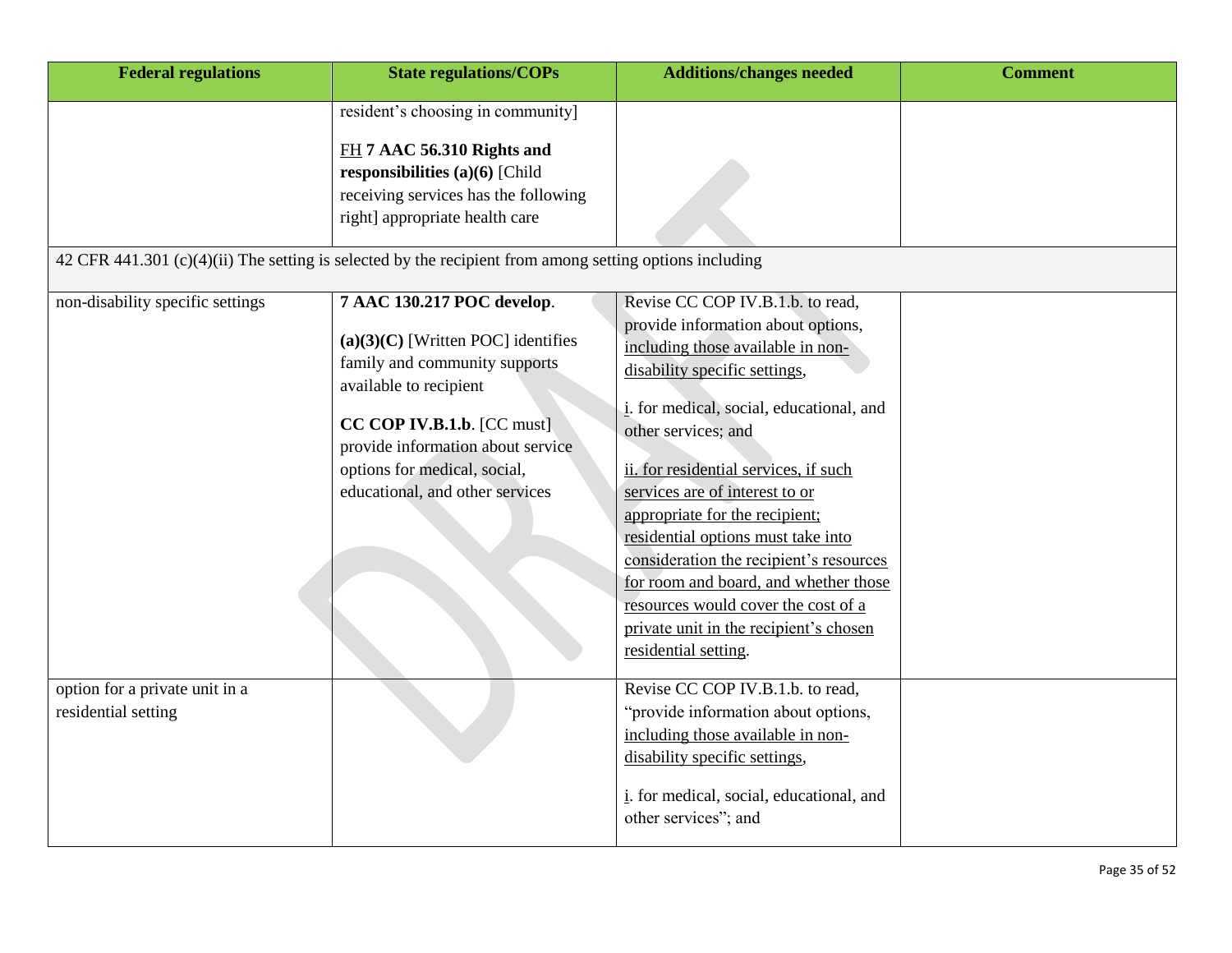| <b>Federal regulations</b>                | <b>State regulations/COPs</b>                                                                                                                                                                                       | <b>Additions/changes needed</b>                                                                                                                                                                                                                                                                                                                                                                                                                                                                                                                                                                                                                                                                       | <b>Comment</b>                                                                                                    |
|-------------------------------------------|---------------------------------------------------------------------------------------------------------------------------------------------------------------------------------------------------------------------|-------------------------------------------------------------------------------------------------------------------------------------------------------------------------------------------------------------------------------------------------------------------------------------------------------------------------------------------------------------------------------------------------------------------------------------------------------------------------------------------------------------------------------------------------------------------------------------------------------------------------------------------------------------------------------------------------------|-------------------------------------------------------------------------------------------------------------------|
| options documented in service plan        | 7 AAC 130.217 POC develop.<br>$(a)(3)$ [Written POC]<br>(B) identifies providers available to<br>render services<br>$(E)(1)$ identifies for each service, the<br>provider that has agreed to provide the<br>service | ii. for residential services, if such<br>services are of interest to or<br>appropriate for the recipient;<br>residential options must take into<br>consideration the recipient's resources<br>for room and board, and whether those<br>resources would cover the cost of a<br>private unit in the recipient's chosen<br>residential setting.<br>Revise 7 AAC 130.217 (a)(3)(B) to<br>read, "identifies the providers  that<br>were considered and the providers that<br>were selected, to render services to the<br>recipient".<br>Revise POC form to include section re<br>settings:<br>~confirm residence choice by recipient<br>~identify any modifications; justify as<br>required by regulations | 6/5/14 CMS clarified that all settings<br>considered, and why they were not<br>chosen, must be documented in POC. |
| options based on needs and<br>preferences | <b>7 AAC 130.213 Assessment</b><br>$(a)(2)$ [The dept. will assess] physical,<br>emotional, and cognitive functioning<br>to determine LOC<br>7 AAC 130.217 POC develop<br>$(a)(3)(F)$ [services must be consistent  |                                                                                                                                                                                                                                                                                                                                                                                                                                                                                                                                                                                                                                                                                                       |                                                                                                                   |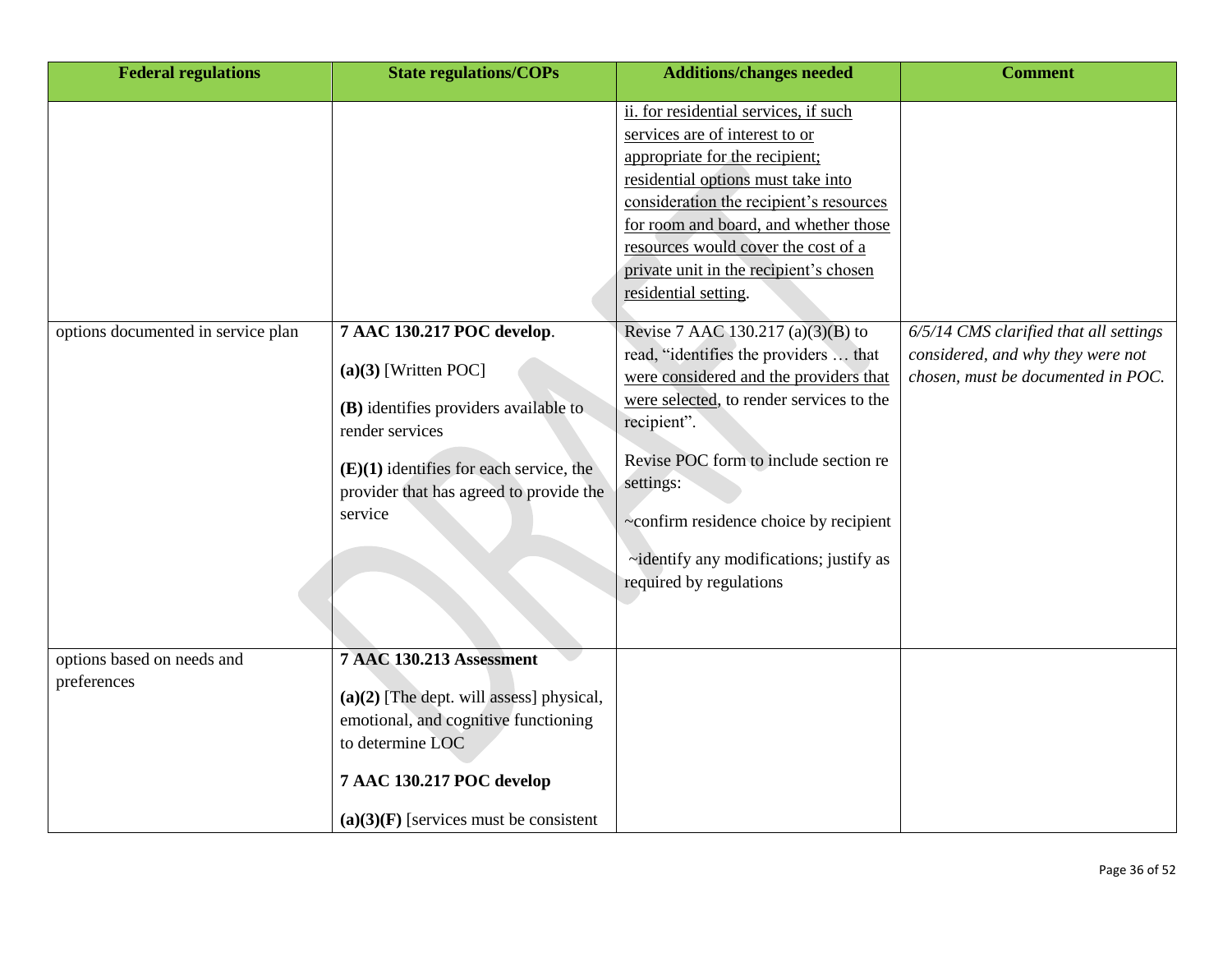| <b>Federal regulations</b>           | <b>State regulations/COPs</b>                                                                                                                                                                | <b>Additions/changes needed</b>                                                                                                                                                                                                                                                                                      | <b>Comment</b> |
|--------------------------------------|----------------------------------------------------------------------------------------------------------------------------------------------------------------------------------------------|----------------------------------------------------------------------------------------------------------------------------------------------------------------------------------------------------------------------------------------------------------------------------------------------------------------------|----------------|
|                                      | with assessment/LOC]                                                                                                                                                                         |                                                                                                                                                                                                                                                                                                                      |                |
|                                      | CC COP IV. B. 2. b. [Planning team<br>provides opportunity for<br>recipient/family] i. to express<br>outcomes they wish to achieve; ii. to<br>request services that meet identified<br>need. |                                                                                                                                                                                                                                                                                                                      |                |
|                                      | CC COP IV. B. 3. a. the planning<br>team must incorporate [assessment<br>findings] in POC                                                                                                    |                                                                                                                                                                                                                                                                                                                      |                |
|                                      | <b>POC Section III</b> . "The individualized<br>service-planning process offers the<br>recipient the opportunity to identify<br>personal goal(s)."                                           |                                                                                                                                                                                                                                                                                                                      |                |
| residential setting options based on |                                                                                                                                                                                              | Revise CC COP IV.B.1.b. to read,                                                                                                                                                                                                                                                                                     |                |
| resources for room and board         |                                                                                                                                                                                              | "provide information about options,                                                                                                                                                                                                                                                                                  |                |
|                                      |                                                                                                                                                                                              | including those available in non-                                                                                                                                                                                                                                                                                    |                |
|                                      |                                                                                                                                                                                              | disability specific settings,                                                                                                                                                                                                                                                                                        |                |
|                                      |                                                                                                                                                                                              | i. for medical, social, educational, and                                                                                                                                                                                                                                                                             |                |
|                                      |                                                                                                                                                                                              | other services"; and                                                                                                                                                                                                                                                                                                 |                |
|                                      |                                                                                                                                                                                              | ii. for residential services, if such<br>services are of interest to or<br>appropriate for the recipient;<br>residential options must take into<br>consideration the recipient's resources<br>for room and board, and whether those<br>resources would cover the cost of a<br>private unit in the recipient's chosen |                |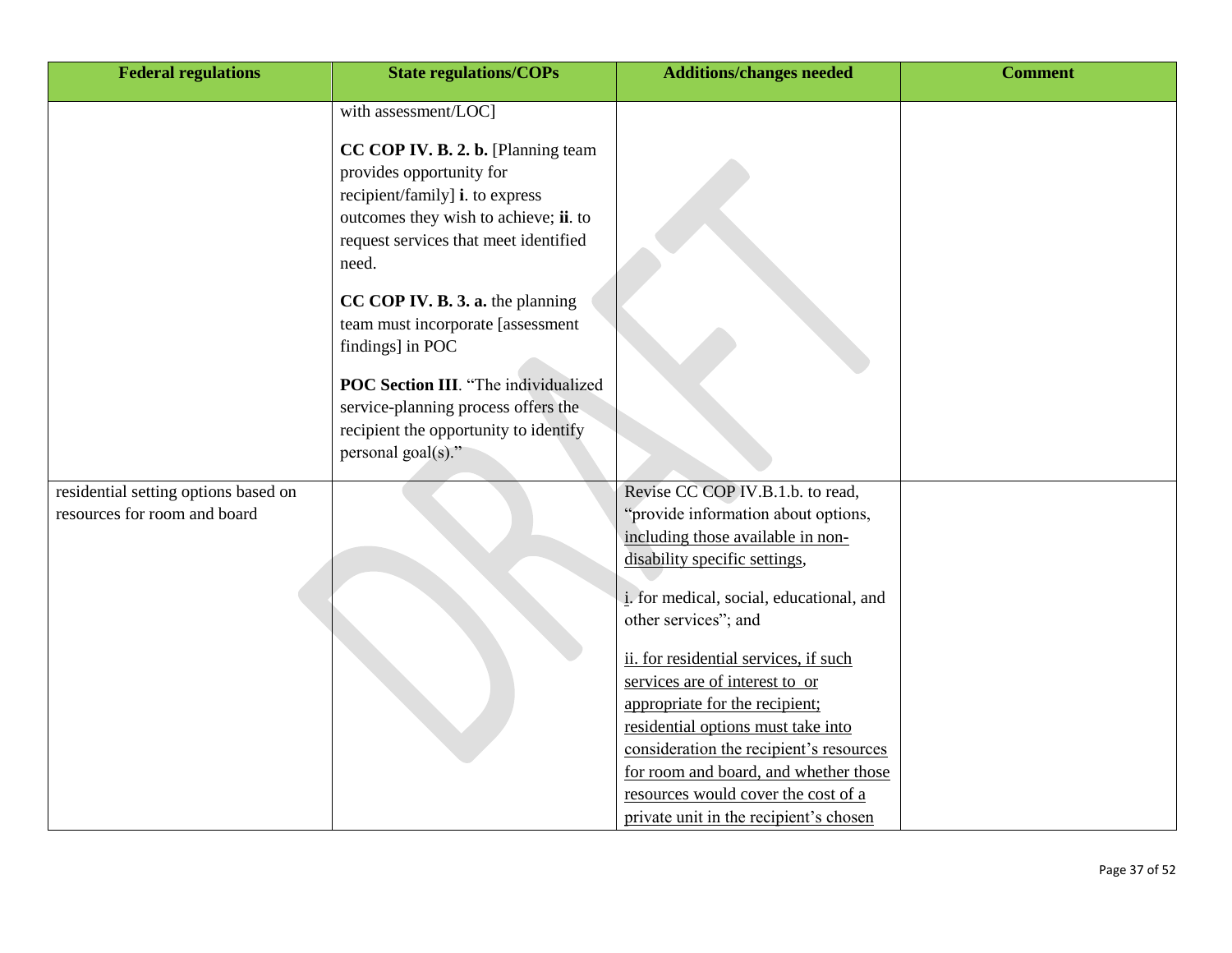| <b>Federal regulations</b> | <b>State regulations/COPs</b>                                                                                                        | <b>Additions/changes needed</b> | <b>Comment</b> |
|----------------------------|--------------------------------------------------------------------------------------------------------------------------------------|---------------------------------|----------------|
|                            |                                                                                                                                      | residential setting.            |                |
|                            |                                                                                                                                      |                                 |                |
|                            |                                                                                                                                      |                                 |                |
|                            | 42 CFR 441.301 (c)(4)(iii) Settings must optimize recipient initiative, autonomy, and independence in making life choices, including |                                 |                |
|                            | <b>ALH AS 47.33.230 ALH Plan</b>                                                                                                     |                                 |                |
| daily activities           | (a) [Resident's plan must]                                                                                                           |                                 |                |
|                            | (1) promote participation in the<br>community and increased                                                                          |                                 |                |
|                            | independence through training and<br>support                                                                                         |                                 |                |
|                            | (2) [recognize the right of the resident                                                                                             |                                 |                |
|                            | to evaluate and choose  when                                                                                                         |                                 |                |
|                            | making decisions re abilities,<br>preferences, and service needs]                                                                    |                                 |                |
|                            | (b) [Resident's plan must describe] (3)                                                                                              |                                 |                |
|                            | resident's preferences in                                                                                                            |                                 |                |
|                            | recreational activities, religious<br>affiliation                                                                                    |                                 |                |
|                            | $(4) - (5)$ [ADLs needing assistance                                                                                                 |                                 |                |
|                            | and how assistance will be provided]                                                                                                 |                                 |                |
|                            | $FH$ 7 AAC 50.430 Program in FH $(c)$                                                                                                |                                 |                |
|                            | [FH to provide structure and daily                                                                                                   |                                 |                |
|                            | activities designed to promote                                                                                                       |                                 |                |
|                            | development and health of child]                                                                                                     |                                 |                |
|                            | 7 AAC 56.310 (a)(4) [Child receiving                                                                                                 |                                 |                |
|                            | services has the following right:                                                                                                    |                                 |                |
|                            | placement and supervision] in the least                                                                                              |                                 |                |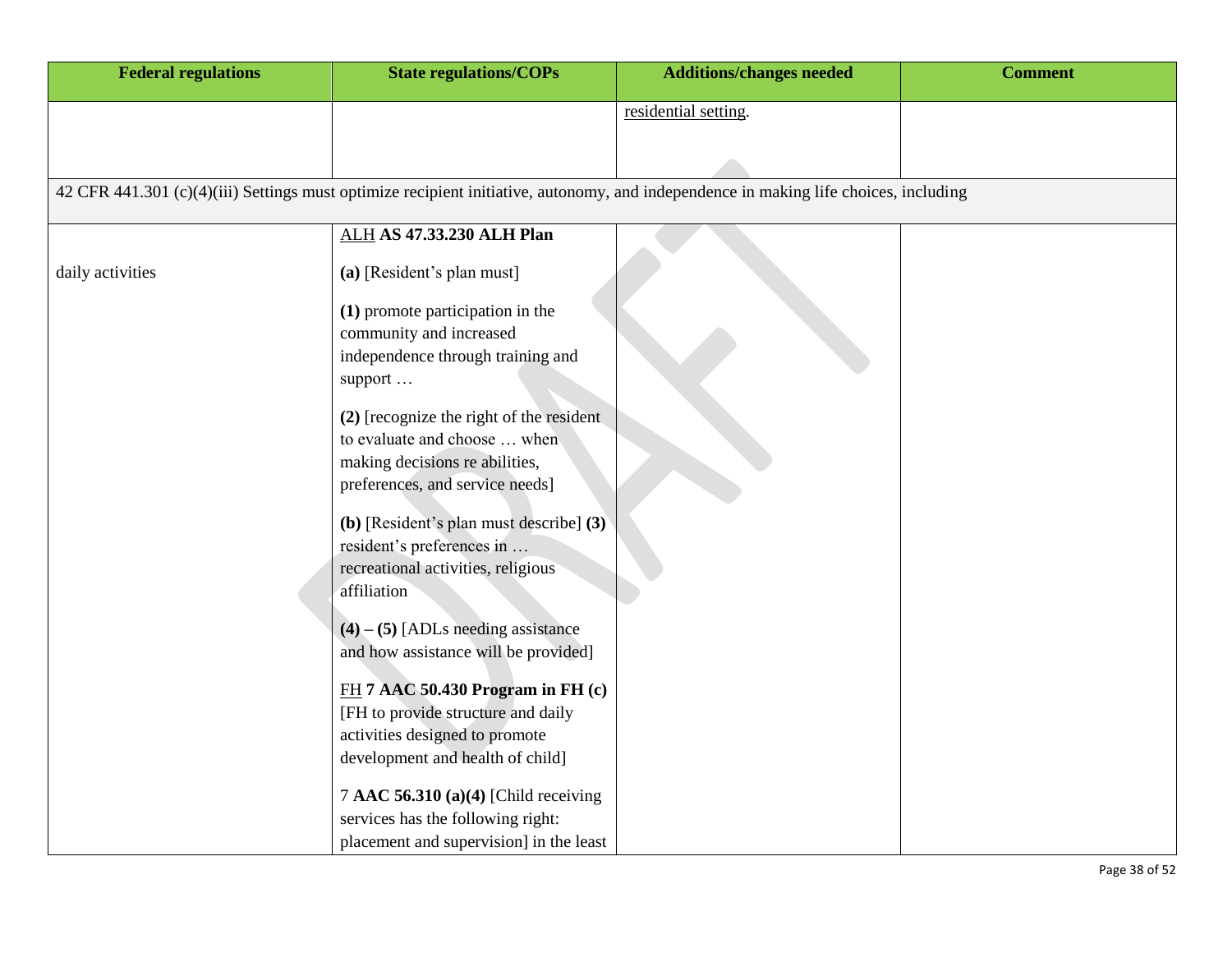| <b>Federal regulations</b> | <b>State regulations/COPs</b>                                                                                                                                                                                         | <b>Additions/changes needed</b> | <b>Comment</b>                                                                                                                                                                                                             |
|----------------------------|-----------------------------------------------------------------------------------------------------------------------------------------------------------------------------------------------------------------------|---------------------------------|----------------------------------------------------------------------------------------------------------------------------------------------------------------------------------------------------------------------------|
|                            | restrictive setting capable of meeting<br>the child's needs ]                                                                                                                                                         |                                 |                                                                                                                                                                                                                            |
| physical environment       | <b>ALH AS 47.33.300 Res Rights</b><br>$(a)(10)$ [Res has right to reasonable<br>opportunity to exercise and to go<br>outdoors, when weather permits]<br><b>7 AAC 260 General Environmental</b><br><b>Requirements</b> |                                 | 6/5/14 CMS clarified that this means<br>the physical settings must meet<br>recipient needs by being accessible<br>for that recipient and not regimented<br>(e.g., recipient may make choices re<br>furnishings and décor). |
|                            | $(a)(1)$ [ALH must ensure resident has<br>room furniture similar to that of homes<br>in community and neighborhood];<br>furniture may be provided by the<br>resident                                                  |                                 |                                                                                                                                                                                                                            |
|                            | FH 7 AAC 50.530 Space (a) [FH<br>must have indoor and outdoor space to<br>accommodate physical/developmental<br>needs of child]                                                                                       |                                 |                                                                                                                                                                                                                            |
|                            | 7 AAC 50.540 Equip/supplies (a)<br>[FH] must select equipment and<br>supplies so that amount, variety,<br>arrangement and use are appropriate<br>for developmental needs of child                                     |                                 |                                                                                                                                                                                                                            |
| with whom to interact      | ALH AS 47.33.230 ALH Plan (b)(3)<br>[Resident's plan must describe]<br>resident's preferences in<br>relationships and visitation with<br>friends, family members, and others<br>FH 7 AAC 56.310 Rights and            |                                 |                                                                                                                                                                                                                            |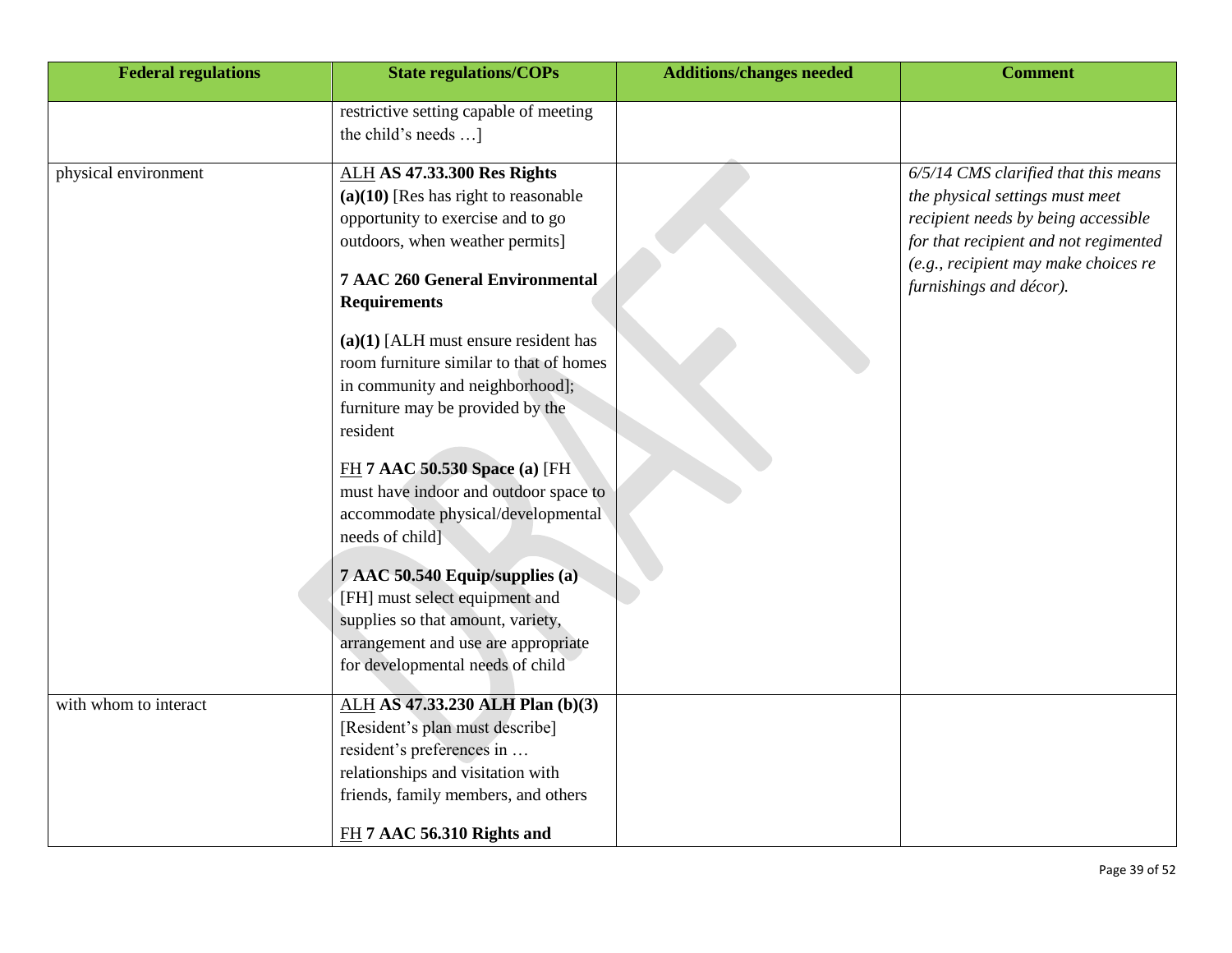| <b>Federal regulations</b>                                                                 | <b>State regulations/COPs</b>                                                                                                                                                                                                                                                                                                                                                                                                          | <b>Additions/changes needed</b> | <b>Comment</b>                                                                                                |
|--------------------------------------------------------------------------------------------|----------------------------------------------------------------------------------------------------------------------------------------------------------------------------------------------------------------------------------------------------------------------------------------------------------------------------------------------------------------------------------------------------------------------------------------|---------------------------------|---------------------------------------------------------------------------------------------------------------|
|                                                                                            | responsibilities (a) $)(4)$ [Child<br>receiving services has the following<br>right: placement and supervision] in<br>the least restrictive setting<br>considering siblings, extended family,<br>and other relationships<br>(b) [Child must have opportunity for<br>sibling visits and contact, and visits<br>with extended family]                                                                                                    |                                 |                                                                                                               |
|                                                                                            | 42 CFR 441.301 (c)(4)(vi)(A) The unit or dwelling is a specific physical place that can be owned, rented, or occupied                                                                                                                                                                                                                                                                                                                  |                                 |                                                                                                               |
| under a legally enforceable agreement<br>similar to landlord/tenant law of<br>jurisdiction | ALH AS 47.33.210 Residential<br>Services Contract (a) [required for<br>residency]<br>FH 7 AAC 50.300 Admission<br>(f) [A facility must have an agreement<br>signed by the parties that includes or<br>attaches the following: (17 item list)]<br>7 AAC 56.500 Placement agreement<br>[For FH placements, agency shall<br>develop a placement agreement; can<br>combine agreement with FH<br>agreement required by<br>7 AAC 50.300 (f)] |                                 | AS 34.03.010 - 34.03.260<br>Landlord/Tenant Act applicable to<br>rental of a residence.                       |
| agreement must address recipient<br>responsibilities                                       | ALH AS 47.33.210 Residential<br><b>Services Contract (b)(3) [must</b><br>specify rights, duties, and obligations                                                                                                                                                                                                                                                                                                                       |                                 | AS 43.03.20 Rental agreement may<br>be written or verbal; may include<br>conditions not prohibited by L/T Act |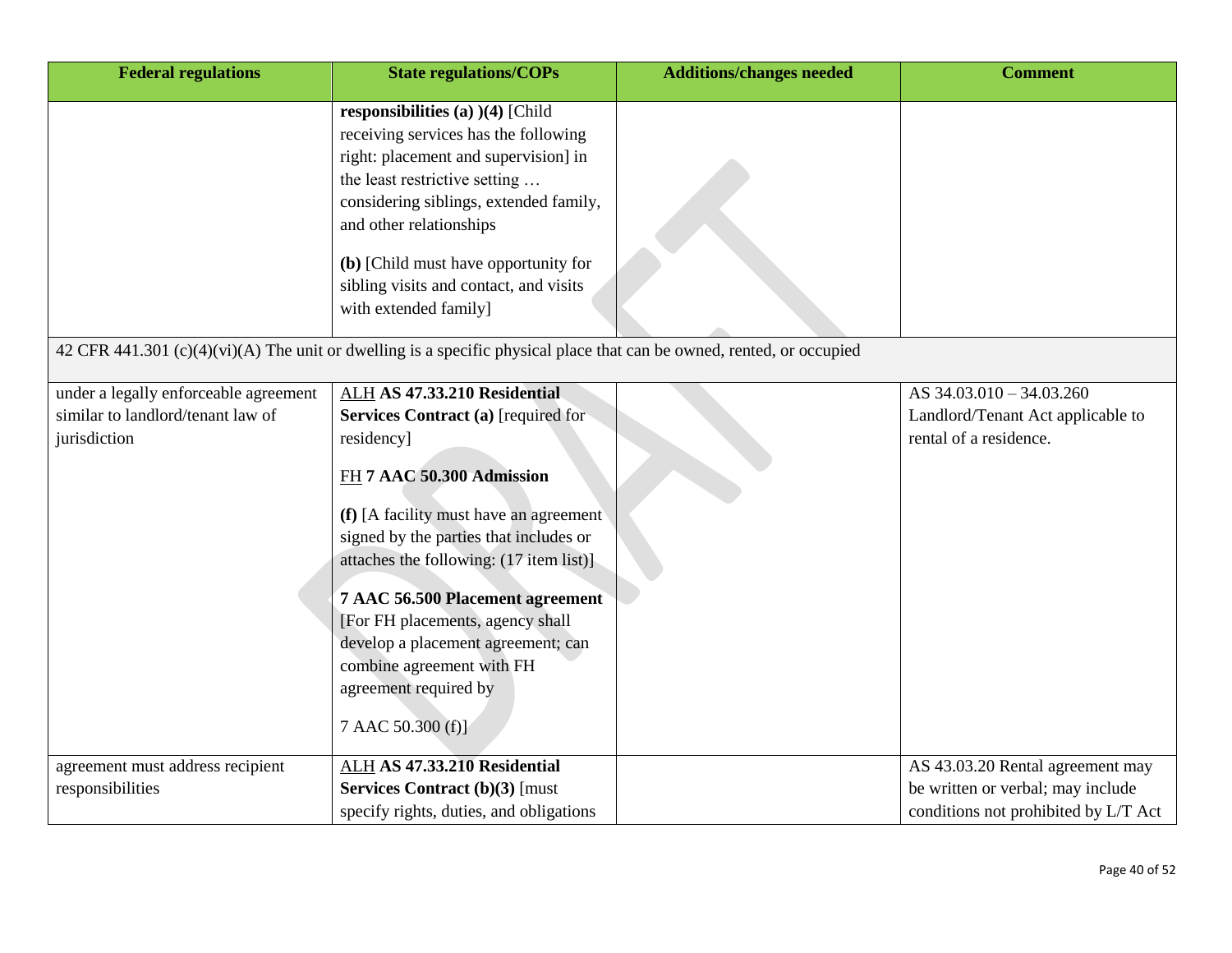| <b>Federal regulations</b>                                    | <b>State regulations/COPs</b>                                                                                                                                                                                                                                                                                                                                                                                                                                                                    | <b>Additions/changes needed</b> | <b>Comment</b>                                                                                                                                                                          |
|---------------------------------------------------------------|--------------------------------------------------------------------------------------------------------------------------------------------------------------------------------------------------------------------------------------------------------------------------------------------------------------------------------------------------------------------------------------------------------------------------------------------------------------------------------------------------|---------------------------------|-----------------------------------------------------------------------------------------------------------------------------------------------------------------------------------------|
| agreement must address recipient<br>protections from eviction | of resident]<br>FH 7 AAC 56.300 Rights and<br>responsibilities (a) [Agency shall<br>provide] a written statement or<br>pamphlet indicating client and agency<br>rights and responsibilities<br>7 AAC 56.500 Placement agreement<br>$(b)(4)$ [Agreement must include<br>delineation of the respective roles and<br>responsibilities of all parties ]<br>ALH AS 47.33.210 Residential<br><b>Services Contract (b)(4) [must set</b><br>out policies/procedures for termination                      | or by law.                      | 43.03.120 Tenant obligations<br>L/T Act uses "termination of<br>tenancy" (eviction refers to court<br>order when tenant refuses to move)                                                |
|                                                               | of contract]<br><b>AS 47.33.360 Involuntary</b><br><b>Termination of Contract [No</b><br>termination except for stated reasons;<br>notice required; resident right to<br>contest termination]<br>FH 7 AAC 56.300 Rights and<br>responsibilities (b) [Agency written<br>statement or pamphlet must have a<br>written appeal process for clients]<br>42 CFR 441.301 (c)(4)(vi)(B) Each recipient must have privacy in his/her sleeping or living unit in settings where HCB services are provided. |                                 | AS 34.03.220 [Landlord remedies]<br>Noncompliance with rental<br>agreement<br>AS 34.03.290 [Termination requires<br>notice to tenant]<br>AS 34.03.310 Retaliatory conduct<br>prohibited |
|                                                               |                                                                                                                                                                                                                                                                                                                                                                                                                                                                                                  |                                 |                                                                                                                                                                                         |
| privacy in unit                                               | <b>ALH AS 47.33.300 Res Rights (a)</b>                                                                                                                                                                                                                                                                                                                                                                                                                                                           |                                 |                                                                                                                                                                                         |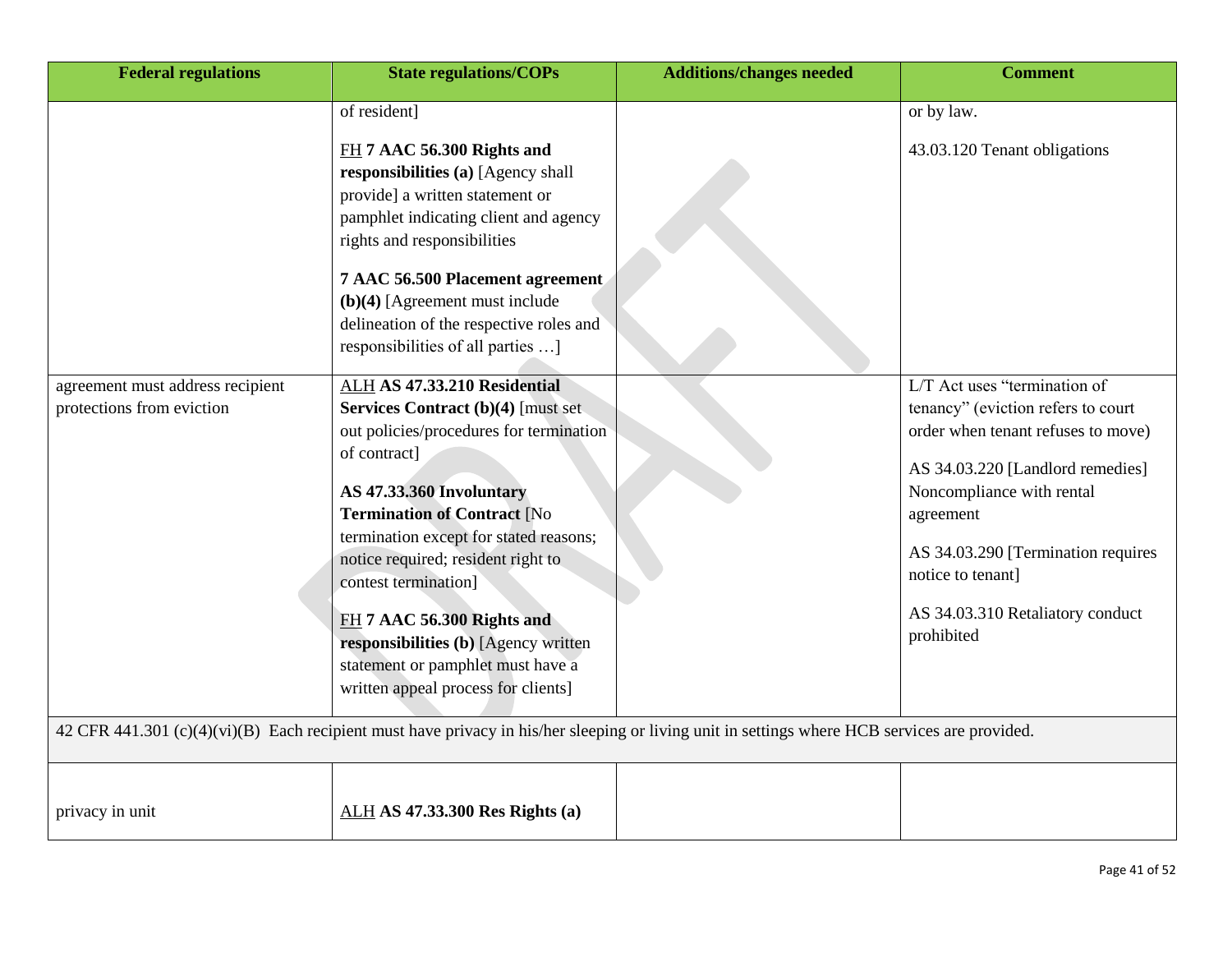| <b>Federal regulations</b>            | <b>State regulations/COPs</b>                                                                                      | <b>Additions/changes needed</b> | <b>Comment</b>                       |
|---------------------------------------|--------------------------------------------------------------------------------------------------------------------|---------------------------------|--------------------------------------|
|                                       | [Res has right to]                                                                                                 |                                 |                                      |
|                                       | $(2)(B)$ [privacy in the resident's room                                                                           |                                 |                                      |
|                                       | or portion of a room]                                                                                              |                                 |                                      |
|                                       | $(2)(D)$ the maintenance of personal<br>possessions and the right to keep at<br>least one cabinet or drawer locked |                                 |                                      |
|                                       | (5) close the door of the resident's<br>room at any time                                                           |                                 |                                      |
|                                       | AS 47.33.330 Prohibitions                                                                                          |                                 |                                      |
|                                       | $(a)(2)$ [Staff may not enter resident's<br>room without first obtaining<br>permission except for health or safety |                                 |                                      |
|                                       | reasons]                                                                                                           |                                 |                                      |
|                                       | FH No reference                                                                                                    |                                 |                                      |
| unit entrance doors lockable by the   | <b>ALH</b> No reference                                                                                            |                                 |                                      |
| recipient                             | FH No reference                                                                                                    |                                 |                                      |
| only appropriate staff having keys to | <b>ALH</b> No reference                                                                                            |                                 |                                      |
| the unit entrance doors               | FH No reference                                                                                                    |                                 |                                      |
| choice of roommates                   | ALH AS 47.33.230 ALH Plan (b)(3)                                                                                   |                                 |                                      |
|                                       | [Resident's plan must describe]<br>preference in roommates                                                         |                                 |                                      |
|                                       |                                                                                                                    |                                 |                                      |
|                                       | FH No reference                                                                                                    |                                 |                                      |
| freedom to furnish and decorate units | <b>ALH 7 AAC 260 General</b>                                                                                       |                                 | 6/5/14 CMS clarified that this means |
|                                       |                                                                                                                    |                                 | the provider must have a reasonable  |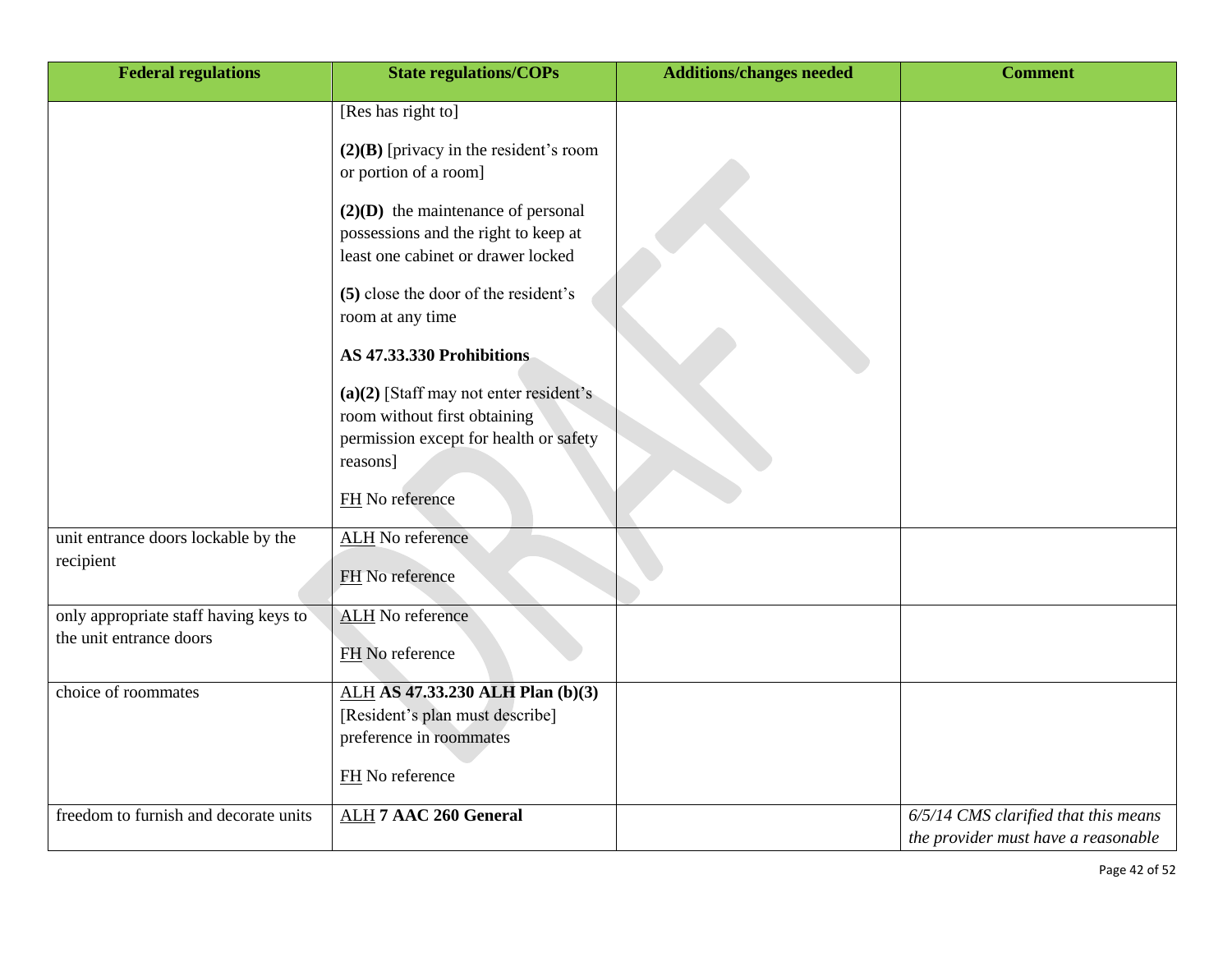| <b>Federal regulations</b>                                 | <b>State regulations/COPs</b>                                                                                                                                                                                                                                                                                                                                                                                                                                                           | <b>Additions/changes needed</b> | <b>Comment</b>                                                                                                          |
|------------------------------------------------------------|-----------------------------------------------------------------------------------------------------------------------------------------------------------------------------------------------------------------------------------------------------------------------------------------------------------------------------------------------------------------------------------------------------------------------------------------------------------------------------------------|---------------------------------|-------------------------------------------------------------------------------------------------------------------------|
| within the lease/agreement                                 | <b>Environmental Requirements</b><br>$(a)(1)$ [ALH must ensure resident has<br>room furniture similar to that of homes<br>in community and neighborhood];<br>furniture may be provided by the<br>resident<br>FH No reference to decorating<br>7 AAC 50.430 Program in FH (h)<br>[FH must allow child] to bring and<br>acquire personal belongings                                                                                                                                       |                                 | standard re décor, i.e., allow<br>personal décor to the same extent<br>allowed for those not receiving HCB<br>services. |
| 42 CFR 441.301 (c)(4)(vi)(C) Recipients must have          |                                                                                                                                                                                                                                                                                                                                                                                                                                                                                         |                                 |                                                                                                                         |
| freedom/support to control own<br>schedules and activities | [ALH] AS 47.33.060 House Rules<br>(c) [House rules may address<br>telephone use, hours/volume for<br>TV/radio, visitors, movement in and<br>out of home]<br>(d) [ALH may not adopt a house rule<br>that unreasonably restricts a right of a<br>resident<br>FH 7 AAC 50.430 Program in FH<br>(d) [Foster child to be treated<br>equitably with foster parent's own<br>children]<br>7 AAC 50.440 Supervision<br>(a) [Child must receive responsible<br>supervision appropriate to age and |                                 |                                                                                                                         |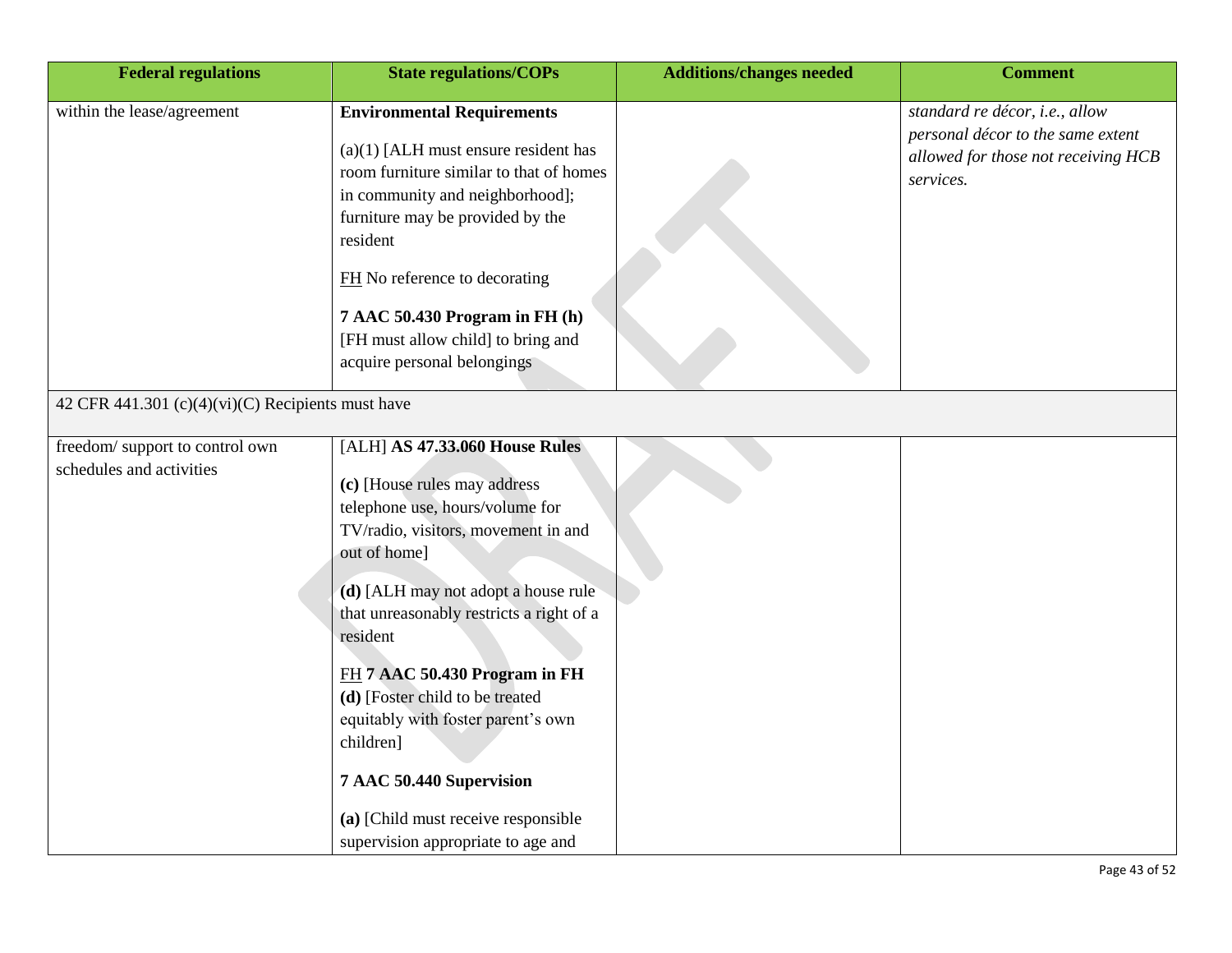| <b>Federal regulations</b>                                     | <b>State regulations/COPs</b>                                                                                                                                                                                                                                                                                                                  | <b>Additions/changes needed</b> | <b>Comment</b>                                                                                                                                                                                                                                                                                                                                                                                                           |
|----------------------------------------------------------------|------------------------------------------------------------------------------------------------------------------------------------------------------------------------------------------------------------------------------------------------------------------------------------------------------------------------------------------------|---------------------------------|--------------------------------------------------------------------------------------------------------------------------------------------------------------------------------------------------------------------------------------------------------------------------------------------------------------------------------------------------------------------------------------------------------------------------|
|                                                                | developmental needs]                                                                                                                                                                                                                                                                                                                           |                                 |                                                                                                                                                                                                                                                                                                                                                                                                                          |
| access to food at all times                                    | <b>ALH 7 AAC.265 Food Service</b><br>(a) [ALH must offer three meals and<br>at least one snack daily]<br>FH 7 AAC 50.460 Nutrition<br>(a) [FH] shall ensure that all snacks<br>and meals meet child care food<br>program requirements of 7<br>CFR 226.20 [Minimum meal<br>requirements]<br>(g) [FH] may not deny a meal or snack<br>to a child |                                 | CMS clarified that if a recipient<br>misses a regularly scheduled meal,<br>the nutritional equivalent must be<br>made available at a time convention<br>to the recipient. Recipients must<br>have access to safe storage and<br>heating of food, e.g., microwave and<br>refrigerator, either in the sleeping<br>area or a common area accessible by<br>recipients. Recipients must have<br>access to snacks at any time. |
| 42 CFR 441.301 $(c)(4)(vi)(D)$ Recipients must be able to have |                                                                                                                                                                                                                                                                                                                                                |                                 |                                                                                                                                                                                                                                                                                                                                                                                                                          |
| visitors of their own choosing                                 | <b>ALH AS 47.33.300 Res Rights</b><br>$(a)(4)(C)$ [Res has right to visit] with<br>persons of the resident's choice,<br>subject to visiting hours established by<br>the home<br>FH 7 AAC 56.310 Rights and<br>responsibilities $(a)(b)$ [Child must<br>have opportunity for sibling visits and<br>contact, and visits with extended<br>family] |                                 |                                                                                                                                                                                                                                                                                                                                                                                                                          |
| visitors at any time                                           | <b>ALH AS 47.33.300 Res Rights</b><br>$(a)(4)(C)$ [ALH may establish visiting                                                                                                                                                                                                                                                                  |                                 |                                                                                                                                                                                                                                                                                                                                                                                                                          |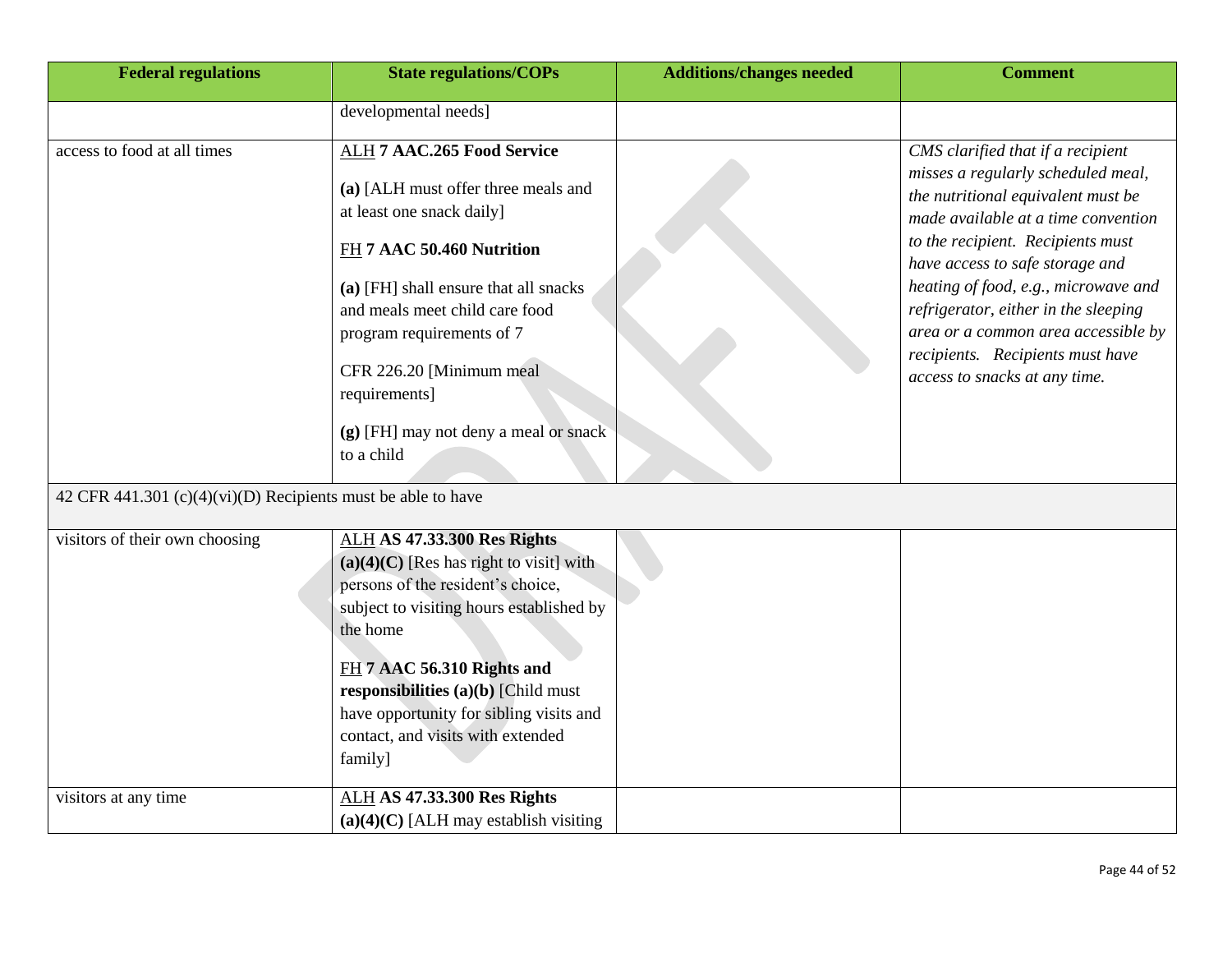| <b>Federal regulations</b>                                                                                                                                                                                                                                                                                                     | <b>State regulations/COPs</b>                                                                                                                                                                                                                                                                                                                                                                                                                                                                                              | <b>Additions/changes needed</b>                                                                                                                                                                                                                                                                                                                                                                                                                                | <b>Comment</b> |
|--------------------------------------------------------------------------------------------------------------------------------------------------------------------------------------------------------------------------------------------------------------------------------------------------------------------------------|----------------------------------------------------------------------------------------------------------------------------------------------------------------------------------------------------------------------------------------------------------------------------------------------------------------------------------------------------------------------------------------------------------------------------------------------------------------------------------------------------------------------------|----------------------------------------------------------------------------------------------------------------------------------------------------------------------------------------------------------------------------------------------------------------------------------------------------------------------------------------------------------------------------------------------------------------------------------------------------------------|----------------|
|                                                                                                                                                                                                                                                                                                                                | hours]                                                                                                                                                                                                                                                                                                                                                                                                                                                                                                                     |                                                                                                                                                                                                                                                                                                                                                                                                                                                                |                |
|                                                                                                                                                                                                                                                                                                                                | 42 CFR 441.301 (c)(4)(vi)(E) The settings where HCB services are provided must be                                                                                                                                                                                                                                                                                                                                                                                                                                          |                                                                                                                                                                                                                                                                                                                                                                                                                                                                |                |
| physically accessible for the recipient                                                                                                                                                                                                                                                                                        | 7 AAC 130.300 Environmental<br>modification services $(b)(2)(A)$<br>[Dept. will pay for Emod necessary to]<br>meet the recipient needs for<br>accessibility identified in POC<br><b>Adult Day COP IV.A.5. requires</b><br>adaptive equipment and toilet/sink in<br>location accessible to recipient with<br>limited mobility<br>Day Habilitation COP III.A.2.<br>requires adaptive equipment and<br>accessible toilet facilities<br>supported by a specific assessed need and justified in the service plan that documents | Revise CC COP IV.C. POC<br>Implementation. CC must<br>1. arrange services<br>2. confirm that settings where services<br>are to be provided are physically<br>accessible for the recipient<br>3. coordinate delivery of services<br>4. support independence<br>5. teach how to evaluate<br>42 CFR 441.301 (c)(4)(vi)(F) Any modification of the conditions $[(c)(4)(vi)(A) - (D)$ pertaining to only provider owned or controlled residential settings] must be |                |
| ~specific and individualized assessed need<br>~positive interventions and supports used prior to any modification                                                                                                                                                                                                              |                                                                                                                                                                                                                                                                                                                                                                                                                                                                                                                            | Develop regulations, or add settings<br>requirements to Provider COP.                                                                                                                                                                                                                                                                                                                                                                                          |                |
| ~less intrusive methods of meeting the need tried, but did not work<br>~condition that lead to the specific assessed need<br>~regular collection/ review of data to measure the ongoing effectiveness<br>~times for review of data to determine continuation/termination of modification<br>~informed consent of the recipient |                                                                                                                                                                                                                                                                                                                                                                                                                                                                                                                            | Revise CC COP IV.B. POC; add:<br>4. Residential Setting<br>~POC must identify place of residence<br>chosen by recipient and that recipient<br>has legally enforceable agreement                                                                                                                                                                                                                                                                                |                |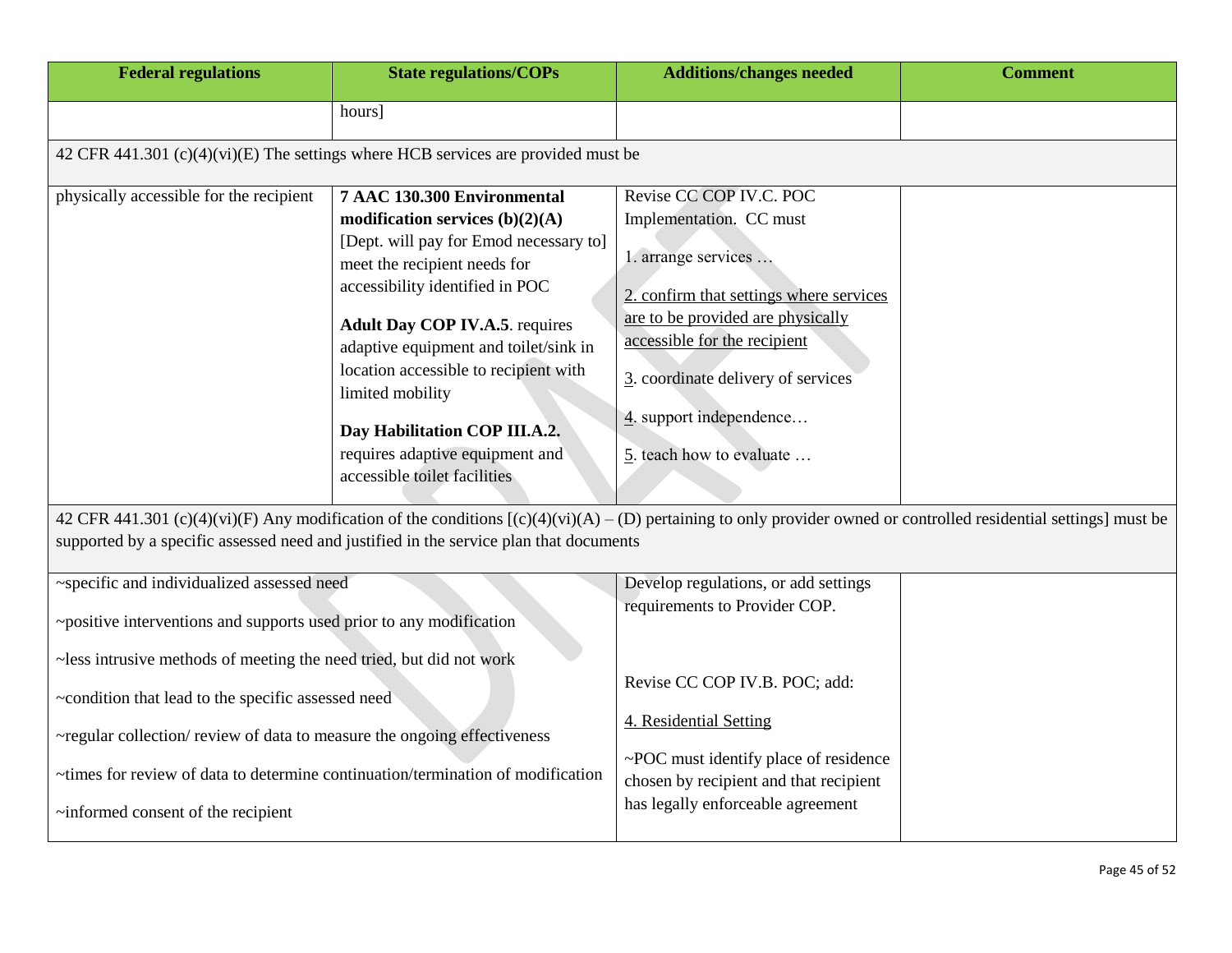| <b>Federal regulations</b>                                                                                                            | <b>State regulations/COPs</b>             | <b>Additions/changes needed</b>                        | <b>Comment</b> |
|---------------------------------------------------------------------------------------------------------------------------------------|-------------------------------------------|--------------------------------------------------------|----------------|
| ~assurance of no harm to recipient resulting from modifications                                                                       |                                           | ~Setting meets requirements                            |                |
|                                                                                                                                       |                                           | $\sim$ POC includes justification for any              |                |
|                                                                                                                                       |                                           | modification                                           |                |
|                                                                                                                                       |                                           | Revise POC form, Section V                             |                |
|                                                                                                                                       |                                           | Residential Service, to include                        |                |
|                                                                                                                                       |                                           | residence choice by recipient, and                     |                |
|                                                                                                                                       |                                           | requirements for modification                          |                |
| 42 CFR 441.301 (c)(5) A location that has the qualities of an institutional setting is presumed to lack the qualities of HCB settings |                                           |                                                        |                |
|                                                                                                                                       |                                           |                                                        |                |
| $\sim$ location in a building that is a                                                                                               | <b>7 AAC 130.250 Adult Day</b>            | Revise 7 AAC 130.220 Provider Cert                     |                |
| publicly or privately operated facility                                                                                               | $(b)(2)$ [Services considered to be adult | to specify services may not be                         |                |
| that provides inpatient institutional<br>treatment                                                                                    | day if] provided in a non-institutional   | provided in these locations unless<br>approved by SDS. |                |
|                                                                                                                                       | community setting                         |                                                        |                |
| ~location in a building on the grounds                                                                                                |                                           |                                                        |                |
| of, or immediately adjacent to a public                                                                                               |                                           |                                                        |                |
| institution                                                                                                                           |                                           |                                                        |                |
| ~location that isolates recipients from                                                                                               |                                           |                                                        |                |
| the broader community of individuals                                                                                                  |                                           |                                                        |                |
| who do not receive HCB services                                                                                                       |                                           |                                                        |                |
|                                                                                                                                       |                                           |                                                        |                |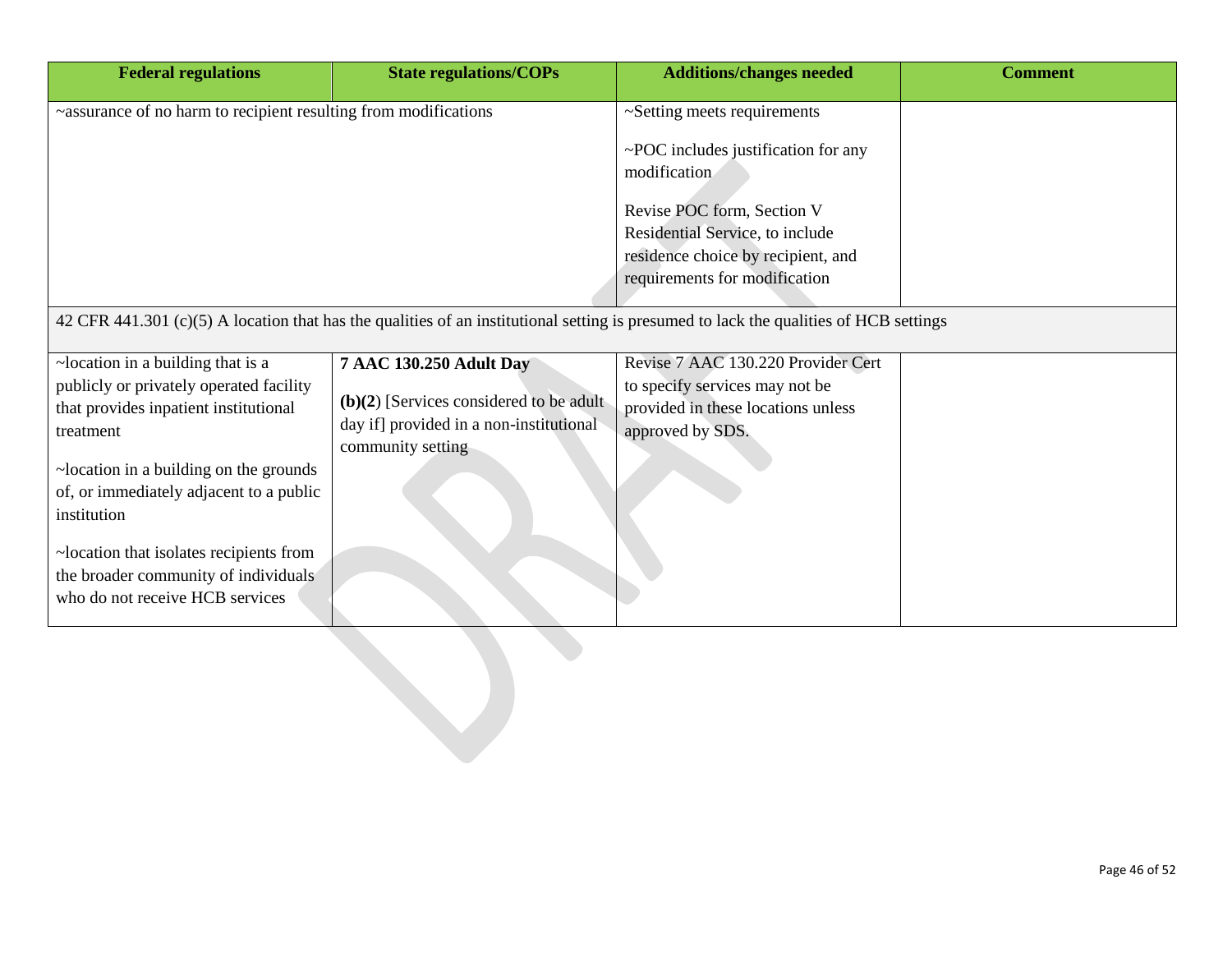## **Senior and Disabilities Services**

# **Setting Qualities Checklist and Exploratory Questions for**

# **Home and Community-Based Services Settings**

| Setting name                 |                                                                                                                                                                                                                                                                                                                                                                                                                                                                                                                                                                                                                                                                                                                                                                                                                                   |
|------------------------------|-----------------------------------------------------------------------------------------------------------------------------------------------------------------------------------------------------------------------------------------------------------------------------------------------------------------------------------------------------------------------------------------------------------------------------------------------------------------------------------------------------------------------------------------------------------------------------------------------------------------------------------------------------------------------------------------------------------------------------------------------------------------------------------------------------------------------------------|
| Setting address              |                                                                                                                                                                                                                                                                                                                                                                                                                                                                                                                                                                                                                                                                                                                                                                                                                                   |
| Services provided at setting |                                                                                                                                                                                                                                                                                                                                                                                                                                                                                                                                                                                                                                                                                                                                                                                                                                   |
| Reviewer                     | Date                                                                                                                                                                                                                                                                                                                                                                                                                                                                                                                                                                                                                                                                                                                                                                                                                              |
| Notes:                       |                                                                                                                                                                                                                                                                                                                                                                                                                                                                                                                                                                                                                                                                                                                                                                                                                                   |
|                              |                                                                                                                                                                                                                                                                                                                                                                                                                                                                                                                                                                                                                                                                                                                                                                                                                                   |
|                              | Qualities required for all home and community-based services setting                                                                                                                                                                                                                                                                                                                                                                                                                                                                                                                                                                                                                                                                                                                                                              |
|                              | Not located in building/on grounds with institutional characteristics                                                                                                                                                                                                                                                                                                                                                                                                                                                                                                                                                                                                                                                                                                                                                             |
|                              | Is the setting in a publicly or privately operated facility that provides inpatient institutional treatment?<br>Is the setting located in a building on the grounds of, or adjacent to, a public institution?                                                                                                                                                                                                                                                                                                                                                                                                                                                                                                                                                                                                                     |
|                              | Does not isolate recipients from broader community of individuals not receiving HCBS?                                                                                                                                                                                                                                                                                                                                                                                                                                                                                                                                                                                                                                                                                                                                             |
| ٠                            | Does the setting provide multiple types of services/activities on-site with consequent decrease in opportunities for<br>recipient participation in broader community?<br>Does the setting isolate recipients because of its nature, e.g., disability-specific farm community, gated/secured<br>community for people with disabilities, residential school?<br>Is the setting located in the community among private residences rather than in a business area?<br>Does the setting operate in a manner that congregates recipients so that they live/receive services in an area<br>separate from non-recipients?<br>Does the setting use interventions/restrictions like those that might be used in institutional settings, or are deemed<br>unacceptable in HCBS settings, e.g., seclusion, chemical restraints, locked doors? |
|                              | Provides opportunities and support for employment in competitive, integrated settings                                                                                                                                                                                                                                                                                                                                                                                                                                                                                                                                                                                                                                                                                                                                             |
|                              | Do any recipients work in integrated community settings?<br>Does the setting offer, to recipients who would like to work, information and support to ensure they are able to<br>pursue that option?<br>Does the setting support recipients that do work, e.g., planning services around the work schedule, prompting<br>recipients when it is time to go to work, assuring transportation is available?                                                                                                                                                                                                                                                                                                                                                                                                                           |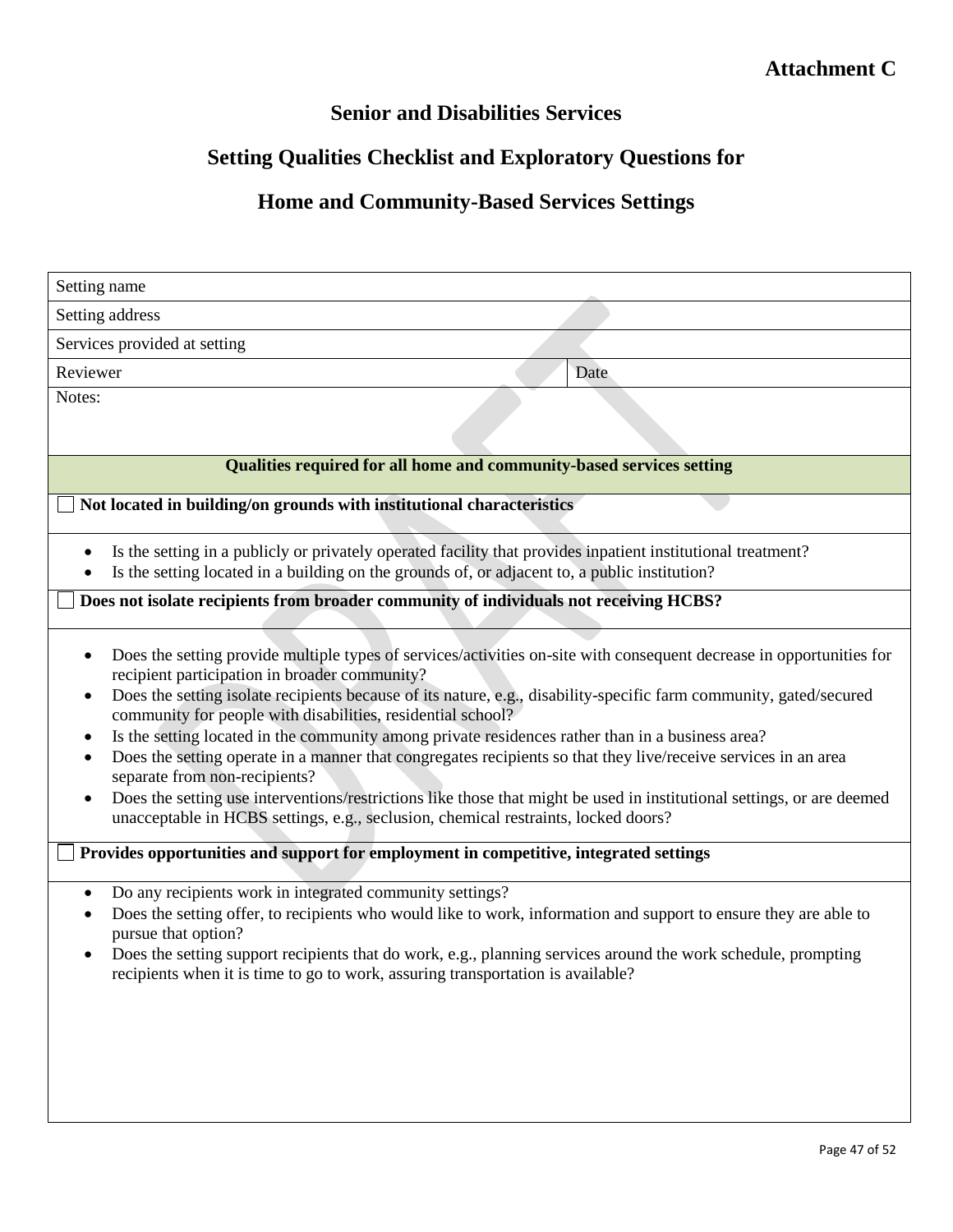## **Provides opportunities to participate in and receive services in community**

- Does the setting provide, or assist recipients to obtain, information on activities/services in the community?
- Are recipients able to come and go at any time, e.g., for appointments, shopping, church, entertainment, dining out?
- Is the setting located near a bus stop?
- Are bus schedules posted in a convenient location?
- Are taxis or accessible vans available to transport recipients?
- Are transportation services schedules/telephone numbers posted/available?
- Does the setting facilitate/train recipients in the use of public transportation?
- Are recipients able to talk about activities occurring outside the setting, how they accessed those activities, and who assisted in facilitating that access?

### **Provides opportunities for control of personal resources**

- Do recipients have bank accounts or other means to control their money?
- Does the setting facilitate/support recipients to access accounts/funds as they choose?
- If recipients work, is it clear to them that they are not required to sign over paychecks to the provider?

### **Needs/preferences considered when settings options offered**

- Does the setting reflect the needs and preferences of each recipient?
- Do recipients express satisfaction regarding the setting?

### **Offers choice of receiving services in non-disability specific settings**

 If recipients choose to change providers, are they given the option of receiving services in non-disability specific settings?

### **Process for protecting recipients' rights to privacy, dignity, and respect**

- Is health information kept private, e.g., schedules/information regarding meds, diet, PT/OT are not posted in open area for all to view?
- Do staff refrain from discussing recipient health information within hearing distance of others who do not have a need to know?
- Do recipients have/have access to telephones or other electronic devices to use for personal communication in private and at any time?
- Are communal telephones/computers located so that privacy in communication is ensured?
- Do staff/recipients knock and receive permission to enter prior to entering a sleeping/living unit or bathroom?
- Does the setting provide assistance with grooming/hygiene as needed?
- Are recipients dressed in clothes that fit, are clean, are to their liking, and are appropriate for the time of day/season/weather?
- Do staff converse with recipients while providing assistance and during the course of daily activities?
- Do staff address recipients as individuals in the manner in which they would like to be addressed as opposed to addressing them with generic terms such as "hon" or "sweetie"?
- Do staff talk about a recipient in his/her presence as though the recipient was not present or within hearing distance?
- Are there cameras monitoring the setting?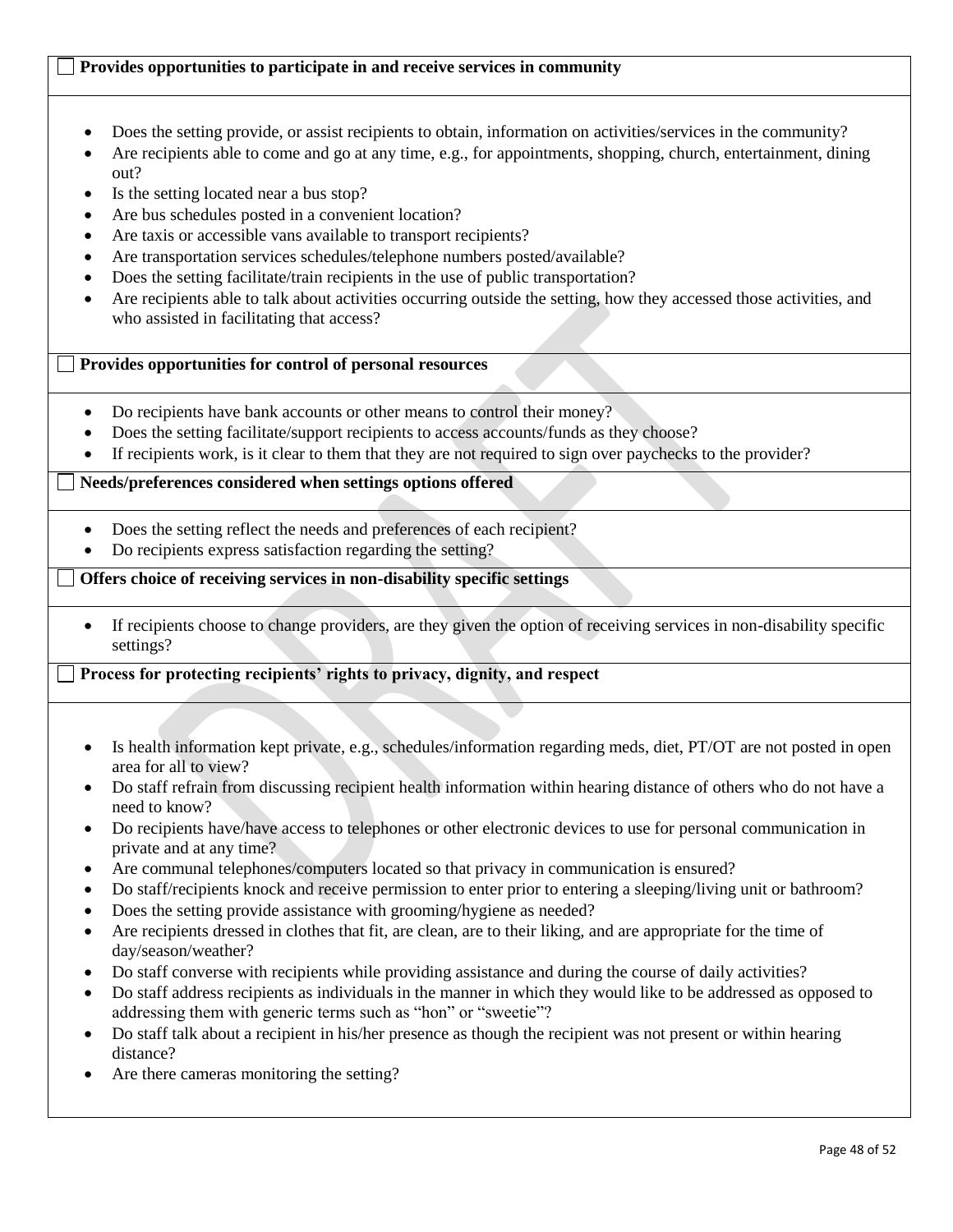## **Process for protecting recipients from coercion and restrain**t

- Are recipients compelled to be absent from a setting for the convenience of the provider?
- Are recipients required, against their wishes, to be present in a setting in order to benefit the provider financially?
- Do recipients feel they can discuss concerns without fearing consequences?
- Are recipients informed regarding how to file a complaint?
- Is complaint filing information posted and understandable by recipients?
- Can complaint filing be done anonymously?
- Are staff trained in the use of restrictive interventions?

## **Provides opportunities/support for recipient initiative, autonomy, and independence**

- Do recipients have opportunities to participate regularly in meaningful non-work activities in community settings of their choice and for the period of time preferred?
- Does the setting make clear to recipients that they are not required to adhere to a set schedule?
- Do staff ask recipients about their needs and preferences?
- Are recipients assisted in a manner that leaves them feeling empowered to make choices and decisions?
- Are the choices and decisions supported/accommodated rather than ignored or denied?

## **Optimizes opportunities for recipients to make choices regarding daily activities**

- Does the setting support recipients in choosing their daily activities and in setting and controlling their own schedules?
- Do recipients' schedules vary from others in the same setting?
- Does the setting provide television/radio, access to the internet, movies, and other leisure activities that are of interest to recipients and that can be used at their convenience?

## **Optimizes opportunities for recipients to make choices regarding the physical environment**

- Are there barriers to movement preventing entrance to or exit from certain areas in the setting?
- Are recipients limited to a specific area for activities or able to move about to various areas?
- Are recipients able to move inside and outside the setting as they choose as opposed to being "parked" in one spot for the convenience of the provider?
- Are there requirements or a curfew regarding return to the setting if a recipient leaves?
- Are recipients assisted to access amenities (e.g., pool or gym) that are used by non-recipients?
- Are recipients restricted to meeting visitors in an area designated for that purpose?

## **Optimizes opportunities for recipients to choose with whom to interac**t

- Does the setting require recipients to occupy assigned seating for activities or meals?
- Does the setting limit conversations/interactions among recipients?
- Does the setting provide an area for recipients who wish, on occasion, to not participate in activities or to be alone?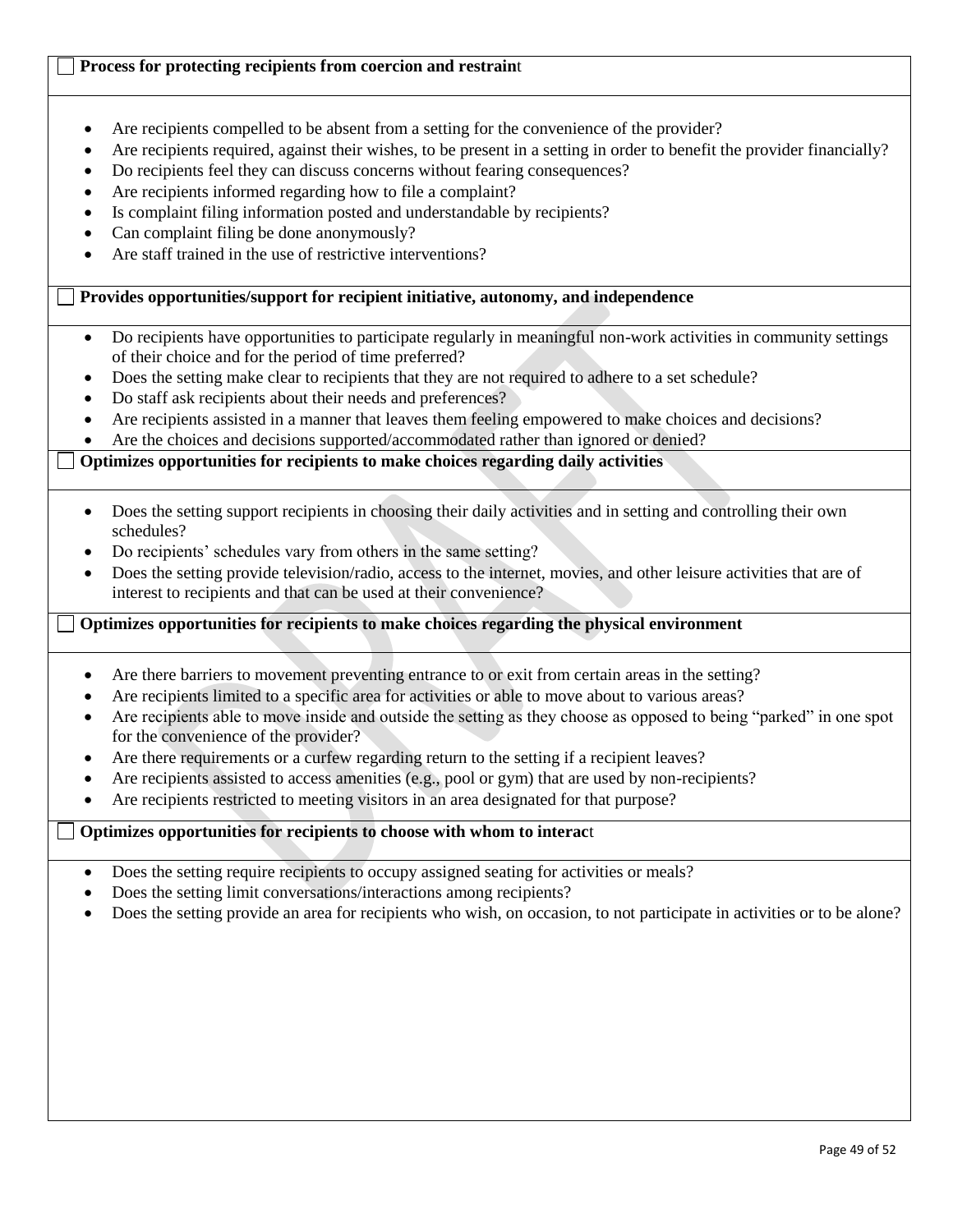### **Facilitates choice regarding services/supports and agency staff who provide them**

- Do recipients know how and to whom to make a request for services?
- Are recipients aware of the fact that they can choose to receive services from other providers/staff?
- Are recipients able to identify other providers who could provide the same services?
- Does the setting assist recipients to change providers or to obtain other requested services?
- Do recipients express satisfaction with the services received?
- If a recipient is dissatisfied with/would prefer not to interact with an individual staff member, is he/she supported in the choice to receive services from a different staff person?

### **Additional qualities required for provider-owned or controlled residential settings**

### **Offers choice of non-disability specific setting and private unit**

- Is the setting limited to use by people with disabilities?
- Was the setting chosen from among options that included non-disability specific settings?
- Are recipients offered the choice of a private room/unit where they are available for non-recipients?

**Residential options based on recipient resources for room and board**

- Were the residential services offered realistic in view of the recipient resources for payment of room and board?
- If residential services were limited because of resources, was the matter discussed with the recipient?

**Legally enforceable agreement specifying responsibilities and protections from eviction**

- Does the agreement specify the responsibilities of the recipient and the provider with respect to the setting?
- Does the agreement specify the circumstances under which it can be terminated?
- Does the agreement address the steps a recipient can follow to request a review/appeal a termination of services?
- Does the recipient understand the terms of the agreement?

### **Sleeping or living unit doors lockable by recipient**

- Can the doors to the unit be locked?
- Can bathroom doors be locked?
- Do recipients have keys to their doors?

### **Sleeping or living unit key availability limited to appropriate staff**

- Is there a master key or are there copies of unit keys available for use if needed?
- Is use of the master key/unit keys limited to appropriate staff?
- Are the master key/unit keys used to enter units only in limited circumstances agreed upon with the recipient?
- Is there a policy regarding the circumstances when the master key/unit keys may be used by staff and which staff may use those keys?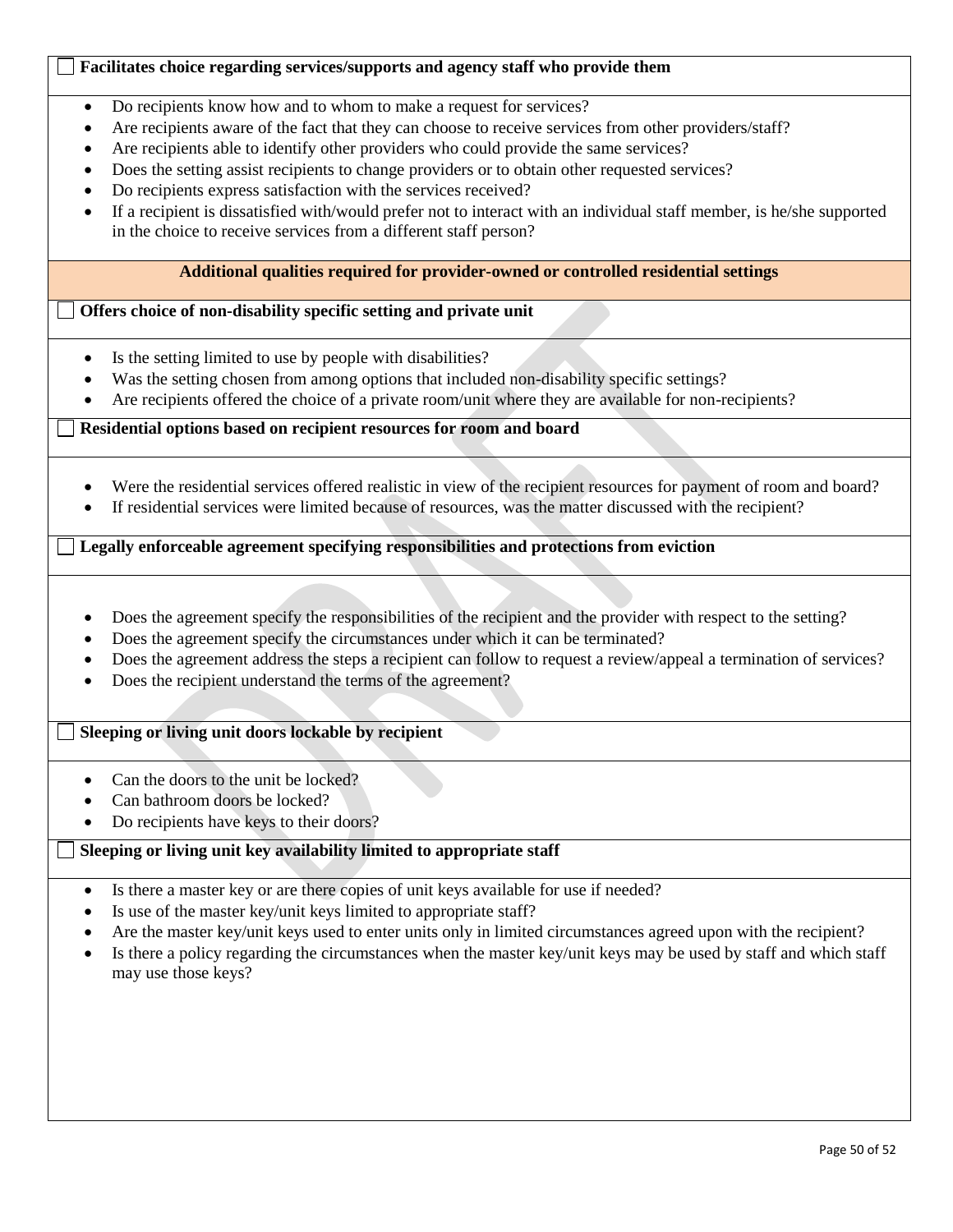### **Choice of roommates if sleeping or living units shared**

- Are recipients given a choice regarding roommates?
- Do recipients speak about their roommates in a positive manner?
- Do recipients express a wish to remain in a room/unit with their roommates?
- Are couples able to choose whether to share a room?
- Do recipients know that they can (and how to) request a change in roommates?

### **Lease/rental agreement addresses how recipients may furnish/decorate sleeping/living units**

- Do recipients know that they may furnish and decorate their units as they please within the terms spelled out in in the agreement?
- Are recipients' personal items (e.g., pictures, books, memorabilia) evident and arranged as they wish?
- Do furniture, linens, and other household items reflect personal choices?
- Do recipients' units reflect varying interests and tastes rather than having a standardized appearance?
- Is furniture arranged as recipients wish for comfort?
- Are shared rooms configured so that privacy is protected when assistance is provided to recipients?

## **Supports recipient freedom to control schedules and activities**

- Does the setting make clear to recipients that they are not required to adhere to a set schedule for waking, bathing, eating, exercising, or activities?
- Is there staff sufficient to allow for scheduling variations?
- Do recipients' schedules vary from others in the same setting?
- Does the setting allow for the recipient to be alone and not participate in activities?
- Do recipients have access to typical home areas such as cooking and dining areas, laundry, and living and entertainment areas?
- Are meals served according to a set menu at scheduled times in a specified location?
- Can recipients request alternatives to a meal?
- Can recipients request meals at times other than when scheduled?
- Can recipients eat meals in locations other than the dining area, e.g., in an entertainment area or in private in a sleeping/living unit?

### **Food available to recipients at all times**

- If a recipient misses a regularly scheduled meal, are provisions made for a nutritionally-equivalent meal to be available at a time convenient to the recipient?
- Are there appliances for safe food storage and cooking/heating in recipients' sleeping/living units or in a common area accessible by recipients?
- Are snacks available anytime?

### **Allows visitors of recipient's choosing at any time**

- Are there limitations on visiting hours or the number of visitors allowed at one time?
- If visiting hours are addressed in the lease/rental agreement, is the recipient made aware of limitations before moving into the residential setting?
- Is furniture in living areas arranged to support small group conversations?